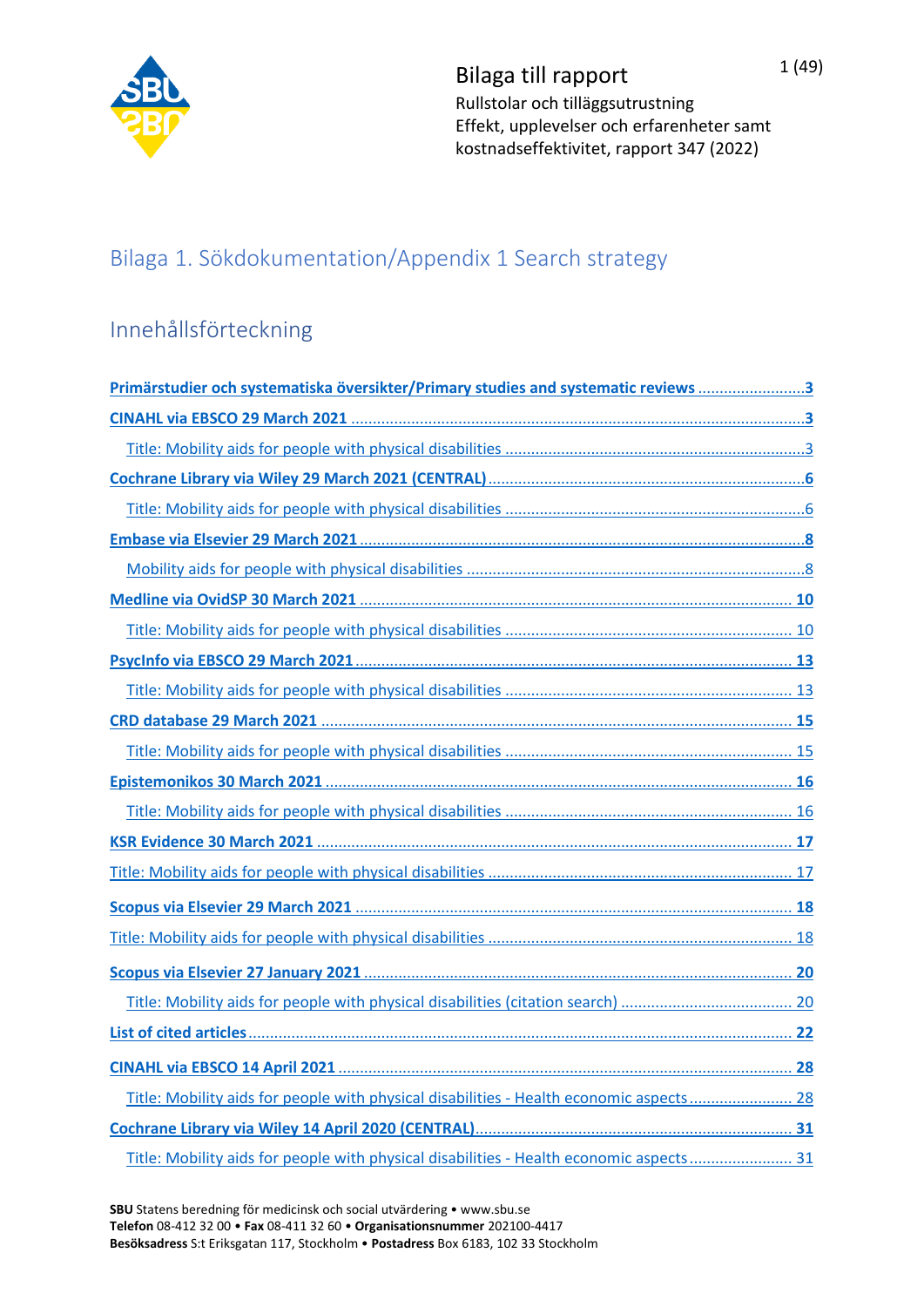## 2 (49)

| Title: Mobility aids for people with physical disabilities - Health economic aspects 34          |
|--------------------------------------------------------------------------------------------------|
|                                                                                                  |
| Title: Mobility aids for people with physical disabilities - Health economic aspects 35          |
|                                                                                                  |
| Title: Mobility aids for people with physical disabilities - Health economic aspects 38          |
|                                                                                                  |
| Title: Mobility aids for people with physical disabilities - Health economic aspects 39          |
|                                                                                                  |
| Title: Mobility aids for people with physical disabilities - Health economic aspects 42          |
|                                                                                                  |
| Title: Internet-delivered psychological treatment (citation search) - Health economic aspects 45 |
|                                                                                                  |
|                                                                                                  |
| Title: Mobility aids for people with physical disabilities - Health economic aspects 48          |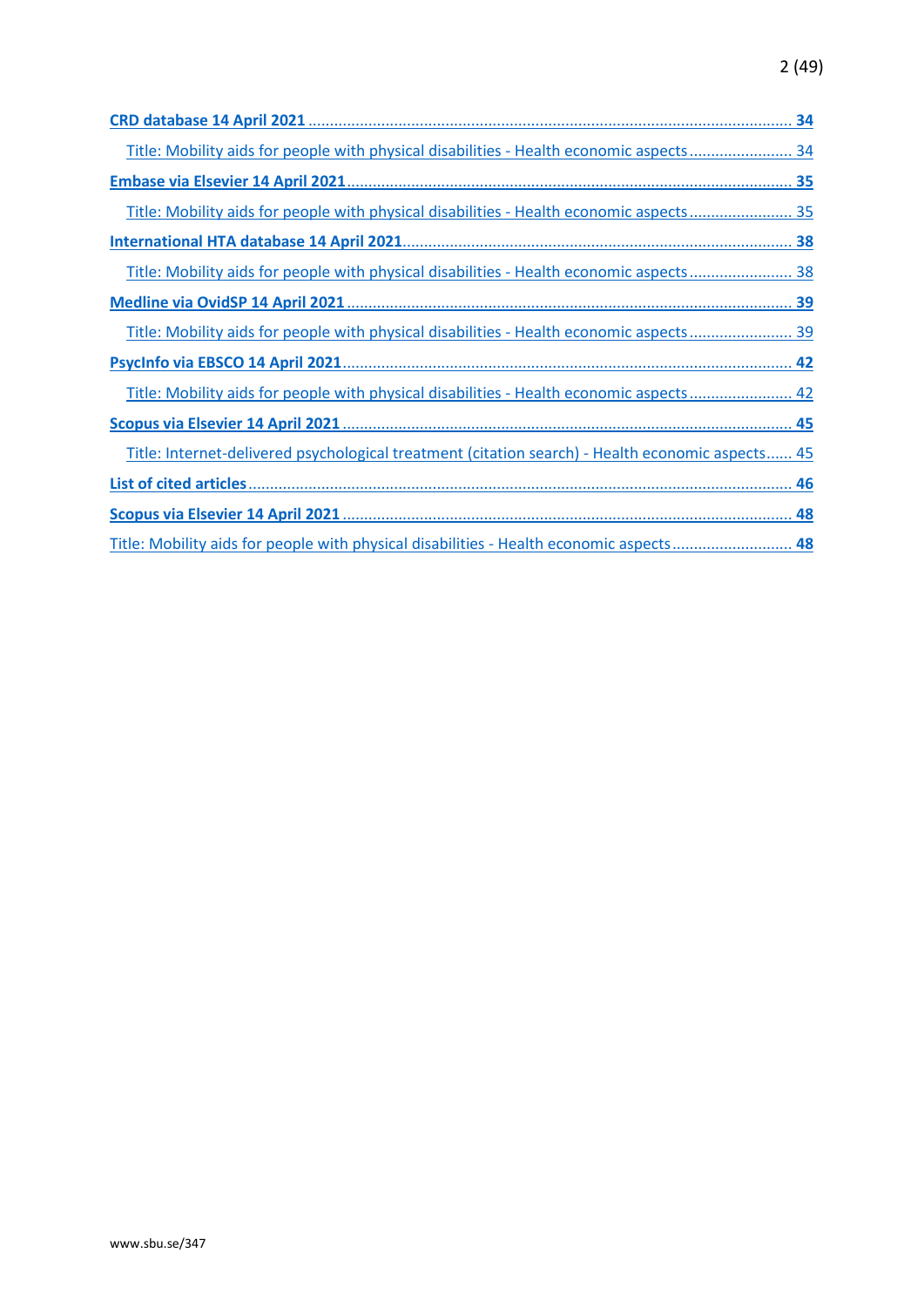## <span id="page-2-0"></span>Primärstudier och systematiska översikter/Primary studies and systematic reviews

#### <span id="page-2-1"></span>**CINAHL via EBSCO 29 March 2021**

<span id="page-2-2"></span>*Title: Mobility aids for people with physical disabilities*

| Search terms |                                                                                                                                                                                                                                                                                                                                                                                                                                                                                                                                                                             | Items found    |  |
|--------------|-----------------------------------------------------------------------------------------------------------------------------------------------------------------------------------------------------------------------------------------------------------------------------------------------------------------------------------------------------------------------------------------------------------------------------------------------------------------------------------------------------------------------------------------------------------------------------|----------------|--|
|              | <b>Intervention: Wheelchairs</b>                                                                                                                                                                                                                                                                                                                                                                                                                                                                                                                                            |                |  |
| 1.           | (MH "Wheelchairs+")                                                                                                                                                                                                                                                                                                                                                                                                                                                                                                                                                         | 5,864          |  |
| 2.           | TI "electric* trike*"                                                                                                                                                                                                                                                                                                                                                                                                                                                                                                                                                       | 0              |  |
| 3.           | TI (freewheel or "free wheel")                                                                                                                                                                                                                                                                                                                                                                                                                                                                                                                                              | $\overline{2}$ |  |
| 4.           | TI (handbike* or "hand bike*")                                                                                                                                                                                                                                                                                                                                                                                                                                                                                                                                              | 18             |  |
| 5.           | TI (handcycle* or "hand cycle*")                                                                                                                                                                                                                                                                                                                                                                                                                                                                                                                                            | 12             |  |
| 6.           | TI <b>BOT</b>                                                                                                                                                                                                                                                                                                                                                                                                                                                                                                                                                               | 14             |  |
| 7.           | TI "leveraged freedom chair*"                                                                                                                                                                                                                                                                                                                                                                                                                                                                                                                                               | 0              |  |
| 8.           | TI "mobil* chair*"                                                                                                                                                                                                                                                                                                                                                                                                                                                                                                                                                          | 3              |  |
| 9.           | TI "mobility assistive technolog*"                                                                                                                                                                                                                                                                                                                                                                                                                                                                                                                                          | $\overline{7}$ |  |
| 10.          | TI "mobility device*"                                                                                                                                                                                                                                                                                                                                                                                                                                                                                                                                                       | 122            |  |
| 11.          | TI "mobility technolog*"                                                                                                                                                                                                                                                                                                                                                                                                                                                                                                                                                    | 20             |  |
| 12.          | TI moped*                                                                                                                                                                                                                                                                                                                                                                                                                                                                                                                                                                   | 22             |  |
| 13.          | TI ("motorised mobility" or "motorized mobility")                                                                                                                                                                                                                                                                                                                                                                                                                                                                                                                           | $\overline{7}$ |  |
| 14.          | TI powerchair*                                                                                                                                                                                                                                                                                                                                                                                                                                                                                                                                                              | $\overline{2}$ |  |
| 15.          | TI (power* N3 chair#)                                                                                                                                                                                                                                                                                                                                                                                                                                                                                                                                                       | 27             |  |
| 16.          | TI "power* mobil*"                                                                                                                                                                                                                                                                                                                                                                                                                                                                                                                                                          | 155            |  |
| 17.          | TI scooter*                                                                                                                                                                                                                                                                                                                                                                                                                                                                                                                                                                 | 201            |  |
| 18.          | TI wheelchair*                                                                                                                                                                                                                                                                                                                                                                                                                                                                                                                                                              | 3,106          |  |
| 19.          | TI "wheel chair*"                                                                                                                                                                                                                                                                                                                                                                                                                                                                                                                                                           | 16             |  |
| 20.          | TI "wheeled mobil*"                                                                                                                                                                                                                                                                                                                                                                                                                                                                                                                                                         | 93             |  |
| 21.          | 1 OR 2 OR 3 OR 4 OR 5 OR 6 OR 7 OR 8 OR 9 OR 10 OR 11 OR 12 OR 13 OR 14 OR                                                                                                                                                                                                                                                                                                                                                                                                                                                                                                  | 6,670          |  |
|              | 15 OR 16 OR 17 OR 18 OR 19 OR 20 OR 21 OR 22                                                                                                                                                                                                                                                                                                                                                                                                                                                                                                                                |                |  |
|              | Study types: Randomized and other controlled trials <sup>1</sup>                                                                                                                                                                                                                                                                                                                                                                                                                                                                                                            |                |  |
| 22.          | MH "Randomized Controlled Trials+" OR MH "Double-Blind Studies" OR MH<br>"Single-Blind Studies" OR MH "Random Assignment" MH "Pretest-Posttest Design"<br>OR MH "Cluster Sample" OR MH "Sample Size" OR MH "Crossover Design" OR MH<br>"Comparative Studies" OR MH "Placebos" OR PT (Randomized Controlled Trial) OR<br>MH "Therapeutic Trials" OR MH "Triple-Blind Studies" OR MH "Clinical Trials" OR<br>MH "Intervention Trials" OR MH "Preventive Trials" OR PT (Randomized Controlled<br>Trial) OR TI (randomised OR randomized OR phase 3 OR phase3 OR phase III ) OR | 1,169,068      |  |

*AB (random\* OR phase 3 OR phase3 OR phase III) OR TI (trial) OR AB (assigned OR* 

*allocated OR control) OR AB (control W5 group) OR AB (cluster W3 rct)*

<span id="page-2-3"></span><sup>&</sup>lt;sup>1</sup> Row 22 comes from: Glanville J, Dooley G, Wisniewski S, Foxlee R, Noel-Storr A. Development of a search filter to identify reports of controlled clinical trials within CINAHL Plus. Health Info Libr J. 2019;36(1):73-90. Available from: https://doi.org/10.1111/hir.12251.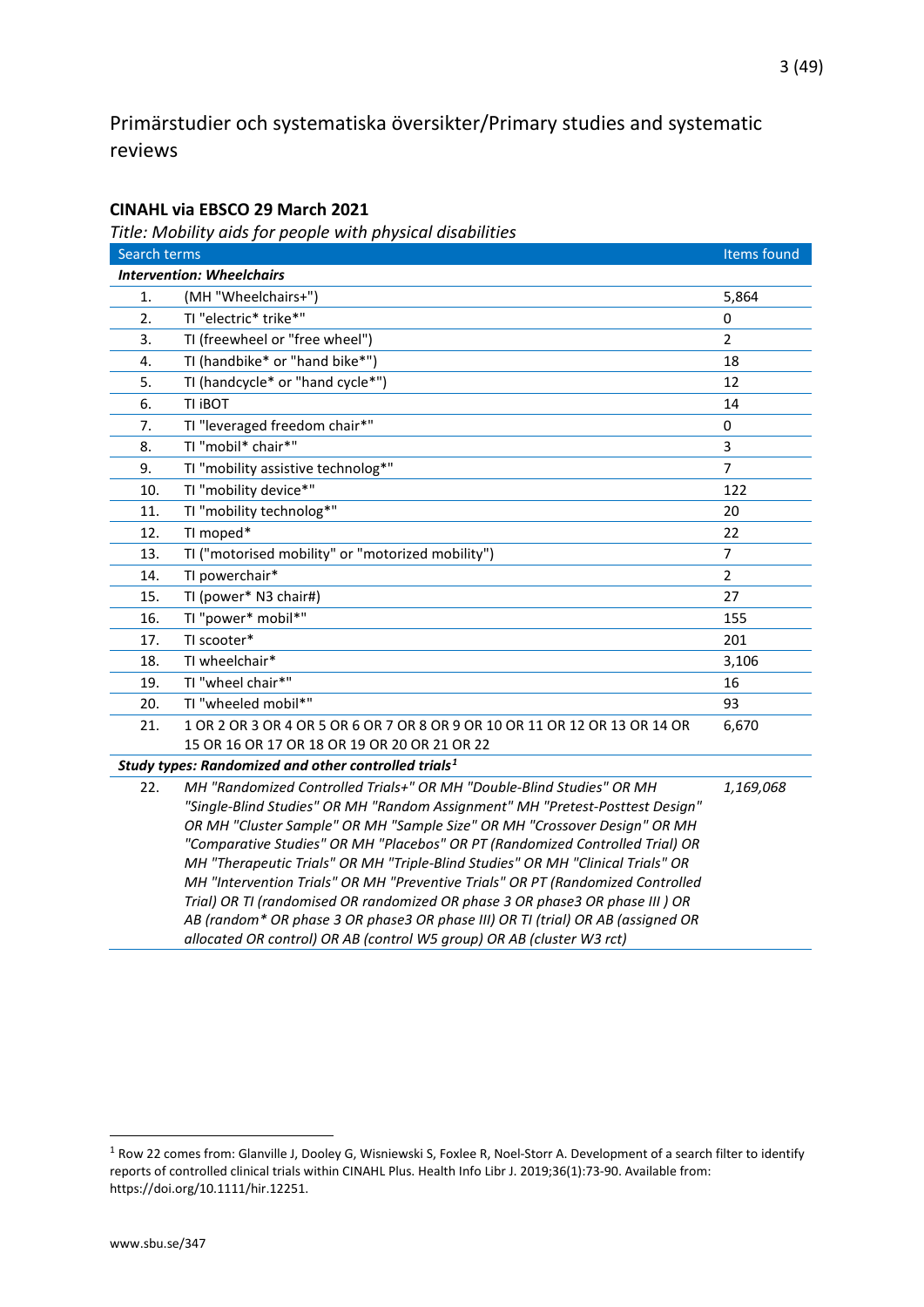| 23. | (MH "Control Group") OR (MH "Controlled Before-After Studies") OR (MH<br>"Nonrandomized Trials") OR (MH "Multicenter Studies") OR (MH "Random<br>Sample+") OR TI (((singl* OR doubl* OR treb* OR tripl*) W1 (blind* OR mask*)) OR<br>(control* W3 (group* OR study)) OR cross-over OR crossover OR "multicenter<br>stud*" OR "comparative stud*" OR non-randomized OR nonrandomized OR non-<br>randomised OR nonrandomized OR quasi-experiment*) OR AB (((singl* OR doubl*<br>OR treb* OR tripl*) W1 (blind* OR mask*)) OR (control* W3 (group* OR study)) OR<br>cross-over OR crossover OR "multicenter stud*" OR "comparative stud*" OR non-<br>randomized OR nonrandomized OR non-randomised OR nonrandomized OR quasi-<br>experiment*)                                                                                                                                                                                                                                                                                                                                                                                                                                                                                                                                                                                                                                                                                                                                                                                                                                                                                                       | 585,170   |
|-----|--------------------------------------------------------------------------------------------------------------------------------------------------------------------------------------------------------------------------------------------------------------------------------------------------------------------------------------------------------------------------------------------------------------------------------------------------------------------------------------------------------------------------------------------------------------------------------------------------------------------------------------------------------------------------------------------------------------------------------------------------------------------------------------------------------------------------------------------------------------------------------------------------------------------------------------------------------------------------------------------------------------------------------------------------------------------------------------------------------------------------------------------------------------------------------------------------------------------------------------------------------------------------------------------------------------------------------------------------------------------------------------------------------------------------------------------------------------------------------------------------------------------------------------------------------------------------------------------------------------------------------------------------|-----------|
| 24. | 22 OR 23                                                                                                                                                                                                                                                                                                                                                                                                                                                                                                                                                                                                                                                                                                                                                                                                                                                                                                                                                                                                                                                                                                                                                                                                                                                                                                                                                                                                                                                                                                                                                                                                                                         | 1,238,264 |
| 25. | 21 AND 24<br>Limiters - Published Date: 20000101-20211231; Language: Danish, English,<br>Norwegian, Swedish                                                                                                                                                                                                                                                                                                                                                                                                                                                                                                                                                                                                                                                                                                                                                                                                                                                                                                                                                                                                                                                                                                                                                                                                                                                                                                                                                                                                                                                                                                                                      | 887       |
|     | <b>Study types: Qualitative studies</b>                                                                                                                                                                                                                                                                                                                                                                                                                                                                                                                                                                                                                                                                                                                                                                                                                                                                                                                                                                                                                                                                                                                                                                                                                                                                                                                                                                                                                                                                                                                                                                                                          |           |
| 26. | MH "Qualitative Studies" OR MH "Ethnographic Research" OR MH "Ethnological<br>Research" OR MH "Ethnonursing Research" OR MH "Grounded Theory" OR MH<br>"Phenomenological Research" OR MH "Field Studies" OR MH "Focus Groups" OR<br>MH "Interviews" OR MH "Semi-Structured Interview" OR MH "Structured<br>Interview" OR MH "Unstructured Interview" OR MH "Narratives" OR MH<br>"Discourse Analysis" OR MH "Thematic Analysis" OR MH "Content Analysis" OR MH<br>"Multimethod Studies" OR MH "Purposive Sample" OR MH "Quota Sample" OR MH<br>"Snowball Sample" OR MH "Theoretical Sample" OR MH "Convenience Sample" OR<br>MH "Phenomenology" OR TI "constant comparison" OR TI "constant comparative"<br>OR TI ethnon* OR TI "human science" OR TI "discourse analy*" OR TI "focus<br>group*" OR TI "grounded research" OR TI "grounded studies" OR TI "grounded<br>study" OR TI "grounded theor*" OR TI hermeneutic* OR TI interview* OR TI "life<br>experiences" OR TI "lived experience*" OR TI "meta-ethno*" OR TI "mixed<br>method*" OR TI "narrative analy*" OR TI "purposive sampl*" OR TI phenomenol*<br>OR TI qualitative OR TI questionnaire* OR AB "constant comparison" OR AB<br>"constant comparative" OR AB ethnon* OR AB "human science" OR AB "discourse<br>analy*" OR AB "focus group*" OR AB "grounded research" OR AB "grounded<br>studies" OR AB "grounded study" OR AB "grounded theor*" OR AB hermeneutic*<br>OR AB interview* OR AB "life experiences" OR AB "lived experience*" OR AB "meta-<br>ethno*" OR AB"mixed method*" OR AB "narrative analy*" OR AB "purposive<br>sampl*" OR AB phenomenol* OR AB qualitative | 533,328   |
| 27. | 21 AND 26                                                                                                                                                                                                                                                                                                                                                                                                                                                                                                                                                                                                                                                                                                                                                                                                                                                                                                                                                                                                                                                                                                                                                                                                                                                                                                                                                                                                                                                                                                                                                                                                                                        | 502       |
|     | Limiters - Published Date: 20100101-20211231; Language: Danish, English,                                                                                                                                                                                                                                                                                                                                                                                                                                                                                                                                                                                                                                                                                                                                                                                                                                                                                                                                                                                                                                                                                                                                                                                                                                                                                                                                                                                                                                                                                                                                                                         |           |
|     | Norwegian, Swedish                                                                                                                                                                                                                                                                                                                                                                                                                                                                                                                                                                                                                                                                                                                                                                                                                                                                                                                                                                                                                                                                                                                                                                                                                                                                                                                                                                                                                                                                                                                                                                                                                               |           |
|     | <b>Study types: Systematic reviews and meta-syntheses</b>                                                                                                                                                                                                                                                                                                                                                                                                                                                                                                                                                                                                                                                                                                                                                                                                                                                                                                                                                                                                                                                                                                                                                                                                                                                                                                                                                                                                                                                                                                                                                                                        |           |
| 28. | MH "Systematic Review" OR ZT "systematic review" OR MH "Meta Analysis" OR ZT<br>"meta analysis"                                                                                                                                                                                                                                                                                                                                                                                                                                                                                                                                                                                                                                                                                                                                                                                                                                                                                                                                                                                                                                                                                                                                                                                                                                                                                                                                                                                                                                                                                                                                                  | 135,043   |
| 29. | (TI (systematic* n3 review*)) or (AB (systematic* n3 review*)) or (TI (systematic*<br>n3 bibliographic*)) or (AB (systematic* n3 bibliographic*)) or (TI (systematic* n3<br>literature)) or (AB (systematic* n3 literature)) or (TI (comprehensive* n3<br>literature)) or (AB (comprehensive* n3 literature)) or (TI (comprehensive* n3<br>bibliographic*)) or (AB (comprehensive* n3 bibliographic*)) or (TI (integrative n3<br>review)) or (AB (integrative n3 review)) or (JN "Cochrane Database of Systematic<br>Reviews") or (TI (information n2 synthesis)) or (TI (data n2 synthesis)) or (AB<br>(information n2 synthesis)) or (AB (data n2 synthesis)) or (TI (data n2 extract*)) or<br>(AB (data n2 extract*)) or (TI (medline or pubmed or psyclit or cinahl or (psycinfo<br>not "psycinfo database") or "web of science" or scopus or embase)) or (AB<br>(medline or pubmed or psyclit or cinahl or (psycinfo not "psycinfo database") or<br>"web of science" or scopus or embase)) or (TI (meta-analy* or metaanaly*)) or (AB<br>(meta-analy* or metaanaly*))                                                                                                                                                                                                                                                                                                                                                                                                                                                                                                                                                                       | 192,251   |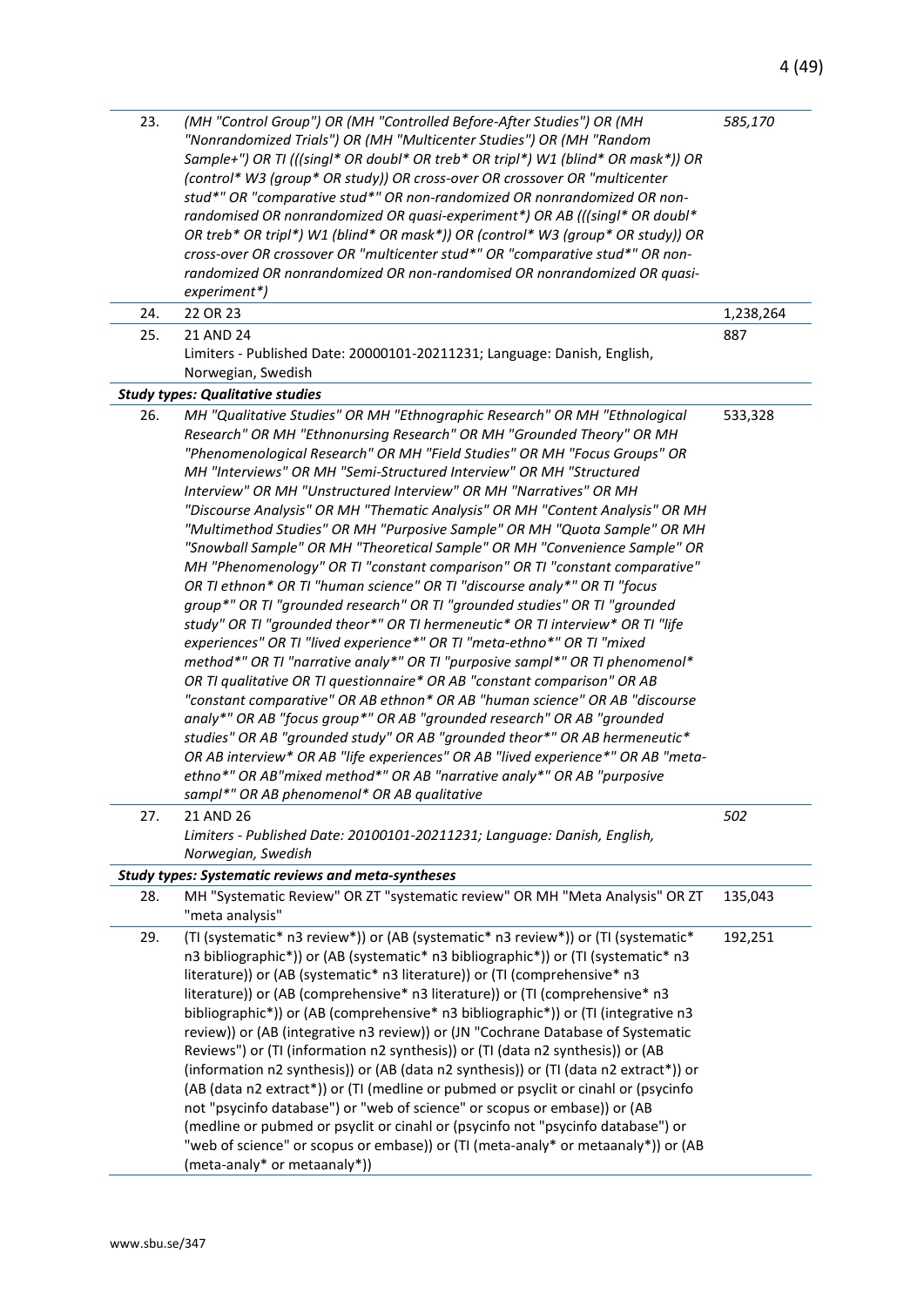| 30.                 | (ZT "meta synthesis") OR ((MH "Qualitative Studies+") AND ((ZT "meta analysis")<br>or (ZT "systematic review")))                                              | 4,338   |
|---------------------|---------------------------------------------------------------------------------------------------------------------------------------------------------------|---------|
| 31.                 | TX (review or systematic or meta or synthes*) N3 (qualitative or narrative or<br>interpret* or integrative or evidence)                                       | 87,721  |
| 32.                 | TX (meta W3 (study or studies or synthes* or ethnograph* or "data analys*" or<br>summary))                                                                    | 21,585  |
| 33.                 | TX (realist or framework or thematic or "mixed method*") N3 (synthes* or review)                                                                              | 8,056   |
| 34.                 | TX ((meta* or review or synthes* or systematic) N3 ("grounded theory"))                                                                                       | 277     |
| 35.                 | TX ((information OR data) N2 synthes*)                                                                                                                        | 929     |
| 36.                 | TX (data W2 extract*)                                                                                                                                         | 26,341  |
| 37.                 | TX (metasynthes* OR metaethnograph* OR "qualitative cross-case analysis" OR<br>"aggregated analys*" OR "critical interpretive synthesis" or "meta-narrative") | 1,608   |
| 38.                 | 28 OR 29 OR 30 OR 31 OR 32 OR 33 OR 34 OR 35 OR 36 OR 37                                                                                                      | 288,011 |
| 39.                 | 21 AND 38                                                                                                                                                     | 40      |
|                     | Limiters - Published Date: 20180101-; Language: Danish, English, Norwegian,                                                                                   |         |
|                     | Swedish                                                                                                                                                       |         |
| <b>Final result</b> |                                                                                                                                                               |         |
| 40.                 | 25 OR 27 OR 39                                                                                                                                                | 1,106   |

The final search result, usually found at the end of the documentation, forms the list of abstracts.

**AB** = Abstract; **AU** = Author; **DE** = Term from the thesaurus; **MH**= Exact Subject Heading from CINAHL Subject Headings; **MM** = Major Concept; **TI** = Title; **TX** = All Text. Performs a keyword search of all the database's searchable fields; **ZC** = Methodology Index; **\*** = Truncation; **" "** = Citation Marks; searches for an exact phrase; **N** = Near Operator (N) finds the words if they are a maximum of x words apart from one another, regardless of the order in which they appear.; **W** = Within Operator (W) finds the words if they are within x words of one another, in the order in which you entered them.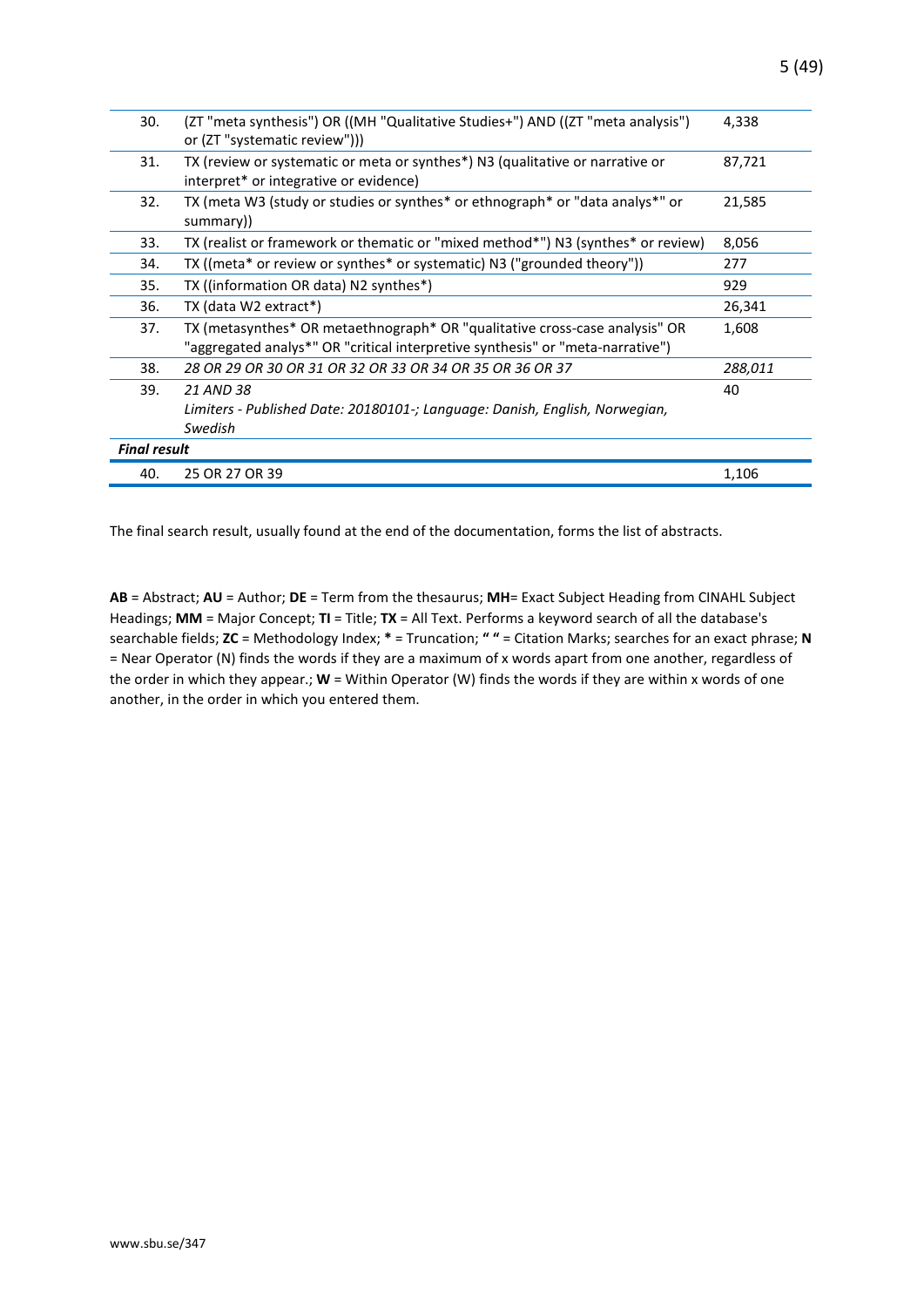## <span id="page-5-0"></span>**Cochrane Library via Wiley 29 March 2021 (CENTRAL)**

<span id="page-5-1"></span>*Title: Mobility aids for people with physical disabilities*

|                     | ritic. Mobility and for people with physical disabilities                  |                |
|---------------------|----------------------------------------------------------------------------|----------------|
| Search terms        |                                                                            |                |
|                     | <b>Intervention: Wheelchairs</b>                                           |                |
| 1.                  | MeSH descriptor: [Wheelchairs] this term only                              |                |
| 2.                  | (electric* next/1 trike*):ti,kw                                            |                |
| 3.                  | (freewheel or "free wheel"):ti,kw                                          |                |
| 4.                  | (handbike* or (hand next/1 bike*)):ti,kw                                   |                |
| 5.<br>6.            | (handcycle* or (hand next/1 cycle*)):ti,kw<br>iBOT:ti,kw                   |                |
| 7.                  | (leveraged next/1 freedom next/1 chair*):ti, kw                            |                |
| 8.                  | (mobil* next/1 chair*):ti,kw                                               |                |
| 9.                  | (mobility next/1 assistive next/1 technolog*):ti, kw                       |                |
| 10.                 | (mobility next/1 device*):ti, kw                                           |                |
| 11.                 | (mobility next/1 technolog*):ti,kw                                         |                |
| 12.                 | moped*:ti,kw                                                               |                |
| 13.                 | ("motorised mobility" or "motorized mobility"):ti,kw                       |                |
| 14.                 | powerchair*:ti,kw                                                          |                |
| 15.                 | (power* NEAR/3 (chair or chairs)):ti,kw                                    |                |
| 16.                 | (power* next/1 mobil*):ti,kw                                               |                |
| 17.                 | scooter*:ti,kw                                                             |                |
| 18.                 | wheelchair*:ti,kw                                                          |                |
| 19.                 | (wheel next/1 chair*):ti,kw                                                |                |
| 20.                 | (wheeled next/1 mobil*):ti,kw                                              |                |
| <b>Final result</b> |                                                                            |                |
| 21.                 | {OR #1-#20} with Publication Year from 2000 to 2021, with Cochrane Library |                |
|                     | publication date Between Jan 2000 and Dec 2021                             |                |
| <b>Search terms</b> |                                                                            | <b>Items</b>   |
|                     |                                                                            | found          |
|                     | Intervention: Wheelchairs                                                  |                |
| 1.                  | MeSH descriptor: [Wheelchairs] this term only                              | 199            |
| 2.                  | (electric* next/1 trike*):ti,kw                                            | 0              |
| 3.                  | (freewheel or "free wheel"):ti,kw                                          | 0              |
| 4.                  | (handbike* or (hand next/1 bike*)):ti,kw                                   | 3              |
| 5.                  | (handcycle* or (hand next/1 cycle*)):ti,kw                                 | 3              |
| 6.                  | iBOT:ti,kw                                                                 | $\overline{2}$ |
| 7.                  | (leveraged next/1 freedom next/1 chair*):ti,kw                             | 0              |
| 8.                  | (mobil* next/1 chair*):ti,kw                                               | 0              |
|                     | (mobility next/1 assistive next/1 technolog*):ti, kw                       | 0              |

(mobility next/1 device\*):ti,kw 7

(mobility next/1 technolog\*):ti,kw 0

moped\*:ti,kw 3

("motorised mobility" or "motorized mobility"):ti,kw 0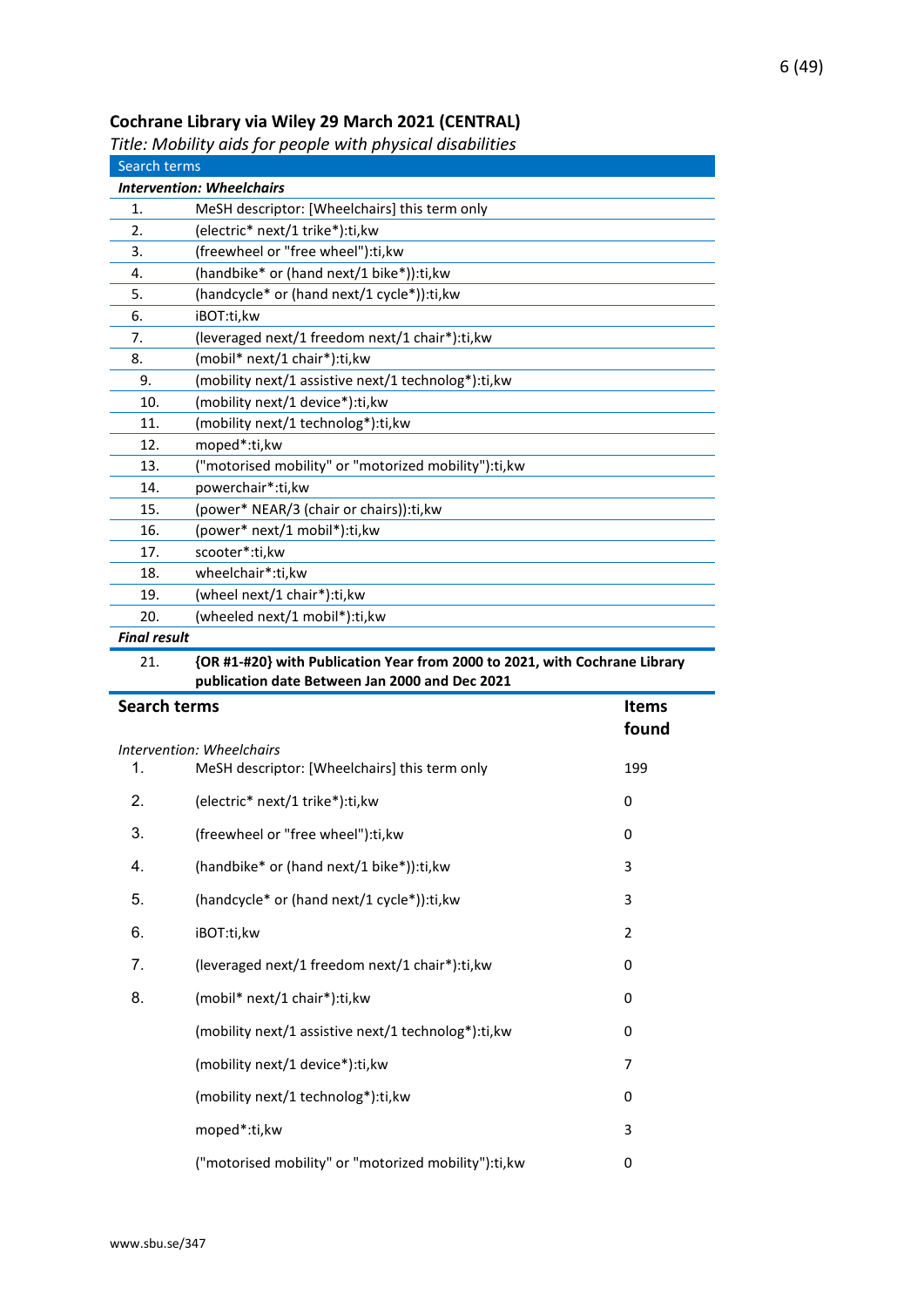|                     |                                                                                                                         | DARE/0                 |
|---------------------|-------------------------------------------------------------------------------------------------------------------------|------------------------|
|                     | 2021                                                                                                                    | CDSR/0                 |
|                     | {OR #1-#20} with Publication Year from 2000 to 2021, with<br>Cochrane Library publication date Between Jan 2000 and Dec | <b>CENTRAL/4</b><br>62 |
| <b>Final result</b> |                                                                                                                         |                        |
|                     | (wheeled next/1 mobil*):ti, kw                                                                                          | 9                      |
|                     | (wheel next/1 chair*):ti, kw                                                                                            | 3                      |
|                     | wheelchair*:ti,kw                                                                                                       | 502                    |
|                     | scooter*:ti,kw                                                                                                          | 8                      |
|                     | (power* next/1 mobil*):ti, kw                                                                                           | 14                     |
|                     | (power* NEAR/3 (chair or chairs)): ti, kw                                                                               | 1                      |
|                     | powerchair*:ti, kw                                                                                                      | 0                      |
|                     |                                                                                                                         |                        |

The final search result, usually found at the end of the documentation, forms the list of abstracts.

**:au** = Author; MeSH = Term from the Medline controlled vocabulary, including terms found below this term in the MeSH hierarchy; **this term only** = Does not include terms found below this term in the MeSH hierarchy; **:ti** = Title; **:ab** = Abstract; **:kw** = Keyword; **\*** = Truncation; **" "** = Citation Marks; searches for an exact phrase; **CDSR** = Cochrane Database of Systematic Review; **Cochrane Protocols** = Protocols of systematic reviews registered in Cochrane Library; **CENTRAL** = Cochrane Central Register of Controlled Trials, "trials"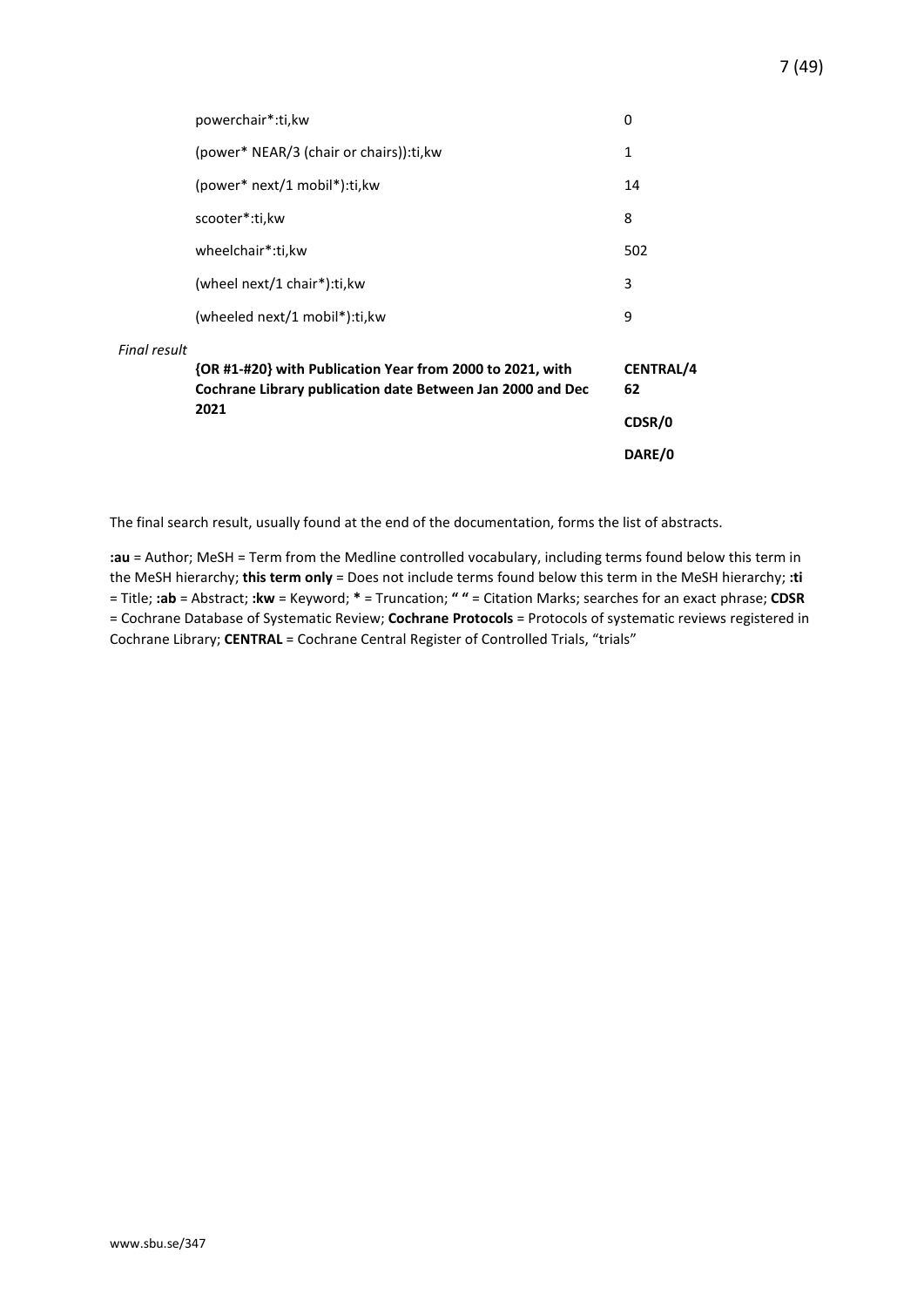#### <span id="page-7-0"></span>**Embase via Elsevier 29 March 2021**

<span id="page-7-1"></span>*Title: Mobility aids for people with physical disabilities*

| <b>Search terms</b> |                                                                                                                                                                                                                                                                                                                                                                                                                        | <b>Items</b>   |
|---------------------|------------------------------------------------------------------------------------------------------------------------------------------------------------------------------------------------------------------------------------------------------------------------------------------------------------------------------------------------------------------------------------------------------------------------|----------------|
|                     | <b>Intervention: Wheelchairs</b>                                                                                                                                                                                                                                                                                                                                                                                       |                |
| 1.                  | 'wheelchair'/exp/mj                                                                                                                                                                                                                                                                                                                                                                                                    | 4,273          |
| 2.                  | 'scooter'/mj                                                                                                                                                                                                                                                                                                                                                                                                           | 7              |
| 3.                  | 'assistive scooter'/mj                                                                                                                                                                                                                                                                                                                                                                                                 | 3              |
| 4.                  | 'electric* trike*':ti,kw                                                                                                                                                                                                                                                                                                                                                                                               | 0              |
| 5.                  | freewheel:ti, kw OR 'free wheel':ti, kw                                                                                                                                                                                                                                                                                                                                                                                | 17             |
| 6.                  | handbike*:ti, kw OR 'hand bike*':ti, kw                                                                                                                                                                                                                                                                                                                                                                                | 40             |
| 7.                  | handcycle*:ti, kw OR 'hand cycle*':ti, kw                                                                                                                                                                                                                                                                                                                                                                              | 20             |
| 8.                  | ibot:ti,kw                                                                                                                                                                                                                                                                                                                                                                                                             | 9              |
| 9.                  | 'leveraged freedom chair*':ti, kw                                                                                                                                                                                                                                                                                                                                                                                      | 0              |
| 10.                 | 'mobil* chair*':ti,kw                                                                                                                                                                                                                                                                                                                                                                                                  | $\mathfrak{Z}$ |
| 11.                 | 'mobility assistive technolog*':ti, kw                                                                                                                                                                                                                                                                                                                                                                                 | $\overline{z}$ |
| 12.                 | 'mobility device*':ti,kw                                                                                                                                                                                                                                                                                                                                                                                               | 150            |
| 13.                 | 'mobility technolog*':ti,kw                                                                                                                                                                                                                                                                                                                                                                                            | 20             |
| 14.                 | moped*:ti,kw                                                                                                                                                                                                                                                                                                                                                                                                           | 123            |
| 15.                 | 'motorised mobility':ti, kw OR 'motorized mobility':ti, kw                                                                                                                                                                                                                                                                                                                                                             | 13             |
| 16.                 | powerchair*:ti,kw                                                                                                                                                                                                                                                                                                                                                                                                      | 2              |
| 17.                 | (power* NEAR/3 chair\$):ti,kw                                                                                                                                                                                                                                                                                                                                                                                          | 15             |
| 18.                 | 'power* mobil*':ti,kw                                                                                                                                                                                                                                                                                                                                                                                                  | 163            |
| 19.                 | scooter*:ti,kw                                                                                                                                                                                                                                                                                                                                                                                                         | 311            |
| 20.                 | wheelchair*:ti,kw                                                                                                                                                                                                                                                                                                                                                                                                      | 4,505          |
| 21.                 | 'wheel chair*':ti,kw                                                                                                                                                                                                                                                                                                                                                                                                   | 111            |
| 22.                 | 'wheeled mobil*':ti,kw                                                                                                                                                                                                                                                                                                                                                                                                 | 122            |
| 23.                 | #1 OR #2 OR #3 OR #4 OR #5 OR #6 OR #7 OR #8 OR #9 OR #10 OR #11 OR #12 OR<br>#13 OR #14 OR #15 OR #16 OR #17 OR #18 OR #19 OR #20 OR #21 OR #22                                                                                                                                                                                                                                                                       | 6,017          |
|                     | Study types: Randomized and other controlled trials <sup>2</sup>                                                                                                                                                                                                                                                                                                                                                       |                |
| 24.                 | 'crossover procedure': de OR 'double-blind procedure': de OR 'randomized controlled<br>trial': de OR 'single-blind procedure': de OR random *: de, ab, ti OR factorial *: de, ab, ti<br>OR crossover*:de,ab,ti OR ((cross NEXT/1 over*):de,ab,ti) OR placebo*:de,ab,ti OR<br>((doubl* NEAR/1 blind*):de,ab,ti) OR ((singl* NEAR/1 blind*):de,ab,ti) OR<br>assign*:de,ab,ti OR allocat*:de,ab,ti OR volunteer*:de,ab,ti | 2,661,35<br>0  |
| 25.                 | 'adaptive clinical trial'/de OR 'clinical trial'/de OR 'comparative effectiveness'/de<br>OR 'comparative study'/de OR 'control group'/de OR 'controlled clinical trial'/de OR<br>'device comparison'/de OR 'multicenter study'/de OR 'randomized controlled<br>trial'/exp                                                                                                                                              | 2,469,85<br>3  |
| 26.                 | 'comparative stud*':ab,ti OR ((control* NEAR/3 (group* OR study)):ab,ti) OR<br>'multicenter stud*':ab,ti OR 'non randomised':ab,ti OR 'non randomized':ab,ti OR<br>nonrandomized:ab,ti OR 'quasi experiment*':ab,ti OR rct:ab,ti OR (((treble OR<br>triple) NEXT/1 blind*):ab,ti)                                                                                                                                      | 1,265,46<br>1  |
| 27.                 | #24 OR #25 OR #26                                                                                                                                                                                                                                                                                                                                                                                                      | 4,824,69<br>3  |
| 28.                 | #23 AND #27 AND [2000-2021]/py AND ([danish]/lim OR [english]/lim OR<br>[norwegian]/lim OR [swedish]/lim)                                                                                                                                                                                                                                                                                                              | 839            |

<span id="page-7-2"></span><sup>&</sup>lt;sup>2</sup> Row 24 comes from: Lefebvre C, Manheimer E, Glanville J. Embase search strategy for finding RCTs in Embase, amended to embase.com format. The Cochrane Collaboration; 2011. [accessed Jan 18 2021]. Available from: https://work.cochrane.org/embase.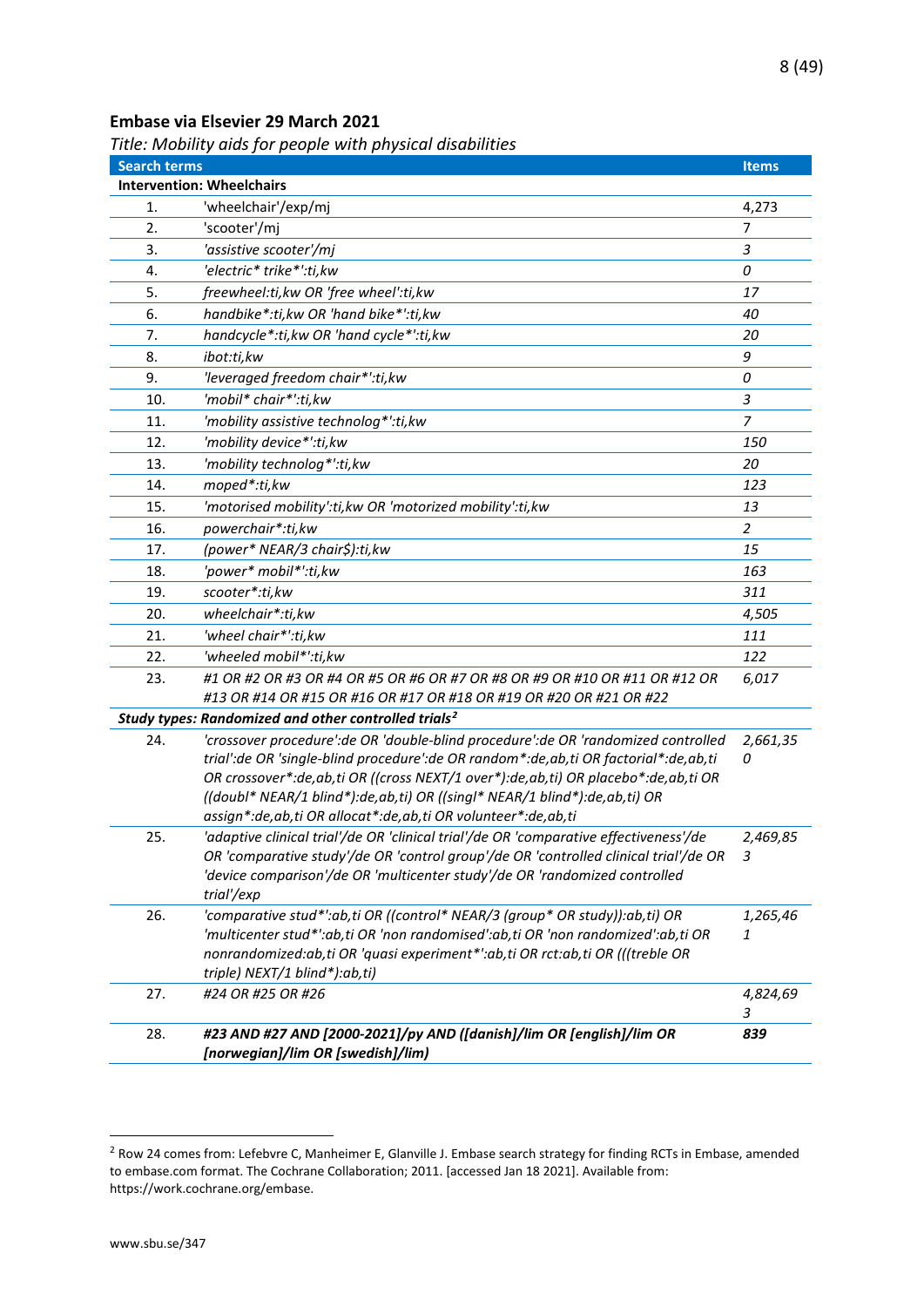| <b>Study types: Systematic reviews and meta-syntheses</b> |                                                                                                                                                                                                                                                                                   |               |  |
|-----------------------------------------------------------|-----------------------------------------------------------------------------------------------------------------------------------------------------------------------------------------------------------------------------------------------------------------------------------|---------------|--|
| 29.                                                       | 'systematic review'/de OR 'meta analysis'/de OR [cochrane review]/lim OR<br>'review'/de OR ((systematic* NEXT/3 (review* OR overview)): ti, ab OR (systematic*<br>NEXT/3 bibliographic*):ti,ab OR (systematic* NEXT/3 literature):ti,ab OR (meta-<br>analy* or metaanaly*):ti,ab) | 2,971,52<br>8 |  |
| 30.                                                       | #23 AND #29 ([danish]/lim OR [english]/lim OR [norwegian]/lim OR<br>[swedish]/lim) AND [2018-2021]/py                                                                                                                                                                             | 52            |  |
| <b>Final result</b>                                       |                                                                                                                                                                                                                                                                                   |               |  |
| 31.                                                       | #28 OR #30                                                                                                                                                                                                                                                                        | 886           |  |

The final search result, usually found at the end of the documentation, forms the list of abstracts.

**/de** = Term from the EMTREE controlled vocabulary; **/exp** = Includes terms found below this term in the EMTREE hierarchy

**/mj** = Major Topic; **:ab** = Abstract; **:au** = Author; **:ti** = Article Title; **:ti,ab** = Title or abstract; **\*** = Truncation; **' '** = Citation Marks; searches for an exact phrase; **NEAR/n** = Requests terms that are within 'n' words of each other in either direction; **NEXT/n** = Requests terms that are within 'n' words of each other in the order specified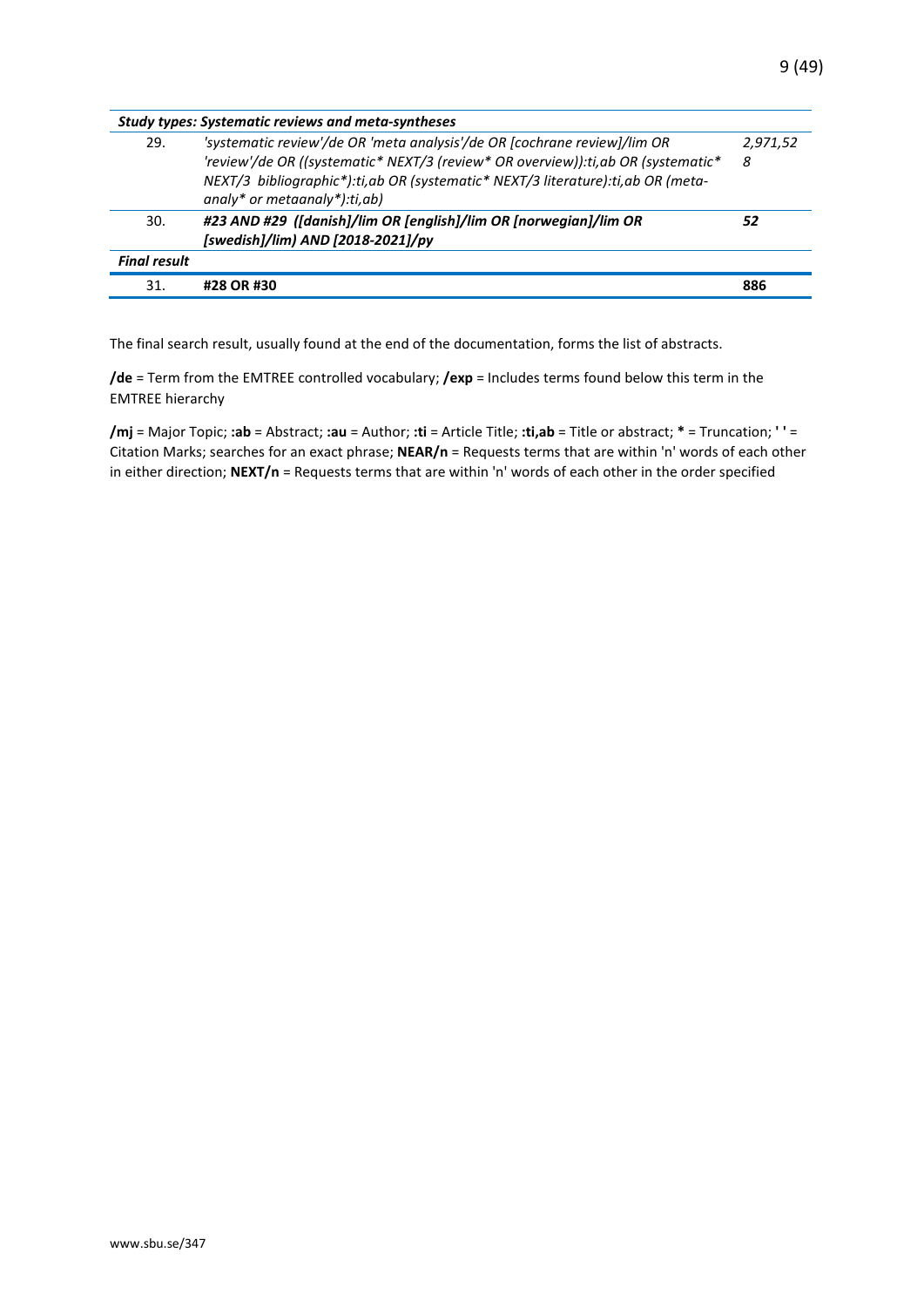#### <span id="page-9-0"></span>**Medline via OvidSP 30 March 2021**

<span id="page-9-1"></span>*Title: Mobility aids for people with physical disabilities*

| Search terms |                                                         | Items found    |
|--------------|---------------------------------------------------------|----------------|
|              | <b>Intervention: Wheelchairs</b>                        |                |
| 1.           | Wheelchairs/                                            | 4837           |
| 2.           | electric* trike*.ti,kf.                                 | 0              |
| 3.           | (freewheel or free wheel).ti,kf.                        | 11             |
| 4.           | (handbike* or hand bike*).ti,kf.                        | 33             |
| 5.           | (handcycle* or hand cycle*).ti,kf.                      | 12             |
| 6.           | iBOT.ti,kf.                                             | 8              |
| 7.           | leveraged freedom chair*.ti,kf.                         | $\mathbf 0$    |
| 8.           | mobil* chair*.ti,kf.                                    | $\overline{4}$ |
| 9.           | mobility assistive technolog*.ti,kf.                    | 7              |
| 10.          | mobility device*.ti,kf.                                 | 139            |
| 11.          | mobility technolog*.ti,kf.                              | 13             |
| 12.          | moped*.ti,kf.                                           | 104            |
| 13.          | (motorised mobility or motorized mobility).ti,kf.       | 13             |
| 14.          | powerchair*.ti,kf.                                      | 1              |
| 15.          | (power* adj3 chair?).ti,kf.                             | 16             |
| 16.          | power* mobil*.ti,kf.                                    | 138            |
| 17.          | scooter*.ti,kf.                                         | 281            |
| 18.          | wheelchair*.ti,kf.                                      | 3565           |
| 19.          | wheel chair*.ti,kf.                                     | 107            |
| 20.          | wheeled mobil*.ti,kf.                                   | 110            |
| 21.          | $or/1-20$                                               | 6017           |
|              | Study types: Randomized and other controlled trials $3$ |                |
| 22.          | randomized controlled trial.pt.                         | 525891         |
| 23.          | controlled clinical trial.pt.                           | 94111          |
| 24.          | (randomized or randomised).ti,ab.                       | 664146         |
| 25.          | placebo.ti,ab.                                          | 222401         |
| 26.          | drug therapy.fs.                                        | 2294109        |
| 27.          | randomly.ti,ab.                                         | 354930         |
| 28.          | trial.ti,ab.                                            | 635789         |
| 29.          | groups.ti,ab.                                           | 2199272        |
| 30.          | (phase 3 or phase3 or phase III).ti,ab.                 | 50979          |
| 31.          | clinical trial/                                         | 528041         |
| 32.          | comparative study/                                      | 1886036        |
| 33.          | control groups/                                         | 1727           |
| 34.          | controlled before-after studies/                        | 602            |
| 35.          | cross-over studies/                                     | 49771          |
| 36.          | double-blind method/                                    | 163163         |
| 37.          | multicenter study/                                      | 290807         |
| 38.          | non-randomized controlled trials as topic/              | 890            |
| 39.          | pragmatic clinical trial/                               | 1693           |
| 40.          | equivalence trial/                                      | 762            |
| 41.          | random allocation/                                      | 104940         |

<span id="page-9-2"></span><sup>&</sup>lt;sup>3</sup> Rows 22-29 and 51 comes from: Cochrane Highly Sensitive Search Strategy for identifying randomized trials in MEDLINE: sensitivity- and precision-maximizing version (2008 revision); Ovid format. The Cochrane Collaboration; 2008. [accessed Jan 18 2021]. Available from: https://training.cochrane.org/handbook/current/chapter-04-technical-supplement-searchingand-selecting-studies#section-3-6-1. With the modification: the term "randomised" is added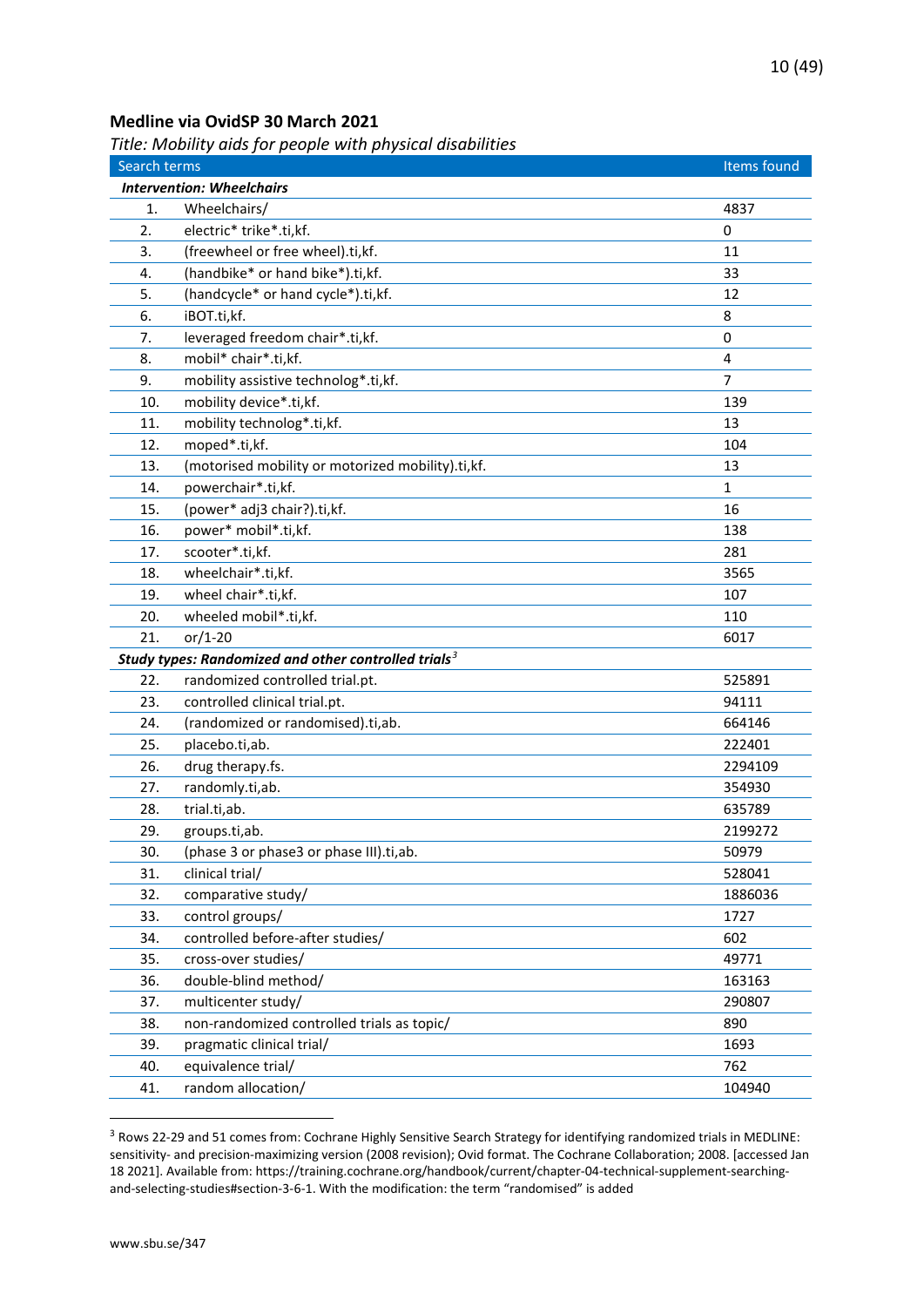| 42.                 | single-blind method/                                                                                                                                         | 29917   |
|---------------------|--------------------------------------------------------------------------------------------------------------------------------------------------------------|---------|
| 43.                 | ((singl* or doubl* or treb* or tripl*) adj (blind*3 or mask*3)).ti,ab.                                                                                       | 178916  |
| 44.                 | (control* adj3 (group* or study)).ti,ab.                                                                                                                     | 740351  |
| 45.                 | (cross-over or crossover).ti,ab.                                                                                                                             | 88460   |
| 46.                 | multicenter stud*.ti,ab.                                                                                                                                     | 30926   |
| 47.                 | comparative stud*.ti,ab.                                                                                                                                     | 107042  |
| 48.                 | (non-randomized or nonrandomized).ti,ab.                                                                                                                     | 22962   |
| 49.                 | quasi-experiment*.ti,ab.                                                                                                                                     | 15068   |
| 50.                 | or/22-49                                                                                                                                                     | 6874597 |
| 51.                 | exp animals/ not humans/                                                                                                                                     | 4805701 |
| 52.                 | 50 not 51                                                                                                                                                    | 5826437 |
|                     | <b>Combined sets: Intervention AND Randomized and other controlled trials</b>                                                                                |         |
| 53.                 | 21 AND 52                                                                                                                                                    | 1462    |
| 54.                 | limit 53 to yr="2000 -Current"                                                                                                                               | 1182    |
| 55.                 | limit 54 to (danish or english or norwegian or swedish)                                                                                                      | 1167    |
|                     | Study types: Qualitative studies <sup>4</sup>                                                                                                                |         |
| 56.                 | exp Attitude/ or Focus Groups/ or Interviews as Topic/ or interview/ or Interview,<br>Psychological/ or grounded theory/ or Nursing Methodology Research/ or | 1157394 |
|                     | phenomenology/ or qualitative research/ or content analys*.mp. or discourse                                                                                  |         |
|                     | analys*.mp. or cluster sampl*.mp. or content analys*.mp. or constant                                                                                         |         |
|                     | comparative method*.mp. or ethnographic research.mp. or ethnological<br>research.mp. or ethnonursing research.mp. or field stud*.mp. or field work*.mp.      |         |
|                     | or grounded theory.mp. or hermeneutic*.mp. or interview*.mp. or lived                                                                                        |         |
|                     | experience*.mp. or narrativ*.mp. or phenomenological research.mp. or purposive                                                                               |         |
|                     | sample.mp. or qualitative.mp. or thematic analys*.mp. or theoretical sampl*.mp.                                                                              |         |
|                     | <b>Combined sets: Intervention AND Qualitative studies</b>                                                                                                   |         |
| 57.                 | 21 and 56                                                                                                                                                    | 715     |
| 58.                 | limit 57 to yr="2010 -Current"                                                                                                                               | 449     |
| 59.                 | limit 58 to (danish or english or norwegian or swedish)                                                                                                      | 445     |
| 60.                 | 59 not 51                                                                                                                                                    | 445     |
|                     | <b>Study types: Systematic reviews and meta-syntheses</b>                                                                                                    |         |
| 61.                 | (exp qualitative research/ AND "review"/) OR ("mixed methods".ti,ab. AND                                                                                     | 180045  |
|                     | "review"/) OR ((review OR systematic OR meta OR synthes*) adj3 (qualitative OR                                                                               |         |
|                     | narrative OR interpret* OR integrative OR evidence)).af. OR (meta adj3 (study OR                                                                             |         |
|                     | studies OR synthes* OR ethnograph* OR "data analys*" OR summary)).af. OR                                                                                     |         |
|                     | ((realist OR framework OR thematic OR "mixed method*") adj3 (synthes* OR                                                                                     |         |
|                     | review)).af. OR ((meta* OR review OR synthes* OR systematic) adj3 "grounded                                                                                  |         |
|                     | theory").af. OR ((information OR data) adj2 synthes*).af. OR (data adj2<br>extract*).af. OR (metasynthes* OR metaethnograph* OR "qualitative cross-case      |         |
|                     | analysis" OR "aggregated analys*" OR "critical interpretive synthesis" or "meta-                                                                             |         |
|                     | narrative").af.                                                                                                                                              |         |
|                     | Combined sets: Intervention AND (Systematic reviews OR meta-syntheses)                                                                                       |         |
| 62.                 | 21 AND 61                                                                                                                                                    | 59      |
| 63.                 | limit 21 to (systematic reviews pre 2019 or systematic reviews)                                                                                              | 137     |
| 64.                 | 62 OR 63                                                                                                                                                     | 157     |
| 65.                 | limit 64 to (yr="2018 -Current" and (danish or english or norwegian or swedish))                                                                             | 57      |
| <b>Final result</b> |                                                                                                                                                              |         |
| 66.                 | 55 OR 60 OR 65                                                                                                                                               | 1510    |
|                     |                                                                                                                                                              |         |

<span id="page-10-0"></span><sup>4</sup> Adapted from: Shaw RL, Booth A, Sutton AJ, Miller T, Smith JA, Young B, et al. Finding qualitative research: an evaluation of search strategies. BMC Med Res Methodol. 2004;4:5. Available from: https://doi.org/10.1186/1471-2288-4-5.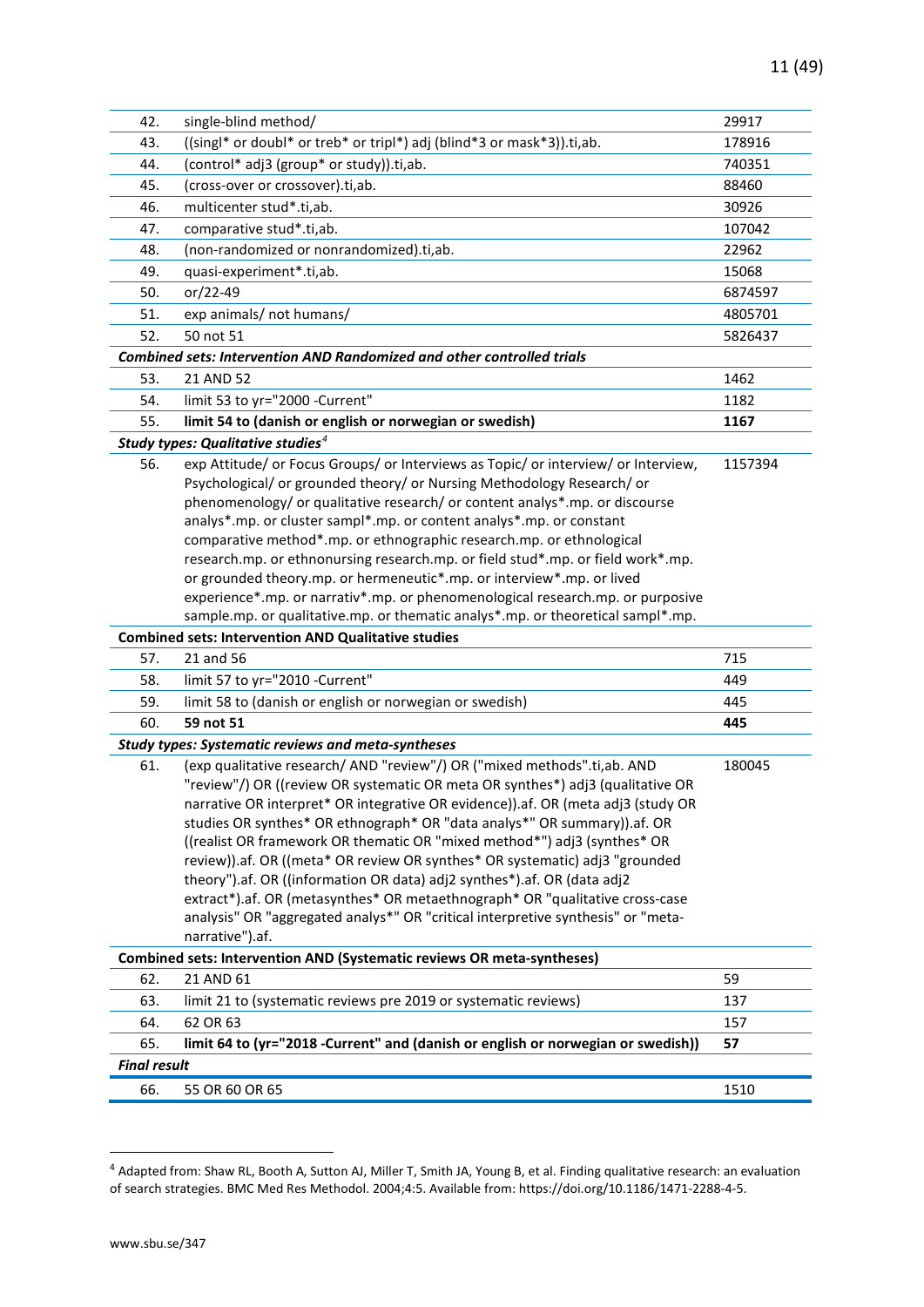The final search result, usually found at the end of the documentation, forms the list of abstracts.

**.ab.** = Abstract; .**ab,ti.** = Abstract or title; **.af.** = All fields; **Exp** = Term from the Medline controlled vocabulary, including terms found below this term in the MeSH hierarchy; **.sh.** = Term from the Medline controlled vocabulary; **.ti.** = Title; **/** = Term from the Medline controlled vocabulary, but does not include terms found below this term in the MeSH hierarchy; **\*** = Focus (if found in front of a MeSH-term); **\* or \$** = Truncation (if found at the end of a free text term); **.mp** = Text, heading word, subject area node, title; **" "** = Citation Marks; searches for an exact phrase; *ADJn* = Positional operator that lets you retrieve records that contain your terms (in any order) within a specified number (n) of words of each other.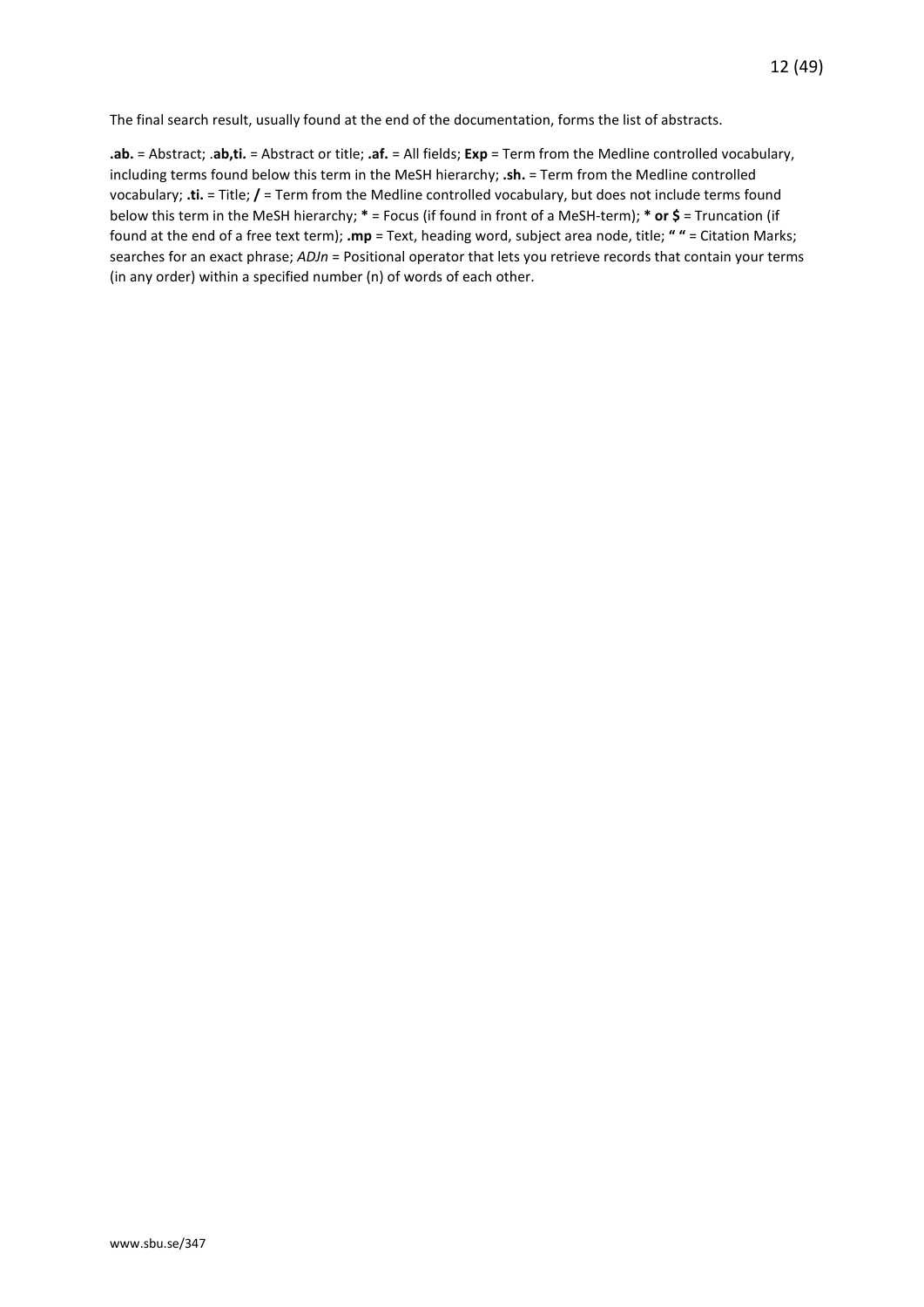## <span id="page-12-0"></span>**PsycInfo via EBSCO 29 March 2021**

<span id="page-12-1"></span>*Title: Mobility aids for people with physical disabilities*

| Search terms                     |                                                                                                                                                                     | Items found    |
|----------------------------------|---------------------------------------------------------------------------------------------------------------------------------------------------------------------|----------------|
| <b>Intervention: Wheelchairs</b> |                                                                                                                                                                     |                |
| 1.                               | TI "electric* trike*" OR KW "electric* trike*"                                                                                                                      | 0              |
| 2.                               | TI (freewheel or "free wheel") OR KW (freewheel or "free wheel")                                                                                                    | 8              |
| 3.                               | TI (handbike* or "hand bike*") OR KW (handbike* or "hand bike*")                                                                                                    | 0              |
| 4.                               | TI (handcycle* or "hand cycle*") OR KW (handcycle* or "hand cycle*")                                                                                                | $\mathbf{1}$   |
| 5.                               | TI IBOT OR KW IBOT                                                                                                                                                  | 3              |
| 6.                               | TI "leveraged freedom chair*" OR KW "leveraged freedom chair*"                                                                                                      | 0              |
| 7.                               | TI "mobil* chair*" OR KW "mobil* chair*"                                                                                                                            | 0              |
| 8.                               | TI "mobility assistive technolog*" OR KW "mobility assistive technolog*"                                                                                            | 3              |
| 9.                               | TI "mobility device*" OR KW "mobility device*"                                                                                                                      | 57             |
| 10.                              | TI "mobility technolog*" OR KW "mobility technolog*"                                                                                                                | $\overline{7}$ |
| 11.                              | TI moped* OR KW moped*                                                                                                                                              | 29             |
| 12.                              | TI ("motorised mobility" or "motorized mobility") OR KW ("motorised mobility" or<br>"motorized mobility")                                                           | 3              |
| 13.                              | TI powerchair* OR KW powerchair*                                                                                                                                    | 1              |
| 14.                              | TI (power* N3 chair#) OR KW (power* N3 chair#)                                                                                                                      | 4              |
| 15.                              | TI "power* mobil*" OR KW "power* mobil*"                                                                                                                            | 62             |
| 16.                              | TI scooter* OR KW scooter*                                                                                                                                          | 51             |
| 17.                              | TI wheelchair* OR KW wheelchair*                                                                                                                                    | 715            |
| 18.                              | TI "wheel chair*" OR KW "wheel chair*"                                                                                                                              | 12             |
| 19.                              | TI "wheeled mobil*" OR KW "wheeled mobil*"                                                                                                                          | 43             |
| 20.                              | S1 OR S2 OR S3 OR S4 OR S5 OR S6 OR S7 OR S8 OR S9 OR S10 OR S11 OR S12 OR                                                                                          | 725            |
|                                  | S13 OR S14 OR S15 OR S16 OR S17 OR S18 OR S19                                                                                                                       |                |
|                                  | Limiters - Publication Year: 2000-2021; Language: Danish, English, Norwegian,                                                                                       |                |
|                                  | Swedish                                                                                                                                                             |                |
|                                  | Study types: Randomized and other controlled trials                                                                                                                 |                |
| 21.                              | ZC "treatment outcome/clinical trial" or DE "Clinical Trials" or DE "Placebo"                                                                                       | 16,938         |
| 22.                              | TX((randomi?ed) N3 (study or trial or design or method* or test* or assessment))                                                                                    | 189,156        |
|                                  | or TX((random*) N3 (assign* or alloca*)) or TX((singl* or doubl* or tripl* or<br>trebl*)) N3 (blind* or dumm* or mask*)) or TX(clinical W2 trial*) or TX((singl* or |                |
|                                  | doubl* or treb* or tripl*) W2 (blind* or mask*)) or TX(placebo*) or TX(randomly                                                                                     |                |
|                                  | allocated) or TX(allocated N2 random*) or AB(randomi?ed N6 n=) or TI(controlled                                                                                     |                |
|                                  | W3 trial*) or AB(controlled W3 trial*)                                                                                                                              |                |
| 23.                              | DE "Experiment Controls" OR TI (((singl* OR doubl* OR treb* OR tripl*) W1 (blind*                                                                                   | 183,774        |
|                                  | OR mask*)) OR (control* W3 (group* OR study)) OR cross-over OR crossover OR                                                                                         |                |
|                                  | "multicenter stud*" OR "comparative stud*" OR non-randomized OR                                                                                                     |                |
|                                  | nonrandomized OR non-randomised OR nonrandomized OR quasi-experiment*)                                                                                              |                |
|                                  | OR AB (((singl* OR doubl* OR treb* OR tripl*) W1 (blind* OR mask*)) OR (control*                                                                                    |                |
|                                  | W3 (group* OR study)) OR cross-over OR crossover OR "multicenter stud*" OR<br>"comparative stud*" OR non-randomized OR nonrandomized OR non-randomised              |                |
|                                  | OR nonrandomized OR quasi-experiment*)                                                                                                                              |                |
| 24.                              | S21 OR S22 OR S23                                                                                                                                                   | 311,706        |
| 25.                              | <b>S20 AND S24</b>                                                                                                                                                  | 62             |
|                                  |                                                                                                                                                                     |                |
|                                  | Limiters - Publication Year: 2000-2021; Language: Danish, English, Norwegian,                                                                                       |                |
|                                  | Swedish                                                                                                                                                             |                |

**Study types: Qualitative studies**[5](#page-12-2)

<span id="page-12-2"></span><sup>5</sup> McKibbon KA, Wilczynski NL, Haynes RB. Developing optimal search strategies for retrieving qualitative studies in PsycINFO. Eval Health Prof. 2006;29(4):440-54. Available from: https://doi.org/10.1177/0163278706293400.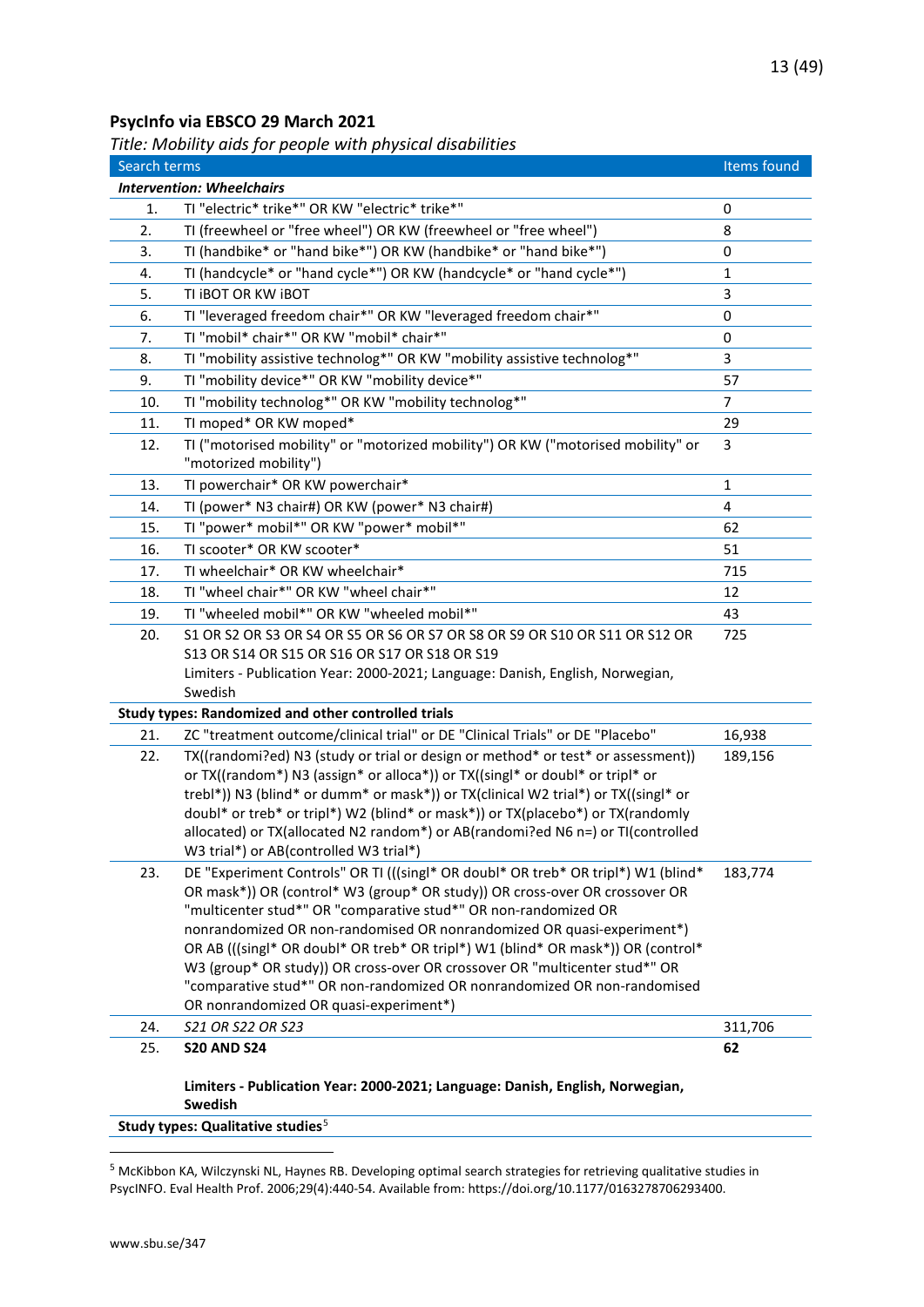| 26.                 | TX interview* OR TX experience* OR TI qualitative OR AB qualitative                                                                                        | 1,142,155 |
|---------------------|------------------------------------------------------------------------------------------------------------------------------------------------------------|-----------|
| 27.                 | <b>S20 AND S26</b>                                                                                                                                         | 197       |
|                     | Limiters - Publication Year: 2010-2021; Language: Danish, English, Norwegian,                                                                              |           |
|                     | <b>Swedish</b>                                                                                                                                             |           |
|                     | Study types: Systematic reviews and meta-syntheses                                                                                                         |           |
| 28.                 | DE "Meta Analysis" OR ZC "systematic review" OR ZC "meta analysis" OR DE                                                                                   | 50,467    |
|                     | "Systematic Review" OR (ZC "metasynthesis") OR ((DE "Qualitative Research" OR                                                                              |           |
|                     | DE "Grounded Theory") AND (DE "Literature Review" OR DE "Meta Analysis"))                                                                                  |           |
| 29.                 | TX (systematic* N3 review*) OR TX (metaanaly* OR meta-analy* OR "meta analy*"                                                                              | 74,104    |
|                     |                                                                                                                                                            |           |
| 30.                 | TX ((systematic* n3 bibliographic*) OR (systematic* n3 literature) OR                                                                                      | 23,688    |
|                     | (comprehensive* n3 literature) OR (comprehensive* n3 bibliographic*) OR<br>(integrative n3 review) OR (information n2 synthesis) OR (data n2 synthesis) OR |           |
|                     | (data n2 extract*)) OR JN ("Cochrane Database of Systematic Reviews")                                                                                      |           |
| 31.                 | TX ((review or systematic or meta or synthes*) N3 (qualitative or narrative or                                                                             | 35,356    |
|                     | interpret* or integrative OR evidence))                                                                                                                    |           |
| 32.                 | TX (meta W3 (study or studies or synthes* or ethnograph* or "data analys*" or                                                                              | 7,251     |
|                     | summary)                                                                                                                                                   |           |
| 33.                 | TX ((realist or framework or thematic or "mixed method*") N3 (synthes* or                                                                                  | 3,807     |
|                     | review))                                                                                                                                                   |           |
| 34.                 | TX ((meta* or review or synthes* or systematic) N3 ("grounded theory"))                                                                                    | 161       |
| 35.                 | TX ((information OR data) N2 synthes*)                                                                                                                     | 3,465     |
| 36.                 | TX (data W2 extract*)                                                                                                                                      | 5,549     |
| 37.                 | TX (metasynthes* OR metaethnograph* OR "qualitative cross-case analysis" OR                                                                                | 1,088     |
|                     | "aggregated analys*" OR "critical interpretive synthesis" or "meta-narrative")                                                                             |           |
| 38.                 | S28 OR S29 OR S30 OR S31 OR S32 OR S33 OR S34 OR S35 OR S36 OR S37                                                                                         | 109,620   |
| 39.                 | <b>S20 AND S28</b>                                                                                                                                         | 10        |
|                     | Limiters - Publication Year: 2018-2021; Language: Danish, English, Norwegian,                                                                              |           |
|                     | Swedish                                                                                                                                                    |           |
| <b>Final result</b> |                                                                                                                                                            |           |
| 40.                 | S25 OR S27 OR S39                                                                                                                                          | 256       |
|                     |                                                                                                                                                            |           |

The final search result, usually found at the end of the documentation, forms the list of abstracts.

**AB** = Abstract; **AU** = Author; **DE** = Term from the thesaurus; **MH**= Exact Subject Heading from CINAHL Subject Headings; **MM** = Major Concept; **TI** = Title; **TX** = All Text. Performs a keyword search of all the database's searchable fields; **ZC** = Methodology Index; **\*** = Truncation; **" "** = Citation Marks; searches for an exact phrase; **N** = Near Operator (N) finds the words if they are a maximum of x words apart from one another, regardless of the order in which they appear.; **W** = Within Operator (W) finds the words if they are within x words of one another, in the order in which you entered them.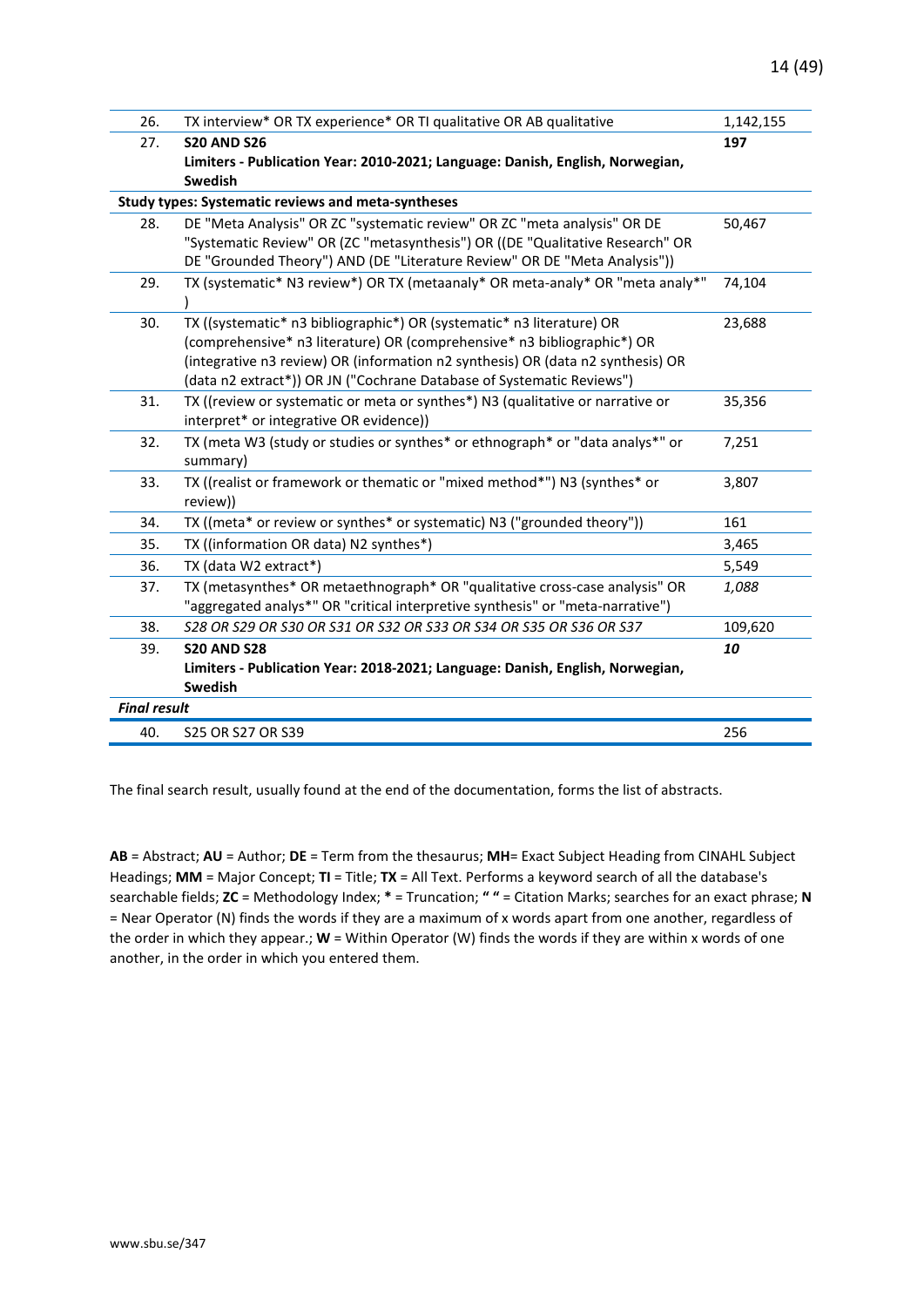### <span id="page-14-0"></span>**CRD database 29 March 2021**

| <b>Search terms</b> |                                                                                                                                                                                                                                                                                                                                                                                                                                                                                                                                                                                                                                                                                                                                                                                                                                                                                                                                                         | <b>Items</b> |
|---------------------|---------------------------------------------------------------------------------------------------------------------------------------------------------------------------------------------------------------------------------------------------------------------------------------------------------------------------------------------------------------------------------------------------------------------------------------------------------------------------------------------------------------------------------------------------------------------------------------------------------------------------------------------------------------------------------------------------------------------------------------------------------------------------------------------------------------------------------------------------------------------------------------------------------------------------------------------------------|--------------|
|                     | <b>Intervention: Wheelchairs</b>                                                                                                                                                                                                                                                                                                                                                                                                                                                                                                                                                                                                                                                                                                                                                                                                                                                                                                                        |              |
| 1.                  | MeSH DESCRIPTOR Wheelchairs EXPLODE ALL TREES                                                                                                                                                                                                                                                                                                                                                                                                                                                                                                                                                                                                                                                                                                                                                                                                                                                                                                           | 16           |
| 1.                  | ("electric trike" OR "electric trikes" OR "electrical trike" OR "electrical trikes" OR<br>freewheel or "free wheel" OR handbike OR handbikes OR "hand bike" OR "hand<br>bikes" OR handcycle OR handcycles OR "hand cycle" OR "hand cycles" OR iBOT OR<br>"leveraged freedom chair" OR "leveraged freedom chairs" OR "mobile chair" OR<br>"mobile chairs" OR "mobility chair" OR "mobility chairs" OR "mobility assistive<br>technology" OR "mobility assistive technologies" OR "mobility device" OR<br>"mobility devices" OR "mobility technology" OR "mobility technologies" OR moped<br>OR mopeds OR "motorised mobility" or "motorized mobility" OR powerchair OR<br>powerchairs OR "power chair" OR "power chairs" OR "powered chair" OR<br>"powered chairs" OR "power mobility" OR "powered mobility" OR scooter OR<br>scooters OR wheelchair OR wheelchairs OR "wheel chair" OR "wheel chairs" OR<br>"wheeled mobile" OR "wheeled mobility" ):TI | 14           |
| 2.                  | #1 OR #2                                                                                                                                                                                                                                                                                                                                                                                                                                                                                                                                                                                                                                                                                                                                                                                                                                                                                                                                                | 20           |
| 3.                  | 3 Limited to publication year 2018-2021                                                                                                                                                                                                                                                                                                                                                                                                                                                                                                                                                                                                                                                                                                                                                                                                                                                                                                                 | 0            |

<span id="page-14-1"></span>*Title: Mobility aids for people with physical disabilities*

The search result, usually found at the end of the documentation, forms the list of abstracts.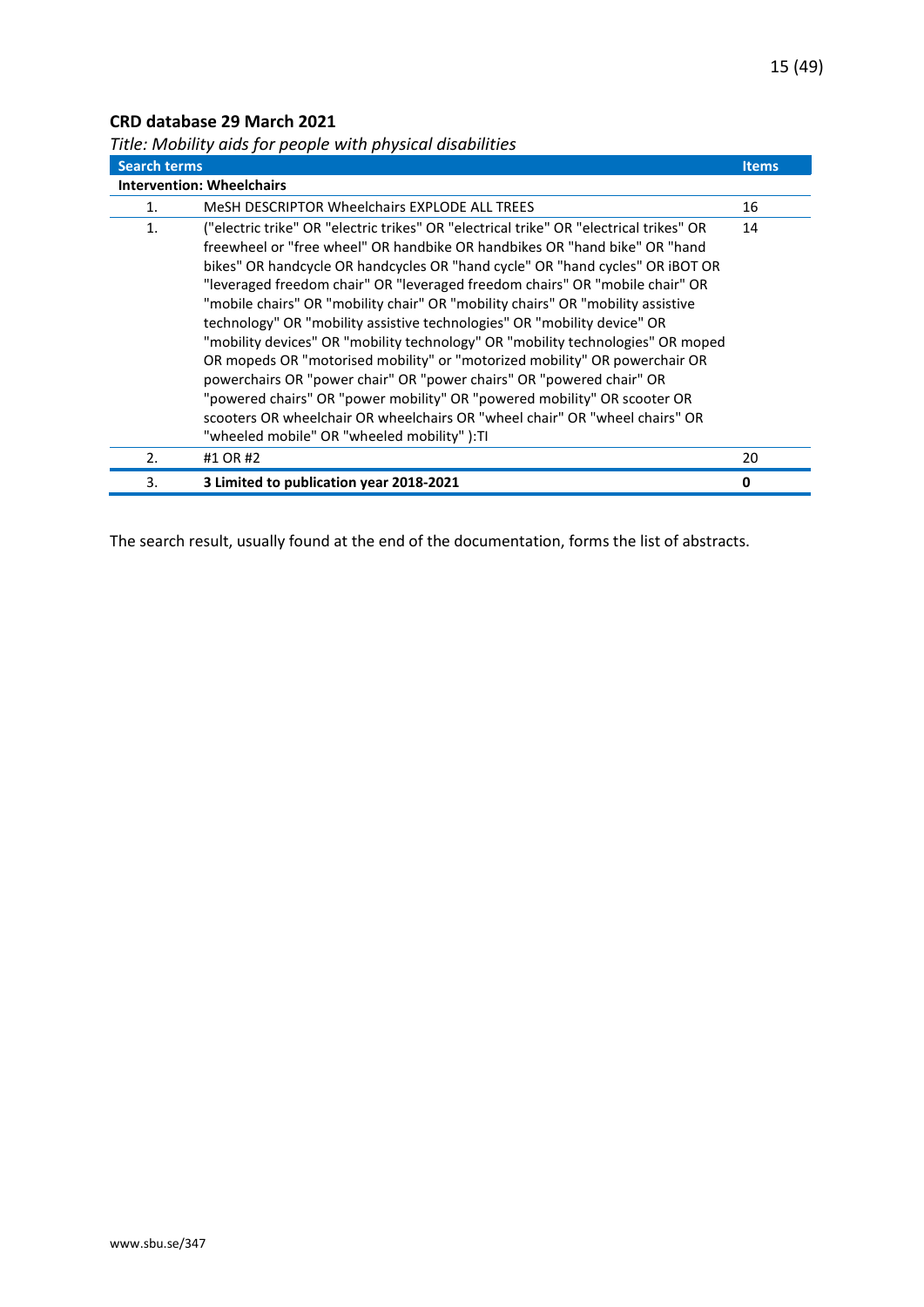## <span id="page-15-0"></span>**Epistemonikos 30 March 2021**

<span id="page-15-1"></span>

| Title: Mobility aids for people with physical disabilities |  |  |  |  |
|------------------------------------------------------------|--|--|--|--|
|------------------------------------------------------------|--|--|--|--|

| <b>Search terms</b> |                                                                                                                                                                                                                                                                                                                                                                                                                                                                                                                                                                                                                                                                                                                                                                                                                                                                                                                                                            | <b>Items</b> |
|---------------------|------------------------------------------------------------------------------------------------------------------------------------------------------------------------------------------------------------------------------------------------------------------------------------------------------------------------------------------------------------------------------------------------------------------------------------------------------------------------------------------------------------------------------------------------------------------------------------------------------------------------------------------------------------------------------------------------------------------------------------------------------------------------------------------------------------------------------------------------------------------------------------------------------------------------------------------------------------|--------------|
|                     | <b>Intervention: Wheelchairs</b>                                                                                                                                                                                                                                                                                                                                                                                                                                                                                                                                                                                                                                                                                                                                                                                                                                                                                                                           |              |
| 1.                  | Title: ("electric trike" OR "electric trikes" OR "electrical trike" OR "electrical trikes"<br>OR freewheel or "free wheel" OR handbike OR handbikes OR "hand bike" OR<br>"hand bikes" OR handcycle OR handcycles OR "hand cycle" OR "hand cycles" OR<br>iBOT OR "leveraged freedom chair" OR "leveraged freedom chairs" OR "mobile<br>chair" OR "mobile chairs" OR "mobility chair" OR "mobility chairs" OR "mobility<br>assistive technology" OR "mobility assistive technologies" OR "mobility device" OR<br>"mobility devices" OR "mobility technology" OR "mobility technologies" OR moped<br>OR mopeds OR "motorised mobility" or "motorized mobility" OR powerchair OR<br>powerchairs OR "power chair" OR "power chairs" OR "powered chair" OR<br>"powered chairs" OR "power mobility" OR "powered mobility" OR scooter OR<br>scooters OR wheelchair OR wheelchairs OR "wheel chair" OR "wheel chairs" OR<br>"wheeled mobile" OR "wheeled mobility") | 173          |
| 2.                  | 1 Limited to<br>publication year: Last 5 years                                                                                                                                                                                                                                                                                                                                                                                                                                                                                                                                                                                                                                                                                                                                                                                                                                                                                                             | 39           |
|                     | <b>Publication Type: Systematic Review</b>                                                                                                                                                                                                                                                                                                                                                                                                                                                                                                                                                                                                                                                                                                                                                                                                                                                                                                                 |              |

#### International HTA database 29 March 2021

Title: Mobility aids for people with physical disabilities

| <b>Search terms</b> |                                                                                                                                                                                                                                                                                                                                                                                                                                                                                                                                                                                                                                                                                                                                                                                                                                                                                                                                                                                  | <b>Items</b> |
|---------------------|----------------------------------------------------------------------------------------------------------------------------------------------------------------------------------------------------------------------------------------------------------------------------------------------------------------------------------------------------------------------------------------------------------------------------------------------------------------------------------------------------------------------------------------------------------------------------------------------------------------------------------------------------------------------------------------------------------------------------------------------------------------------------------------------------------------------------------------------------------------------------------------------------------------------------------------------------------------------------------|--------------|
|                     | <b>Intervention: Wheelchairs</b>                                                                                                                                                                                                                                                                                                                                                                                                                                                                                                                                                                                                                                                                                                                                                                                                                                                                                                                                                 |              |
| 1.                  | ("electric trike" OR "electric trikes" OR "electrical trike" OR "electrical trikes" OR<br>freewheel or "free wheel" OR handbike OR handbikes OR "hand bike" OR "hand<br>bikes" OR handcycle OR handcycles OR "hand cycle" OR "hand cycles" OR iBOT OR<br>"leveraged freedom chair" OR "leveraged freedom chairs" OR "mobile chair" OR<br>"mobile chairs" OR "mobility chair" OR "mobility chairs" OR "mobility assistive<br>technology" OR "mobility assistive technologies" OR "mobility device" OR<br>"mobility devices" OR "mobility technology" OR "mobility technologies" OR moped<br>OR mopeds OR "motorised mobility" or "motorized mobility" OR powerchair OR<br>powerchairs OR "power chair" OR "power chairs" OR "powered chair" OR<br>"powered chairs" OR "power mobility" OR "powered mobility" OR scooter OR<br>scooters OR wheelchair OR wheelchairs OR "wheel chair" OR "wheel chairs" OR<br>"wheeled mobile" OR "wheeled mobility" )[Title] OR (Wheelchairs)[mh] | 5            |
| 2.                  | 1 Limited to 2018-2021                                                                                                                                                                                                                                                                                                                                                                                                                                                                                                                                                                                                                                                                                                                                                                                                                                                                                                                                                           | 0            |

The search result, usually found at the end of the documentation, forms the list of abstracts.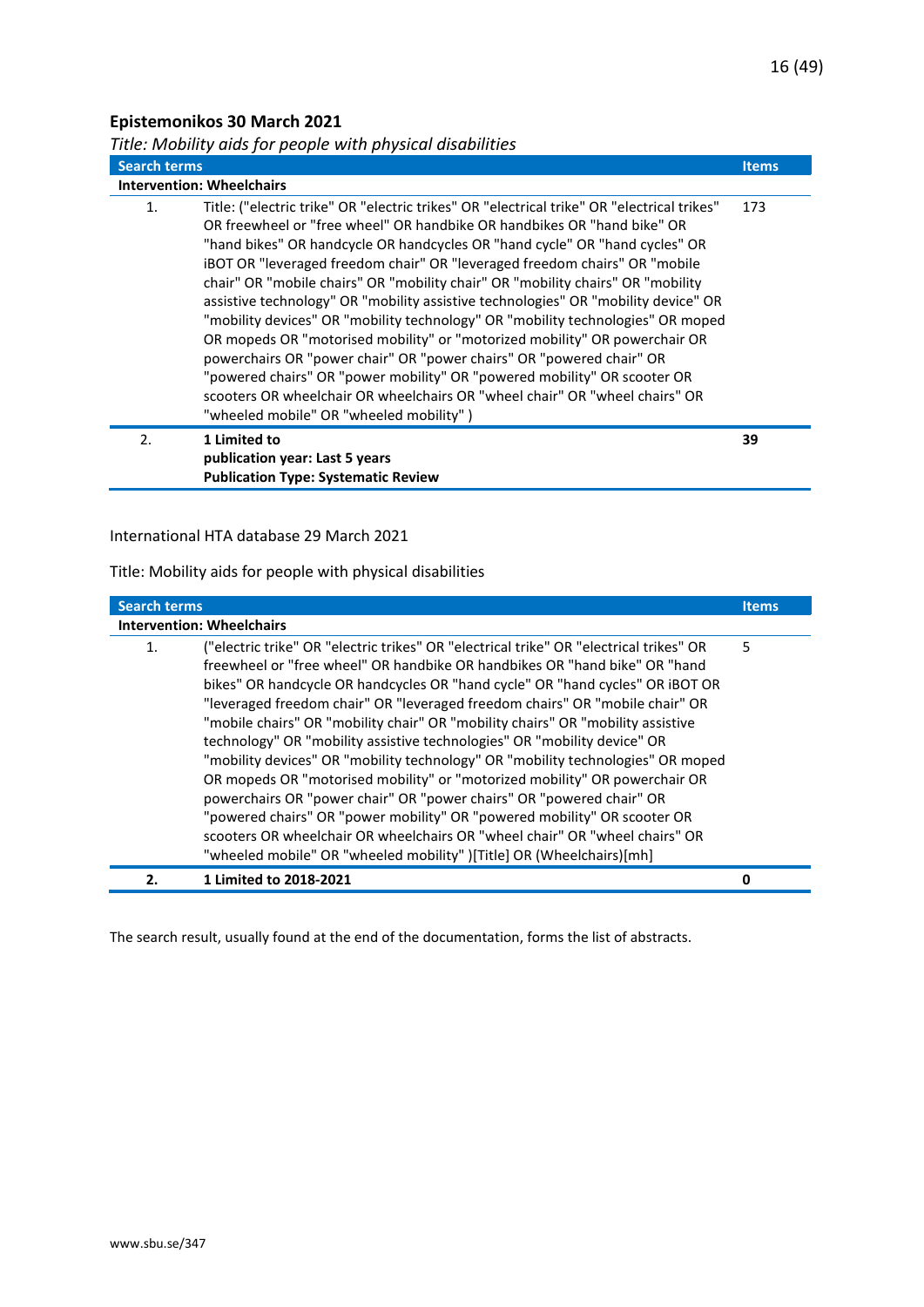## <span id="page-16-0"></span>**KSR Evidence 30 March 2021**

<span id="page-16-1"></span>*Title: Mobility aids for people with physical disabilities*

| <b>Search terms</b> |                                                                                                                                                                                                                                                                                                                                                                                                                                                                                                                                                                                                                                                                                                                                                                                                                                                                                                                                                                   | <b>Items</b> |
|---------------------|-------------------------------------------------------------------------------------------------------------------------------------------------------------------------------------------------------------------------------------------------------------------------------------------------------------------------------------------------------------------------------------------------------------------------------------------------------------------------------------------------------------------------------------------------------------------------------------------------------------------------------------------------------------------------------------------------------------------------------------------------------------------------------------------------------------------------------------------------------------------------------------------------------------------------------------------------------------------|--------------|
|                     | <b>Intervention: Wheelchairs</b>                                                                                                                                                                                                                                                                                                                                                                                                                                                                                                                                                                                                                                                                                                                                                                                                                                                                                                                                  |              |
| 1.                  | Title: ("electric trike" OR "electric trikes" OR "electrical trike" OR "electrical trikes"<br>OR freewheel or "free wheel" OR handbike OR handbikes OR "hand bike" OR<br>"hand bikes" OR handcycle OR handcycles OR "hand cycle" OR "hand cycles" OR<br><b>iBOT OR "leveraged freedom chair" OR "leveraged freedom chairs" OR "mobile</b><br>chair" OR "mobile chairs" OR "mobility chair" OR "mobility chairs" OR "mobility<br>assistive technology" OR "mobility assistive technologies" OR "mobility device" OR<br>"mobility devices" OR "mobility technology" OR "mobility technologies" OR moped<br>OR mopeds OR "motorised mobility" or "motorized mobility" OR powerchair OR<br>powerchairs OR "power chair" OR "power chairs" OR "powered chair" OR<br>"powered chairs" OR "power mobility" OR "powered mobility" OR scooter OR<br>scooters OR wheelchair OR wheelchairs OR "wheel chair" OR "wheel chairs" OR<br>"wheeled mobile" OR "wheeled mobility") | 27           |
| 2.                  | 1 Limited to<br>publication year: 2021, 2020, 2019, 2018                                                                                                                                                                                                                                                                                                                                                                                                                                                                                                                                                                                                                                                                                                                                                                                                                                                                                                          | 15           |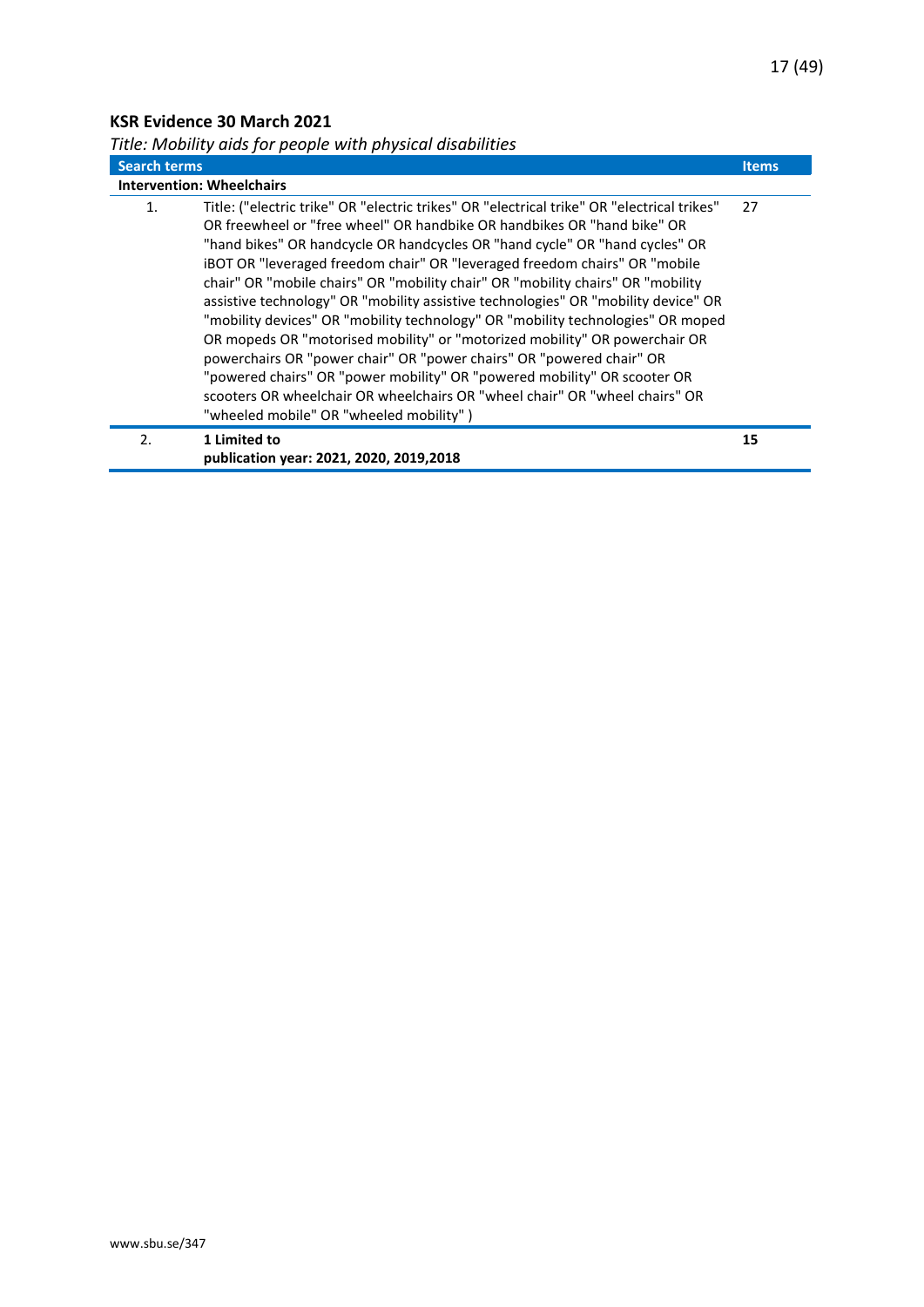#### <span id="page-17-0"></span>**Scopus via Elsevier 29 March 2021**

<span id="page-17-1"></span>*Title: Mobility aids for people with physical disabilities*

| itle: Mobility aids for people with physical disabilities                                                                                                                                                                                                                                                                                                                                                                                                                                                                                                                                                                                                                                                                                                                                                                                                                                                                                                                                                                                                                                                                                                                                                                                                                                                                                                                                                                                                                                                                                                                                                                                                                                                                                                                                                                                                                                                                                                                                                                                                                                                                                                                                                                                                                                                                                                                                                                                                                                                                                                                                                                                                                                                                                                      |             |
|----------------------------------------------------------------------------------------------------------------------------------------------------------------------------------------------------------------------------------------------------------------------------------------------------------------------------------------------------------------------------------------------------------------------------------------------------------------------------------------------------------------------------------------------------------------------------------------------------------------------------------------------------------------------------------------------------------------------------------------------------------------------------------------------------------------------------------------------------------------------------------------------------------------------------------------------------------------------------------------------------------------------------------------------------------------------------------------------------------------------------------------------------------------------------------------------------------------------------------------------------------------------------------------------------------------------------------------------------------------------------------------------------------------------------------------------------------------------------------------------------------------------------------------------------------------------------------------------------------------------------------------------------------------------------------------------------------------------------------------------------------------------------------------------------------------------------------------------------------------------------------------------------------------------------------------------------------------------------------------------------------------------------------------------------------------------------------------------------------------------------------------------------------------------------------------------------------------------------------------------------------------------------------------------------------------------------------------------------------------------------------------------------------------------------------------------------------------------------------------------------------------------------------------------------------------------------------------------------------------------------------------------------------------------------------------------------------------------------------------------------------------|-------------|
| Search terms                                                                                                                                                                                                                                                                                                                                                                                                                                                                                                                                                                                                                                                                                                                                                                                                                                                                                                                                                                                                                                                                                                                                                                                                                                                                                                                                                                                                                                                                                                                                                                                                                                                                                                                                                                                                                                                                                                                                                                                                                                                                                                                                                                                                                                                                                                                                                                                                                                                                                                                                                                                                                                                                                                                                                   | Items found |
| Intervention AND Randomized and other controlled trials                                                                                                                                                                                                                                                                                                                                                                                                                                                                                                                                                                                                                                                                                                                                                                                                                                                                                                                                                                                                                                                                                                                                                                                                                                                                                                                                                                                                                                                                                                                                                                                                                                                                                                                                                                                                                                                                                                                                                                                                                                                                                                                                                                                                                                                                                                                                                                                                                                                                                                                                                                                                                                                                                                        |             |
| ((TITLE("electric* trike*")) OR (TITLE((freewheel or "free wheel"))) OR<br>1.<br>(TITLE((handbike* or "hand bike*"))) OR (TITLE((handcycle* or "hand cycle*"))) OR<br>(TITLE(iBOT)) OR (TITLE("leveraged freedom chair*")) OR (TITLE("mobil* chair*"))<br>OR (TITLE("mobility assistive technolog*")) OR (TITLE("mobility device*")) OR<br>(TITLE("mobility technolog*")) OR (TITLE(moped*)) OR (TITLE(("motorised<br>mobility" or "motorized mobility"))) OR (TITLE(powerchair*)) OR (TITLE((power*<br>W/3 (chair OR chairs)))) OR (TITLE("power* mobil*")) OR (TITLE(scooter*)) OR<br>(TITLE(wheelchair*)) OR (TITLE("wheel chair*")) OR (TITLE("wheeled mobil*")))<br>AND (INDEXTERMS ("clinical trials" OR "clinical trials as a topic" OR "randomized<br>controlled trial" OR "Randomized Controlled Trials as Topic" OR "controlled clinical<br>trial" OR "Controlled Clinical Trials" OR "random allocation" OR "Double-Blind<br>Method" OR "Single-Blind Method" OR "Cross-Over Studies" OR "Placebos" OR<br>"multicenter study" OR "double blind procedure" OR "single blind procedure" OR<br>"crossover procedure" OR "clinical trial" OR "controlled study" OR<br>"randomization" OR "placebo" ) OR TITLE-ABS-KEY ( "clinical trials" OR<br>"randomized controlled trial" OR "randomized controlled trials" OR "controlled<br>clinical trial" OR "controlled clinical trials" OR "random allocation" OR "randomly<br>allocated" OR "allocated randomly" OR "Double-Blind Method" OR "single-blind<br>method" OR "cross-over studies" OR placebo* OR "cross-over trial" OR "single<br>blind" OR "double blind" OR "factorial design" OR "factorial trial" ) OR TITLE (trial*<br>OR rct OR randomised* OR randomized* OR ((singl* OR doubl* OR treb* OR tripl*)<br>PRE/1 (blind* OR mask*)) OR (control* PRE/3 (group* OR study)) OR cross-over OR<br>crossover OR "multicenter stud*" OR "comparative stud*" OR non-randomized OR<br>nonrandomized OR non-randomised OR nonrandomized OR quasi-experiment*))<br>AND (LIMIT-TO ( PUBYEAR, 2021) OR LIMIT-TO ( PUBYEAR, 2020) OR LIMIT-TO (<br>PUBYEAR, 2019) OR LIMIT-TO ( PUBYEAR, 2018) OR LIMIT-TO ( PUBYEAR, 2017) OR<br>LIMIT-TO ( PUBYEAR, 2016) OR LIMIT-TO ( PUBYEAR, 2015) OR LIMIT-TO (<br>PUBYEAR, 2014) OR LIMIT-TO ( PUBYEAR, 2013) OR LIMIT-TO ( PUBYEAR, 2012) OR<br>LIMIT-TO ( PUBYEAR, 2011) OR LIMIT-TO ( PUBYEAR, 2010) OR LIMIT-TO (<br>PUBYEAR, 2009) OR LIMIT-TO ( PUBYEAR, 2008) OR LIMIT-TO ( PUBYEAR, 2007) OR<br>LIMIT-TO ( PUBYEAR, 2006) OR LIMIT-TO ( PUBYEAR, 2005) OR LIMIT-TO (<br>PUBYEAR, 2004) OR LIMIT-TO ( PUBYEAR, 2003) OR LIMIT-TO ( PUBYEAR, 2002) OR<br>LIMIT-TO ( PUBYEAR, 2001) OR LIMIT-TO ( PUBYEAR, 2000) ) AND ( LIMIT-TO (<br>LANGUAGE,"English" ) ) | 820         |
| <b>Intervention AND Qualitative studies</b>                                                                                                                                                                                                                                                                                                                                                                                                                                                                                                                                                                                                                                                                                                                                                                                                                                                                                                                                                                                                                                                                                                                                                                                                                                                                                                                                                                                                                                                                                                                                                                                                                                                                                                                                                                                                                                                                                                                                                                                                                                                                                                                                                                                                                                                                                                                                                                                                                                                                                                                                                                                                                                                                                                                    |             |
| (TITLE("electric* trike*") OR TITLE(freewheel or "free wheel") OR TITLE(handbike*<br>2.                                                                                                                                                                                                                                                                                                                                                                                                                                                                                                                                                                                                                                                                                                                                                                                                                                                                                                                                                                                                                                                                                                                                                                                                                                                                                                                                                                                                                                                                                                                                                                                                                                                                                                                                                                                                                                                                                                                                                                                                                                                                                                                                                                                                                                                                                                                                                                                                                                                                                                                                                                                                                                                                        | 431         |

2. (TITLE("electric\* trike\*") OR TITLE(freewheel or "free wheel") OR TITLE(handbike\* or "hand bike\*") OR TITLE(handcycle\* or "hand cycle\*") OR TITLE(iBOT) OR TITLE("leveraged freedom chair\*") OR TITLE("mobil\* chair\*") OR TITLE("mobility assistive technolog\*") OR TITLE("mobility device\*") OR TITLE("mobility technolog\*") OR TITLE(moped\*) OR TITLE("motorised mobility" or "motorized mobility") OR TITLE(powerchair\*) OR TITLE(power\* W/3 (chair OR chairs)) OR TITLE("power\* mobil\*") OR TITLE(scooter\*) OR TITLE(wheelchair\*) OR TITLE("wheel chair\*") OR TITLE("wheeled mobil\*")) AND (TITLE-ABS-KEY ( "content analys\*" or "discourse analys\* " or "cluster sampl\* " or "content analys\*" or "constant comparative method\*" or "ethnographic research " or "ethnological research" or "ethnonursing research" or "field stud\*" or "field work\*" or "grounded theory" or hermeneutic\* or interview\* or "lived experience\*" or "mixed method\*" or narrativ\* or "phenomenological research" or "purposive sample" or qualitative or "thematic analys\*" or "theoretical sampl\*")) AND (LIMIT-TO ( PUBYEAR,2021) OR LIMIT-TO ( PUBYEAR,2020) OR LIMIT-TO ( PUBYEAR,2019) OR LIMIT-TO ( PUBYEAR,2018) OR LIMIT-TO ( PUBYEAR,2017) OR LIMIT-TO ( PUBYEAR,2016) OR LIMIT-TO ( PUBYEAR,2015) OR LIMIT-TO ( PUBYEAR,2014) OR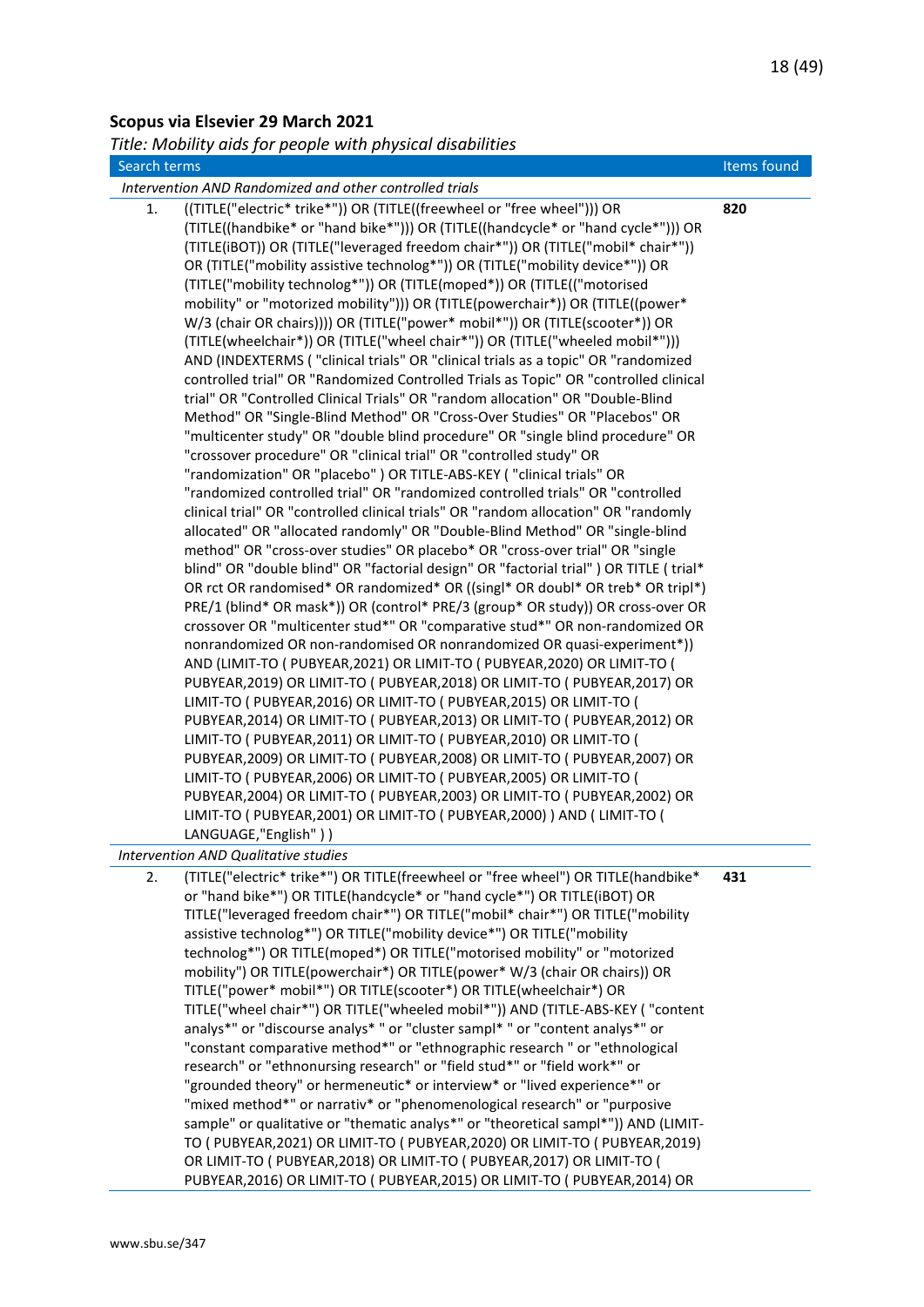LIMIT-TO ( PUBYEAR,2013) OR LIMIT-TO ( PUBYEAR,2012) OR LIMIT-TO ( PUBYEAR,2011) OR LIMIT-TO ( PUBYEAR,2010) ) AND ( LIMIT-TO ( LANGUAGE,"English" ) )

*Intervention AND (Systematic reviews OR meta-syntheses)*

1. (TITLE("electric\* trike\*") OR TITLE(freewheel or "free wheel") OR TITLE(handbike\* or "hand bike\*") OR TITLE(handcycle\* or "hand cycle\*") OR TITLE(iBOT) OR TITLE("leveraged freedom chair\*") OR TITLE("mobil\* chair\*") OR TITLE("mobility assistive technolog\*") OR TITLE("mobility device\*") OR TITLE("mobility technolog\*") OR TITLE(moped\*) OR TITLE("motorised mobility" or "motorized mobility") OR TITLE(powerchair\*) OR TITLE(power\* W/3 (chair OR chairs)) OR TITLE("power\* mobil\*") OR TITLE(scooter\*) OR TITLE(wheelchair\*) OR TITLE("wheel chair\*") OR TITLE("wheeled mobil\*")) AND (KEY("Systematic review" ) OR KEY("Meta analysis" ) OR INDEXTERMS ('systematic review' OR 'meta analysis' OR "Meta-Analysis") OR TITLE-ABS-KEY (systematic W/2 review\*) OR TITLE-ABS-KEY (meta-analy\* OR metaanaly\*) OR TITLE-ABS-KEY ("systematic overview\*" OR "methodological overview\*" OR "technology assessment\*" OR "technology overview\*" OR HTA OR HTAs OR "methodological review\*" OR "methodologic review\*" OR "quantitative review\*" OR "quantitative overview\*" OR "quantitative synthes\*")) AND ( LIMIT-TO ( PUBYEAR , 2021 ) OR LIMIT-TO ( PUBYEAR , 2020 ) OR LIMIT-TO ( PUBYEAR , 2019 ) OR LIMIT-TO ( PUBYEAR , 2018 ) ) **27**

The final search result, usually found at the end of the documentation, forms the list of abstracts.

TITLE-ABS-KEY = Title or abstract or keywords; **ALL =** All fields; **PRE/n =** "precedes by". The first term in the search must precede the second by a specified number of terms (n).; **W/n =** "Within". The terms in the search must be within a specified number of terms (n) in any order.; **\*** = Truncation; **" "** = Citation Marks; searches for an exact phrase; **LIMIT-TO (SRCTYPE, "j"** = Limit to source type journal; **LIMIT-TO (DOCTYPE, "ar"** = Limit to document type article; **LIMIT-TO (DOCTYPE, "re"** = Limit to document type review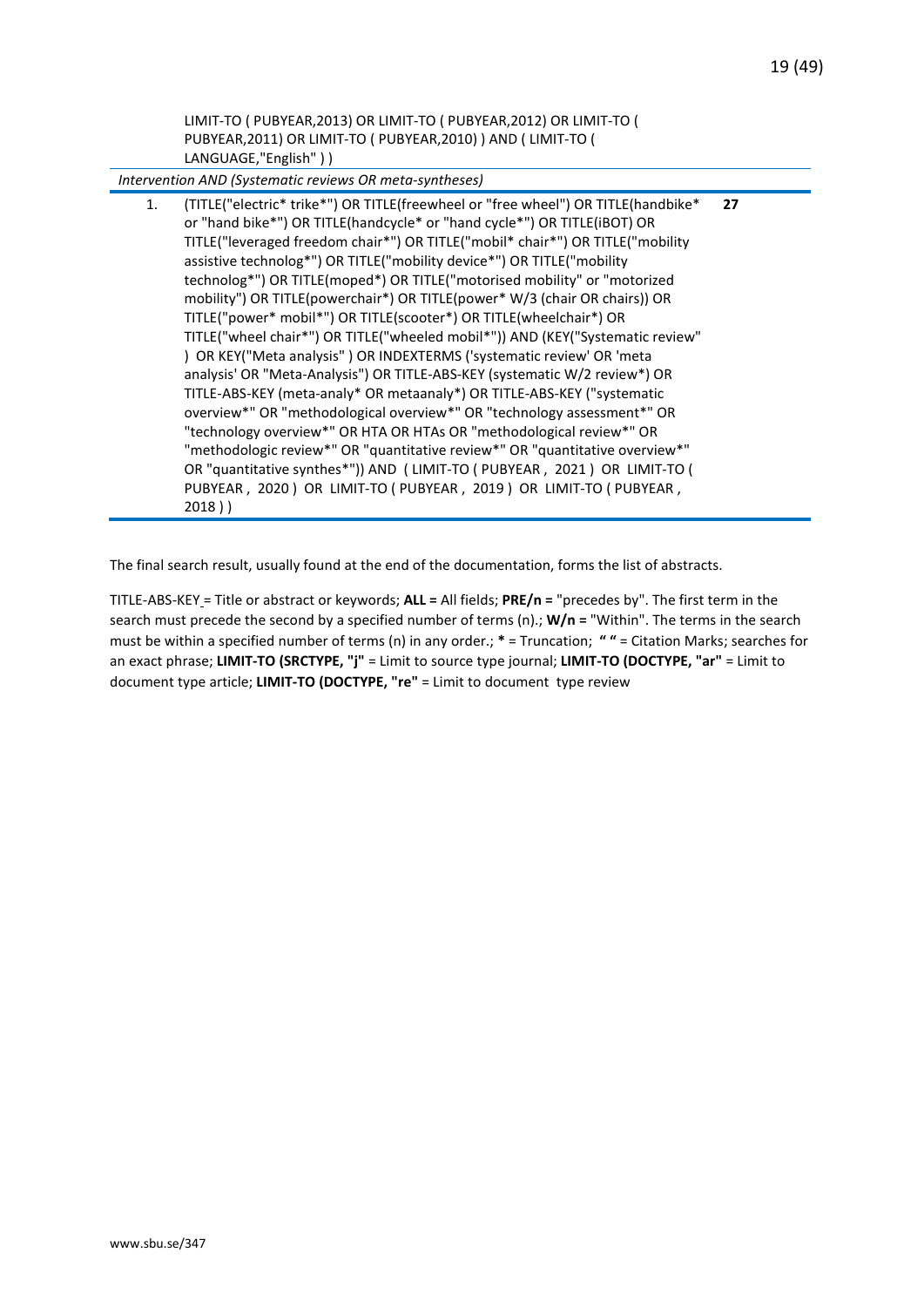## <span id="page-19-0"></span>**Scopus via Elsevier 27 January 2021**

<span id="page-19-1"></span>*Title: Mobility aids for people with physical disabilities (citation search)*

| <b>Search terms</b>    |                                                                                                                                                                                                                                                                                                                                                                                                                                                                                                                                                                                                                                                                                                                                                                                                                                                                                                                                                                                                                                                                                                                                                                                                                                                                                                                                                                                                                                                                              | <b>Items</b> |
|------------------------|------------------------------------------------------------------------------------------------------------------------------------------------------------------------------------------------------------------------------------------------------------------------------------------------------------------------------------------------------------------------------------------------------------------------------------------------------------------------------------------------------------------------------------------------------------------------------------------------------------------------------------------------------------------------------------------------------------------------------------------------------------------------------------------------------------------------------------------------------------------------------------------------------------------------------------------------------------------------------------------------------------------------------------------------------------------------------------------------------------------------------------------------------------------------------------------------------------------------------------------------------------------------------------------------------------------------------------------------------------------------------------------------------------------------------------------------------------------------------|--------------|
| <b>Cited articles</b>  |                                                                                                                                                                                                                                                                                                                                                                                                                                                                                                                                                                                                                                                                                                                                                                                                                                                                                                                                                                                                                                                                                                                                                                                                                                                                                                                                                                                                                                                                              |              |
| 2.                     | (PMID(31012762 OR 26215495 OR 21560917 OR 24784724 OR 26294604 OR<br>26378836 OR 28818075 OR 32386159 OR 29627995 OR 19484640 OR 27982717<br>OR 28346029 OR 16871856 OR 12674310 OR 17654003 OR 17384418 OR<br>16570838 OR 15068158 OR 29092651 OR 22023379 OR 14518796 OR 19241234<br>OR 16181170 OR 25230071 OR 15759252 OR 18954289 OR 15759216 OR<br>14970966 OR 25356558 OR 10749033 OR 25802961 OR 26360645 OR 11387581<br>OR 17453011 OR 26801984 OR 20726737 OR 25622729 OR 16344029 OR<br>25702375 OR 26343171 OR 30094810 OR 31336101 OR 15473115 OR 22466379<br>OR 18295626 OR 11245762 OR 26232684 OR 28002472 OR 20026933 OR<br>30476489 OR 25353194 OR 21059666 OR 28629270 OR 30396629 OR 31312016<br>OR 23022092 OR 26150167 OR 26914856 OR 23856151 OR 23537608 OR<br>22494946 OR 26660337 OR 27153762 OR 28782541 OR 30206918 OR 29256337<br>OR 21292803 OR 17138842 OR 30440546 OR 2002153370 OR 21273901 OR<br>29580935 OR 16571389 OR 28714323)) OR<br>(DOI(10.1080/09638288.2019.1709911) OR DOI(10.1177/030802260006301108)<br>OR DOI(10.5014/ajot.2014.013565) OR DOI(10.1177/030802260406700203) OR<br>DOI(10.3233/tad-2008-20104) OR DOI(10.1589/jpts.29.1607) OR                                                                                                                                                                                                                                                                                  | 82           |
|                        | DOI(10.1080/09638288.2019.1668484) OR DOI(10.1186/s40814-017-0158-3))                                                                                                                                                                                                                                                                                                                                                                                                                                                                                                                                                                                                                                                                                                                                                                                                                                                                                                                                                                                                                                                                                                                                                                                                                                                                                                                                                                                                        |              |
| <b>Citing articles</b> |                                                                                                                                                                                                                                                                                                                                                                                                                                                                                                                                                                                                                                                                                                                                                                                                                                                                                                                                                                                                                                                                                                                                                                                                                                                                                                                                                                                                                                                                              |              |
| 3.                     | #1 View cited by                                                                                                                                                                                                                                                                                                                                                                                                                                                                                                                                                                                                                                                                                                                                                                                                                                                                                                                                                                                                                                                                                                                                                                                                                                                                                                                                                                                                                                                             | 1,235        |
|                        | Citing articles AND Study types: Randomized and other controlled trials                                                                                                                                                                                                                                                                                                                                                                                                                                                                                                                                                                                                                                                                                                                                                                                                                                                                                                                                                                                                                                                                                                                                                                                                                                                                                                                                                                                                      |              |
| 4.                     | #2 Refined to: ((INDEXTERMS ("clinical trials" OR "clinical trials as a topic" OR<br>"randomized controlled trial" OR "Randomized Controlled Trials as Topic" OR<br>"controlled clinical trial" OR "Controlled Clinical Trials" OR "random<br>allocation" OR "Double-Blind Method" OR "Single-Blind Method" OR "Cross-<br>Over Studies" OR "Placebos" OR "multicenter study" OR "double blind<br>procedure" OR "single blind procedure" OR "crossover procedure" OR<br>"clinical trial" OR "controlled study" OR "randomization" OR "placebo") OR<br>TITLE-ABS-KEY ("clinical trials" OR "randomized controlled trial" OR<br>"randomized controlled trials" OR "controlled clinical trial" OR "controlled<br>clinical trials" OR "random allocation" OR "randomly allocated" OR<br>"allocated randomly" OR "Double-Blind Method" OR "single-blind method"<br>OR "cross-over studies" OR placebo* OR "cross-over trial" OR "single blind"<br>OR "double blind" OR "factorial design" OR "factorial trial" ) OR TITLE (trial*<br>OR rct OR randomised* OR randomized* OR ((singl* OR doubl* OR treb*<br>OR tripl*) PRE/1 (blind* OR mask*)) OR (control* PRE/3 (group* OR<br>study ) ) OR cross-over OR crossover OR "multicenter stud*" OR<br>"comparative stud*" OR non-randomized OR nonrandomized OR non-<br>randomised OR nonrandomized OR quasi-experiment*))) AND (LIMIT-TO (<br>LANGUAGE, "English" ) )<br><b>Citing articles AND Study types: Qualitative studies</b> | 323          |
| 5.                     | #2 Refined to: ( ( TITLE-ABS-KEY ( "content analys*" OR "discourse analys* " OR<br>"cluster sampl* " OR "content analys*" OR "constant comparative method*"<br>OR "ethnographic research " OR "ethnological research" OR "ethnonursing<br>research" OR "field stud*" OR "field work*" OR "grounded theory" OR<br>hermeneutic* OR interview* OR "lived experience*" OR "mixed method*"<br>OR narrativ* OR "phenomenological research" OR "purposive sample" OR<br>qualitative OR "thematic analys*" OR "theoretical sampl*" ) ) ) AND ( LIMIT-<br>TO (PUBYEAR, 2021) OR LIMIT-TO (PUBYEAR, 2020) OR LIMIT-TO (<br>PUBYEAR, 2019) OR LIMIT-TO (PUBYEAR, 2018) OR LIMIT-TO (PUBYEAR,<br>2017) OR LIMIT-TO (PUBYEAR, 2016) OR LIMIT-TO (PUBYEAR, 2015) OR                                                                                                                                                                                                                                                                                                                                                                                                                                                                                                                                                                                                                                                                                                                        | 205          |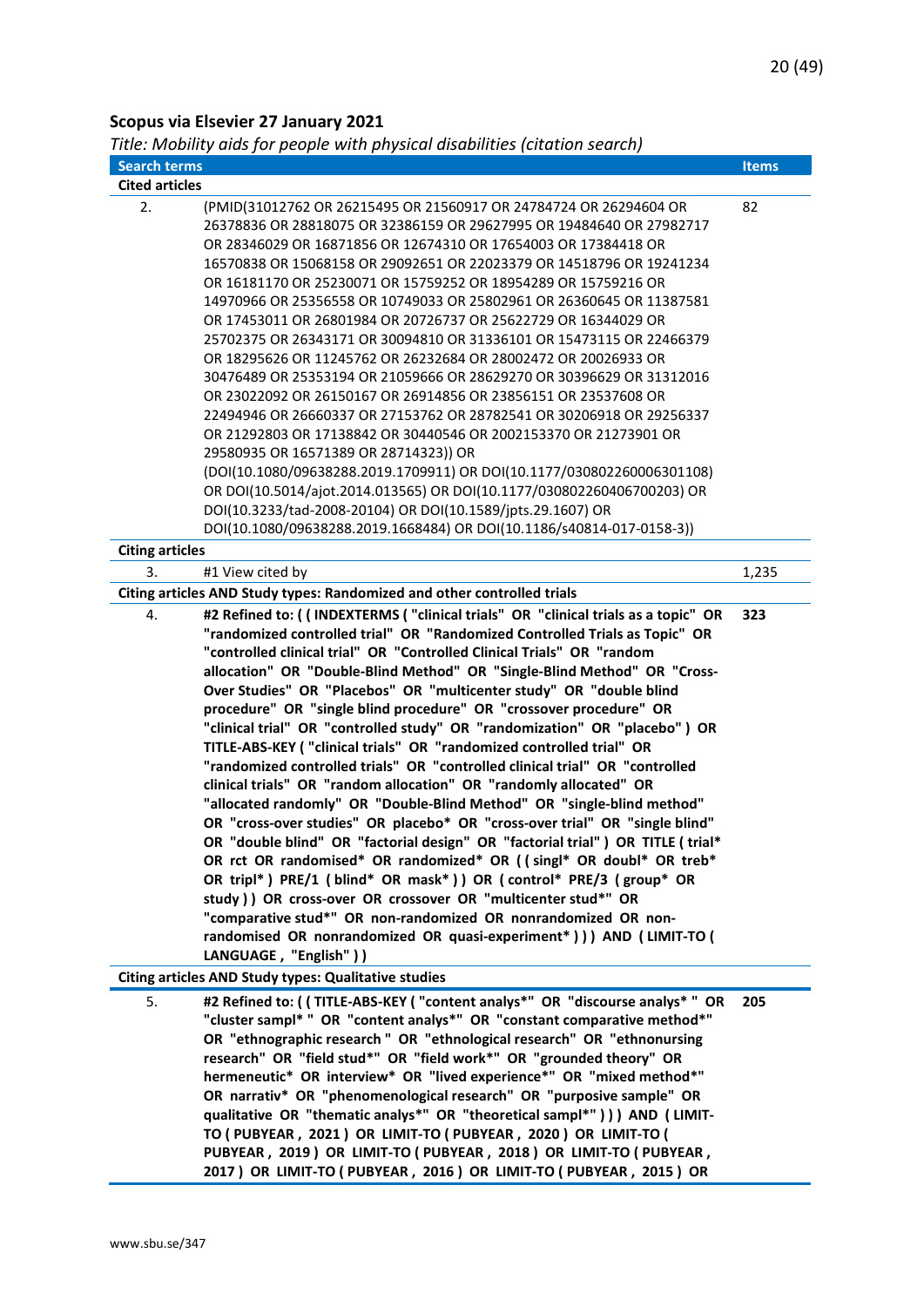**LIMIT-TO ( PUBYEAR , 2014 ) OR LIMIT-TO ( PUBYEAR , 2013 ) OR LIMIT-TO ( PUBYEAR , 2012 ) OR LIMIT-TO ( PUBYEAR , 2011 ) OR LIMIT-TO ( PUBYEAR , 2010 ) ) AND ( LIMIT-TO ( LANGUAGE , "English" ) )**

The search result, usually found at the end of the documentation, forms the list of abstracts.

TITLE-ABS-KEY = Title or abstract or keywords; ALL = All fields; PMID = PubMed ID; DOI = Digital Object Identifier; PRE/n = "precedes by". The first term in the search must precede the second by a specified number of terms (n).; W/n = "Within". The terms in the search must be within a specified number of terms (n) in any order.; \* = Truncation; " " = Citation Marks; searches for an exact phrase; LIMIT-TO (SRCTYPE, "j" = Limit to source type journal; LIMIT-TO (DOCTYPE, "ar" = Limit to document type article; LIMIT-TO (DOCTYPE, "re" = Limit to document type review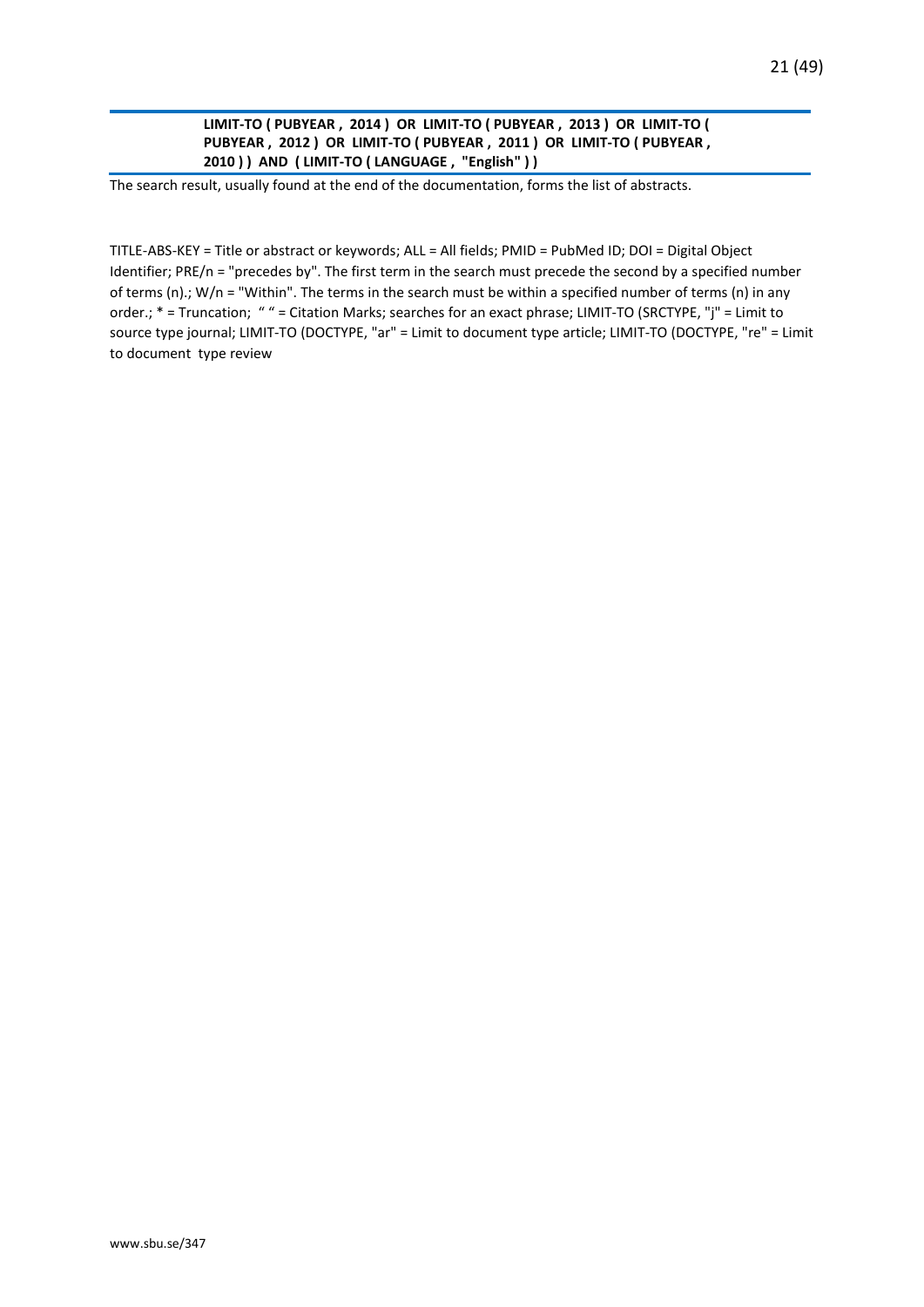- <span id="page-21-0"></span>1. Archambault PS, Tremblay S, Cachecho S, Routhier F, Boissy P. Driving performance in a power wheelchair simulator. Disabil Rehabil Assistive Technol. 2012;7(3):226-33. Available from: https://doi.org/10.3109/17483107.2011.625072.
- 2. Bakkum AJT, De Groot S, Stolwijk-Swüste JM, Van Kuppevelt DJ, Van Der Woude LHV, Janssen TWJ. Effects of hybrid cycling versus handcycling on wheelchair-specific fitness and physical activity in people with long-term spinal cord injury: A 16-week randomized controlled trial. Spinal Cord. 2015;53(5):395-401. Available from: https://doi.org/10.1038/sc.2014.237.
- 3. Barbareschi G, Holloway C. Understanding independent wheelchair transfers. Perspectives from stakeholders. Disabil Rehabil Assistive Technol. 2020;15(5):545-52. Available from: https://doi.org/10.1080/17483107.2019.1594407.
- 4. Barker DJ, Reid D, Cott C. Acceptance and meanings of wheelchair use in senior stroke survivors. Am J Occup Ther. 2004;58(2):221-30. Available from: https://doi.org/10.5014/ajot.58.2.221.
- 5. Barker DJ, Reid D, Cott C. The experience of senior stroke survivors: Factors in community participation among wheelchair users. Can J Occup Ther. 2006;73(1):18-25. Available from: https://doi.org/10.2182/cjot.05.0002.
- 6. Best KL, Kirby RL, Smith C, MacLeod DA. Wheelchair skills training for community-based manual wheelchair users: A randomized controlled trial. Arch Phys Med Rehabil. 2005;86(12):2316-23. Available from: https://doi.org/10.1016/j.apmr.2005.07.300.
- 7. Best KL, Miller WC, Eng JJ, Routhier F, Goldsmith C. Randomized controlled trial protocol feasibility: The Wheelchair Self-Efficacy Enhanced for Use (WheelSeeU). Can J Occup Ther. 2014;81(5):308-19. Available from: https://doi.org/10.1177/0008417414546743.
- 8. Best KL, Miller WC, Huston G, Routhier F, Eng JJ. Pilot study of a peer-led wheelchair training program to improve self-efficacy using a manual wheelchair: A randomized controlled trial. Arch Phys Med Rehabil. 2016;97(1):37-44. Available from: https://doi.org/10.1016/j.apmr.2015.08.425.
- 9. Best KL, Miller WC, Routhier F, Eng JJ. Feasibility of the trial procedures for a randomized controlled trial of a community-based peer-led wheelchair training program for older adults. Pilot Feasibility Stud. 2018;4(1). Available from: https://doi.org/10.1186/s40814-017-0158-3.
- 10. Borisoff JF, Ripat J, Chan F. Seasonal Patterns of Community Participation and Mobility of Wheelchair Users Over an Entire Year. Arch Phys Med Rehabil. 2018;99(8):1553-60. Available from: https://doi.org/10.1016/j.apmr.2018.02.011.
- 11. Brienza DM, Karg PE, Bertolet M, Schmeler M, Poojary-Mazzotta P, Vlachos H, et al. A Randomized Clinical Trial of Wheeled Mobility for Pressure Injury Prevention and Better Function. Journal of the American Geriatrics Society. 2018;66(9):1752-9. Available from: https://doi.org/10.1111/jgs.15495.
- 12. Carey SL, Aguirrezabal A, Sundarrao S, Alqasemi R, Dubey R, editors. Enhanced Control to Improve Navigation and Manipulation of Power Wheelchairs2018: Institute of Electrical and Electronics Engineers Inc.; 30440546.
- 13. Dewey A, Rice-Oxley M, Dean T. A qualitative study comparing the experiences of tilt-in-space wheelchair use and conventional wheelchair use by clients severely disabled with multiple sclerosis. Br J Occup Ther. 2004;67(2):65-74. Available from: https://doi.org/10.1177/030802260406700203.
- 14. DiGiovine CP, Cooper RA, Fitzgerald SG, Boninger ML, Wolf EJ, Guo S. Whole-body vibration during manual wheelchair propulsion with selected seat cushions and back supports. IEEE Trans Neural Syst Rehabil Eng. 2003;11(3):311-22. Available from: https://doi.org/10.1109/TNSRE.2003.816872.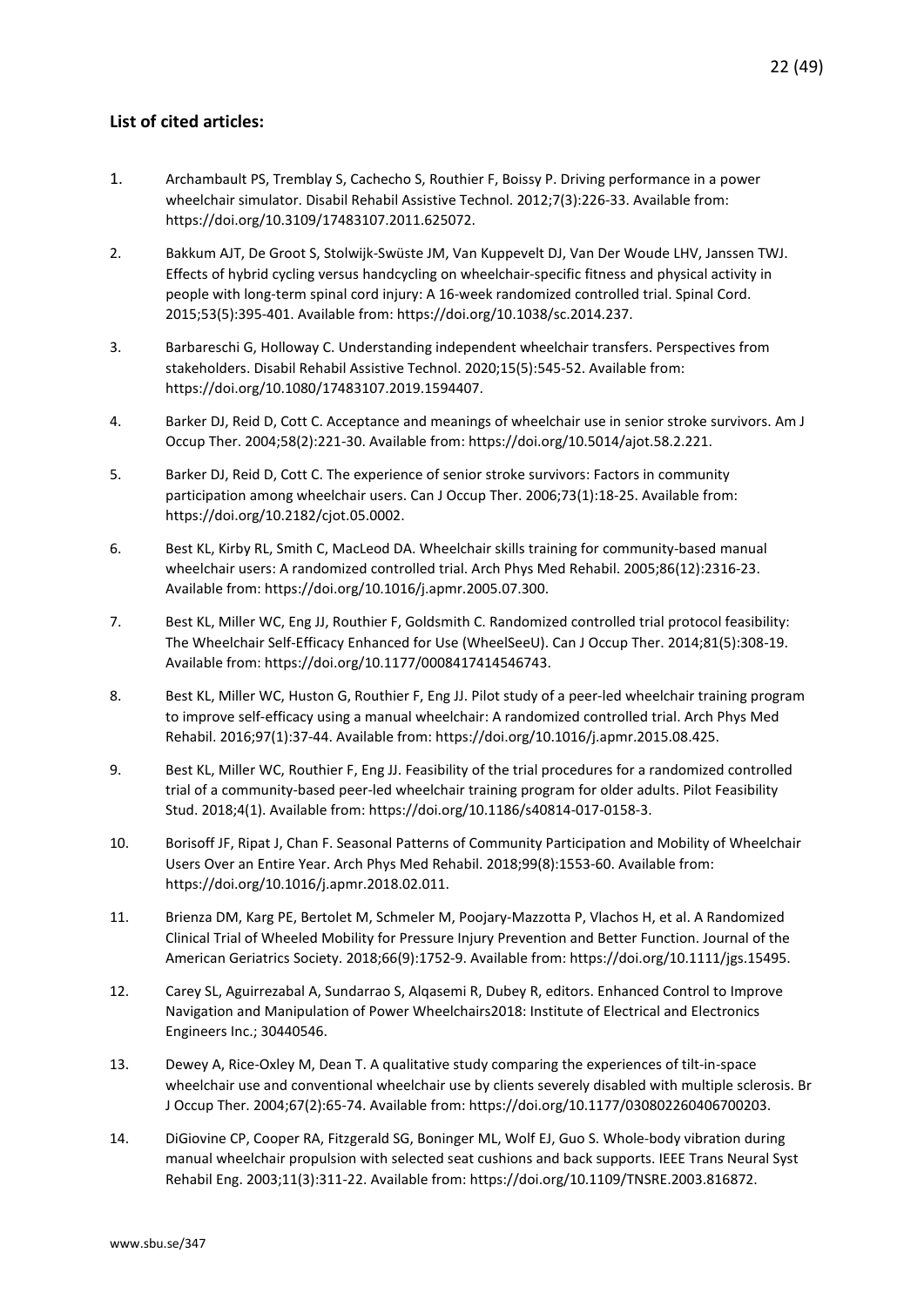- 15. Evans R. The effect of electrically powered indoor/outdoor wheelchairs on occupation: A study of users' views. Br J Occup Ther. 2000;63(11):547-53. Available from: https://doi.org/10.1177/030802260006301108.
- 16. Evans S, Frank AO, Neophytou C, de Souza L. Older adults' use of, and satisfaction with, electric powered indoor/outdoor wheelchairs. Age and Ageing. 2007;36(4):431-5. Available from: https://doi.org/10.1093/ageing/afm034.
- 17. Evans S, Neophytou C, de Souza L, Frank AO. Young people's experiences using electric powered indoor-outdoor wheelchairs (EPIOCs): Potential for enhancing users' development? Disabil Rehabil. 2007;29(16):1281-94. Available from: https://doi.org/10.1080/09638280600964406.
- 18. Geyer MJ, Brienza DM, Karg P, Trefler E, Kelsey S. A randomized control trial to evaluate pressurereducing seat cushions for elderly wheelchair users. Adv Skin Wound Care. 2001;14(3):120-9; quiz 31- 32.
- 19. Giesbrecht EM, Miller WC. Effect of an mHealth Wheelchair Skills Training Program for Older Adults: A Feasibility Randomized Controlled Trial. Arch Phys Med Rehabil. 2019;100(11):2159-66. Available from: https://doi.org/10.1016/j.apmr.2019.06.010.
- 20. Giesbrecht EM, Miller WC, Woodgate RL. Navigating uncharted territory: A qualitative study of the experience of transitioning to wheelchair use among older adults and their care providers. BMC Geriatr. 2015;15(1). Available from: https://doi.org/10.1186/s12877-015-0092-2.
- 21. Giesbrecht EM, Ripat JD, Cooper JE, Quanbury AO. Experiences with using a pushrim-activated powerassisted wheelchair for community-based occupations: A qualitative exploration. Can J Occup Ther. 2011;78(2):127-36. Available from: https://doi.org/10.2182/cjot.2011.78.2.8.
- 22. Giesbrecht EM, Ripat JD, Quanbury AO, Cooper JE. Participation in community-based activities of daily living: Comparison of a pushrim-activated, power-assisted wheelchair and a power wheelchair. Disabil Rehabil Assistive Technol. 2009;4(3):198-207. Available from: https://doi.org/10.1080/17483100802543205.
- 23. Hansen R, Tresse S, Gunnarsson RK. Fewer accidents and better maintenance with active wheelchair check-ups: A randomized controlled clinical trial. Clin Rehabil. 2004;18(6):631-9. Available from: https://doi.org/10.1191/0269215504cr777oa.
- 24. Hoenig H, Landerman LR, Shipp KM, Pieper C, Pieper C, Richardson M, et al. A clinical trial of a rehabilitation expert clinician versus usual care for providing manual wheelchairs. Journal of the American Geriatrics Society. 2005;53(10):1712-20. Available from: https://doi.org/10.1111/j.1532- 5415.2005.53502.x.
- 25. Hoenig H, Morgan M, Montgomery C, Landerman LR, Caves K. One size does not fit all Mobility device type affects speed, collisions, fatigue, and pain. Arch Phys Med Rehabil. 2015;96(3):489-97. Available from: https://doi.org/10.1016/j.apmr.2014.07.420.
- 26. Hughes B, Sawatzky BJ, Hol AT. A comparison of spinergy versus standard steel-spoke wheelchair wheels. Arch Phys Med Rehabil. 2005;86(3):596-601. Available from: https://doi.org/10.1016/j.apmr.2004.10.006.
- 27. Jannink MJA, Erren-Wolters CV, De Kort AC, Van Der Kooij H. An electric scooter simulation program for training the driving skills of stroke patients with mobility problems: A pilot study. Cyberpsychol Behav. 2008;11(6):751-4. Available from: https://doi.org/10.1089/cpb.2007.0271.
- 28. Jones MA, McEwen IR, Neas BR. Effects of power wheelchairs on the development and function of young children with severe motor impairments. Pediatr Phys Ther. 2012;24(2):131-40. Available from: https://doi.org/10.1097/PEP.0b013e31824c5fdc.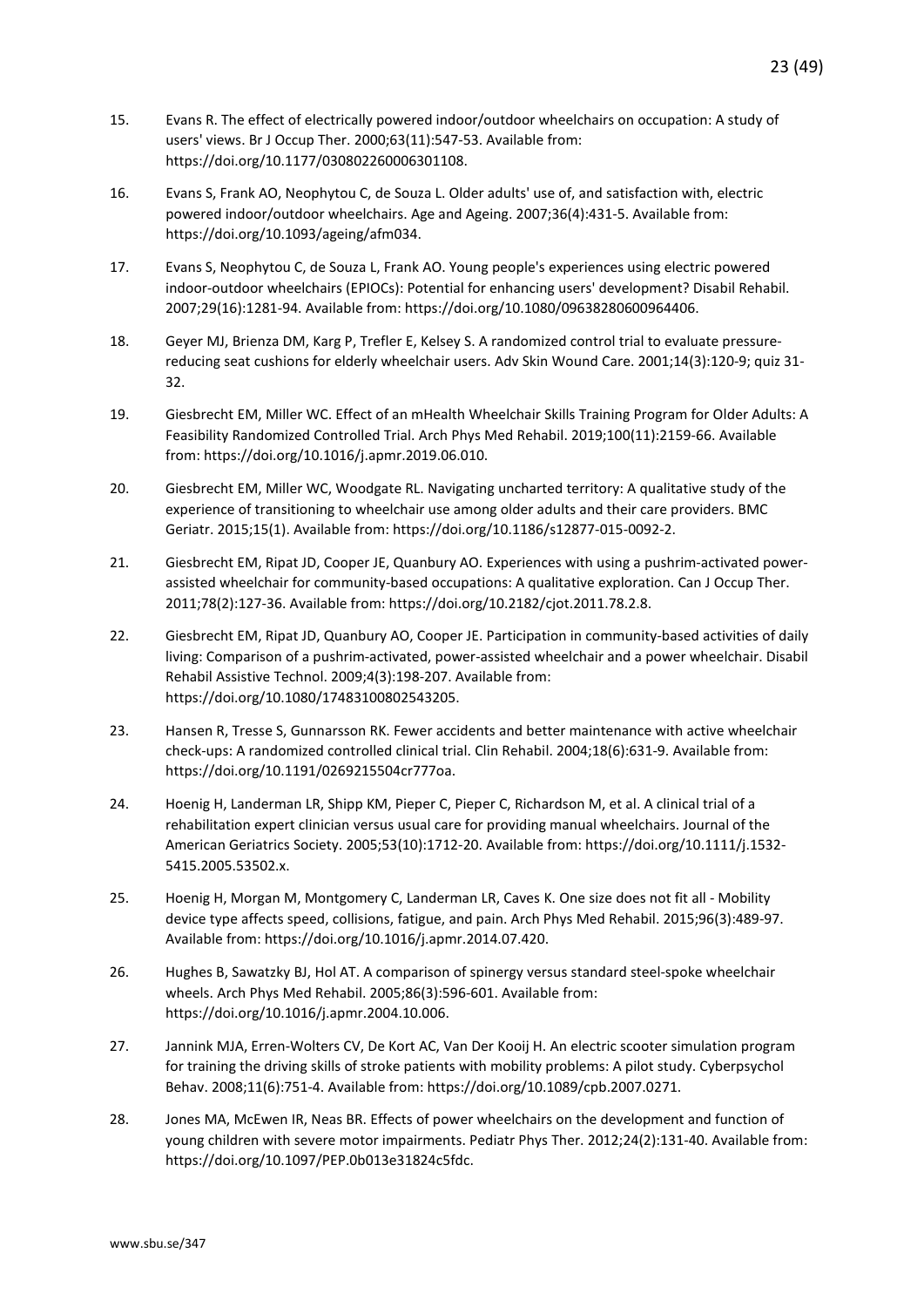- 29. Joshi S, Herrera RR, Springett DN, Weedon BD, Ramirez DZM, Holloway C, et al. Neuroergonomic Assessment of Wheelchair Control Using Mobile fNIRS. IEEE Trans Neural Syst Rehabil Eng. 2020;28(6):1488-96. Available from: https://doi.org/10.1109/TNSRE.2020.2992382.
- 30. Kawada K. Trunk function in hemiplegic wheelchair users when using wheelchair cushions. J Phys Ther Sci. 2017;29(9):1607-11. Available from: https://doi.org/10.1589/jpts.29.1607.
- 31. Kirby RL, Adams CD, MacPhee AH, Coolen AL, Harrison ER, Eskes GA, et al. Wheelchair-skill performance: Controlled comparison between people with hemiplegia and able-bodied people simulating hemiplegia. Arch Phys Med Rehabil. 2005;86(3):387-93. Available from: https://doi.org/10.1016/j.apmr.2004.05.020.
- 32. Kirby RL, Corkum CG, Smith C, Rushton P, MacLeod DA, Webber A. Comparing Performance of Manual Wheelchair Skills Using New and Conventional Rear Anti-Tip Devices: Randomized Controlled Trial. Arch Phys Med Rehabil. 2008;89(3):480-5. Available from: https://doi.org/10.1016/j.apmr.2007.08.163.
- 33. Kirby RL, Crawford KA, Smith C, Thompson KJ, Sargeant JM. A wheelchair workshop for medical students improves knowledge and skills: A randomized controlled trial. Am J Phys Med Rehabil. 2011;90(3):197-206. Available from: https://doi.org/10.1097/PHM.0b013e318206398a.
- 34. Kirby RL, Lugar JA, Breckenridge C. New wheelie aid for wheelchairs: Controlled trial of safety and efficacy. Arch Phys Med Rehabil. 2001;82(3):380-90. Available from: https://doi.org/10.1053/apmr.2001.20830.
- 35. Kirby RL, Miller WC, Routhier F, Demers L, Mihailidis A, Polgar JM, et al. Effectiveness of a Wheelchair Skills Training Program for Powered Wheelchair Users: A Randomized Controlled Trial. Arch Phys Med Rehabil. 2015;96(11):2017-26.e3. Available from: https://doi.org/10.1016/j.apmr.2015.07.009.
- 36. Kirby RL, Mitchell D, Sabharwal S, McCranie M, Nelson AL. Manual wheelchair skills training for community-dwelling veterans with spinal cord injury: A randomized controlled trial. PLoS ONE. 2016;11(12). Available from: https://doi.org/10.1371/journal.pone.0168330.
- 37. Kooijmans H, Post MWM, Stam HJ, van der Woude LHV, Spijkerman DCM, Snoek GJ, et al. Effectiveness of a Self-Management Intervention to Promote an Active Lifestyle in Persons With Long-Term Spinal Cord Injury: The HABITS Randomized Clinical Trial. Neurorehabil Neural Repair. 2017;31(12):991-1004. Available from: https://doi.org/10.1177/1545968317736819.
- 38. Leving MT, de Groot S, Woldring FAB, Tepper M, Vegter RJK, van der Woude LHV. Motor learning outcomes of handrim wheelchair propulsion during active spinal cord injury rehabilitation in comparison with experienced wheelchair users. Disabil Rehabil. 2019. Available from: https://doi.org/10.1080/09638288.2019.1668484.
- 39. Lin F, Parthasarathy S, Taylor SJ, Pucci D, Hendrix RW, Makhsous M. Effect of different sitting postures on lung capacity, expiratory flow, and lumbar lordosis. Arch Phys Med Rehabil. 2006;87(4):504-9. Available from: https://doi.org/10.1016/j.apmr.2005.11.031.
- 40. MacGillivray MK, Sawatzky BJ, Miller WC, Routhier F, Kirby RL. Goal satisfaction improves with individualized powered wheelchair skills training. Disabil Rehabil Assistive Technol. 2018;13(6):558-61. Available from: https://doi.org/10.1080/17483107.2017.1353651.
- 41. MacPhee AH, Kirby RL, Coolen AL, Smith C, MacLeod DA, Dupuis DJ. Wheelchair Skills Training Program: A Randomized Clinical Trial of Wheelchair Users Undergoing Initial Rehabilitation. Arch Phys Med Rehabil. 2004;85(1):41-50. Available from: https://doi.org/10.1016/S0003-9993(03)00364-2.
- 42. Mahajan HP, Spaeth DM, Dicianno BE, Brown K, Cooper RA. Preliminary evaluation of a variable compliance joystick for people with multiple sclerosis. J Rehabil Res Dev. 2014;51(6):951-62. Available from: https://doi.org/10.1682/JRRD.2013.01.0023.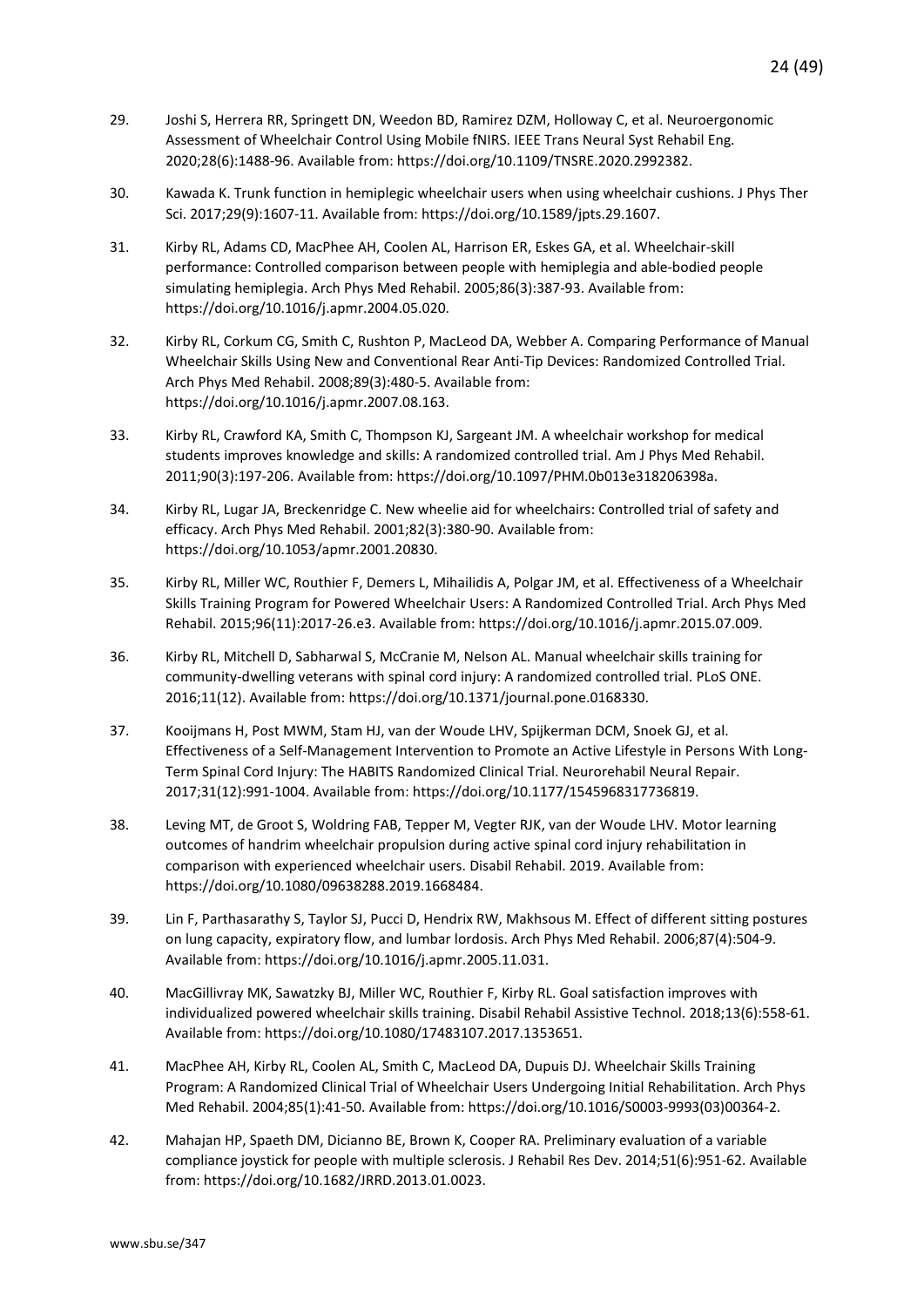- 43. Makhsous M, Lin F, Knaus E, Zeigler M, Rowles DM, Gittler M, et al. Promote pressure ulcer healing in individuals with spinal cord injury using an individualized cyclic pressure-relief protocol. Adv Skin Wound Care. 2009;22(11):514-21. Available from: https://doi.org/10.1097/01.asw.0000305495.77649.ee.
- 44. Miller WC, Best KL, Eng JJ, Routhier F. Influence of Peer-led Wheelchair Training on Wheelchair Skills and Participation in Older Adults: Clinical Outcomes of a Randomized Controlled Feasibility Trial. Arch Phys Med Rehabil. 2019;100(6):1023-31. Available from: https://doi.org/10.1016/j.apmr.2018.10.018.
- 45. Mountain AD, Kirby RL, Smith C, Eskes G, Thompson K. Powered wheelchair skills training for persons with stroke: A randomized controlled trial. Am J Phys Med Rehabil. 2014;93(12):1031-43. Available from: https://doi.org/10.1097/PHM.0000000000000229.
- 46. Mulholland SJ, Packer TL, Laschinger SJ, Lysack JT, Wyss UP, Balaram S. Evaluating a new mobility device: Feedback from women with disabilities in India. Disabil Rehabil. 2000;22(3):111-22. Available from: https://doi.org/10.1080/096382800296962.
- 47. Mulroy SJ, Thompson L, Kemp B, Hatchett PP, Newsam CJ, Lupold DG, et al. Strengthening and optimal movements for painful shoulders (STOMPS) in chronic spinal cord injury: A randomized controlled trial. Phys Ther. 2011;91(3):305-24. Available from: https://doi.org/10.2522/ptj.20100182.
- 48. Nawoczenski DA, Ritter-Soronen JM, Wilson CM, Howe BA, Ludewig PM. Clinical trial of exercise for shoulder pain in chronic spinal injury. Phys Ther. 2006;86(12):1604-18. Available from: https://doi.org/10.2522/ptj.20060001.
- 49. Pan R, Zhou M, Cai H, Guo Y, Zhan L, Li M, et al. A randomized controlled trial of a modified wheelchair arm-support to reduce shoulder pain in stroke patients. Clin Rehabil. 2018;32(1):37-47. Available from: https://doi.org/10.1177/0269215517714830.
- 50. Pettersson C, Iwarsson S, Brandt Å, Norin L, Lexell EM. Men's and women's perspectives on using a powered mobility device: Benefits and societal challenges. Scand J Occup Ther. 2014;21(6):438-46. Available from: https://doi.org/10.3109/11038128.2014.905634.
- 51. Pettersson C, Iwarsson S, Månsson Lexell E. Experiences of using powered wheelchair or powered scooter and accessibility in housings. I: Sik-Lanyi C, Cudd P, Miesenberger K, Hoogerwerf EJ, editors.: IOS Press; 2015. p. 1017-23.
- 52. Pillastrini P, Mugnai R, Bonfiglioli R, Curti S, Mattioli S, Maioli MG, et al. Evaluation of an occupational therapy program for patients with spinal cord injury. Spinal Cord. 2008;46(1):78-81. Available from: https://doi.org/10.1038/sj.sc.3102072.
- 53. Qi Y, Zhang X, Zhao Y, Xie H, Shen X, Niu W, et al. Wheelchair Tai Chi on balance control and quality life among survivors of spinal cord injuries: A randomized controlled trial. Complement Ther Clin Pract. 2018;33:7-11. Available from: https://doi.org/10.1016/j.ctcp.2018.07.004.
- 54. Rahimi M, Torkaman G, Ghabaee M, Ghasem-Zadeh A. Advanced weight-bearing mat exercises combined with functional electrical stimulation to improve the ability of wheelchair-dependent people with spinal cord injury to transfer and attain independence in activities of daily living: a randomized controlled trial. Spinal Cord. 2020;58(1):78-85. Available from: https://doi.org/10.1038/s41393-019- 0328-7.
- 55. Rashid-Kandvani F, Nicolau B, Bedos C. Access to dental services for people using a wheelchair. American Journal of Public Health. 2015;105(11):2312-7. Available from: https://doi.org/10.2105/AJPH.2015.302686.
- 56. Reid D, Angus J, McKeever P, Miller KL. Home is where their wheels are: Experiences of women wheelchair users. Am J Occup Ther. 2003;57(2):186-95. Available from: https://doi.org/10.5014/ajot.57.2.186.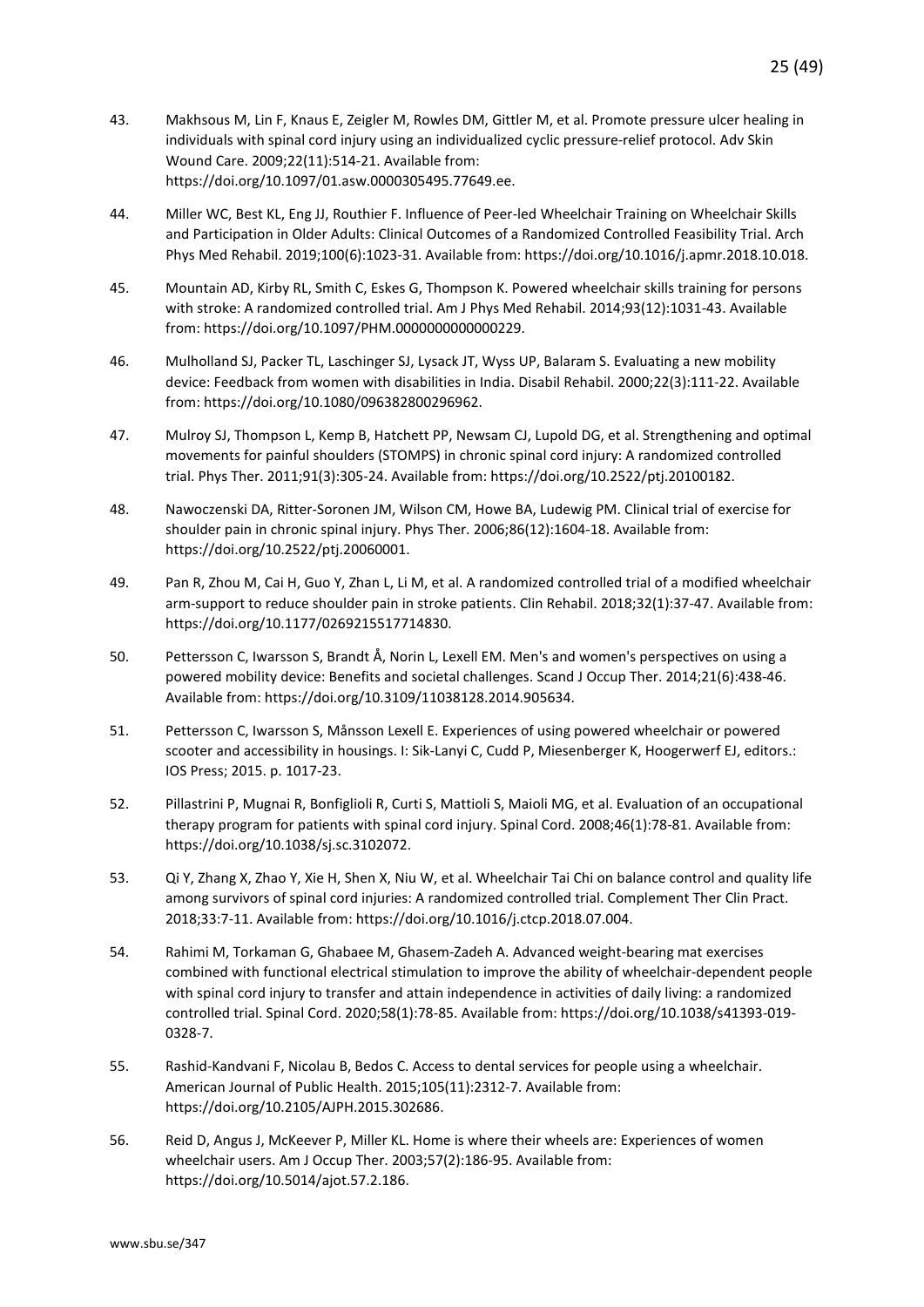- 57. Rice IM, Pohlig RT, Gallagher JD, Boninger ML. Handrim wheelchair propulsion training effect on overground propulsion using biomechanical real-time visual feedback. Arch Phys Med Rehabil. 2013;94(2):256-63. Available from: https://doi.org/10.1016/j.apmr.2012.09.014.
- 58. Rice IM, Rice LA, Motl RW. Promoting Physical Activity Through a Manual Wheelchair Propulsion Intervention in Persons with Multiple Sclerosis. Arch Phys Med Rehabil. 2015;96(10):1850-8. Available from: https://doi.org/10.1016/j.apmr.2015.06.011.
- 59. Rice LA, Dysterheft JL, Sanders E, Rice IM. Short-term influence of transfer training among full time pediatric wheelchair users: A randomized trial. J Spinal Cord Med. 2017;40(4):396-404. Available from: https://doi.org/10.1080/10790268.2016.1149292.
- 60. Rice LA, Smith I, Kelleher AR, Greenwald K, Boninger ML. Impact of a wheelchair education protocol based on practice guidelines for preservation of upper-limb function: A randomized trial. Arch Phys Med Rehabil. 2014;95(1):10-9.e1. Available from: https://doi.org/10.1016/j.apmr.2013.06.028.
- 61. Rice LA, Smith I, Kelleher AR, Greenwald K, Hoelmer C, Boninger ML. Impact of the clinical practice guideline for preservation of upper limb function on transfer skills of persons with acute spinal cord injury. Arch Phys Med Rehabil. 2013;94(7):1230-46. Available from: https://doi.org/10.1016/j.apmr.2013.03.008.
- 62. Rice LA, Sung J, Peters J, Bartlo WD, Sosnoff JJ. Perceptions of fall circumstances, injuries and recovery techniques among power wheelchair users: a qualitative study. Clin Rehabil. 2018;32(7):985-93. Available from: https://doi.org/10.1177/0269215518768385.
- 63. Routhier F, Kirby RL, Demers L, Depa M, Thompson K. Efficacy and retention of the french-canadian version of the wheelchair skills training program for manual wheelchair users: A randomized controlled trial. Arch Phys Med Rehabil. 2012;93(6):940-8. Available from: https://doi.org/10.1016/j.apmr.2012.01.017.
- 64. Rudman DL, Hebert D, Reid D. Living in a restricted occupational world: The occupational experiences of stroke survivors who are wheelchair users and their caregivers. Can J Occup Ther. 2006;73(3):141- 52. Available from: https://doi.org/10.2182/cjot.05.0014.
- 65. Rushton PW, Mortenson BW, Viswanathan P, Wang RH, Miller WC, Hurd Clarke L, et al. Intelligent power wheelchair use in long-term care: potential users' experiences and perceptions. Disabil Rehabil Assistive Technol. 2017;12(7):740-6. Available from: https://doi.org/10.1080/17483107.2016.1260653.
- 66. Shankar S, Mortenson WB, Wallace J. Taking control: An exploratory study of the use of tilt-in-space wheelchairs in residential care. Am J Occup Ther. 2015;69(2). Available from: https://doi.org/10.5014/ajot.2014.013565.
- 67. Singh H, Scovil CY, Yoshida K, Oosman S, Kaiser A, Jaglal SB, et al. Capturing the psychosocial impacts of falls from the perspectives of wheelchair users with spinal cord injury through photo-elicitation. Disabil Rehabil. 2020. Available from: https://doi.org/10.1080/09638288.2019.1709911.
- 68. Titus LC, Miller Polgar J. Reasons for using power tilt: perspectives from clients and therapists. Disabil Rehabil Assistive Technol. 2018;13(2):132-9. Available from: https://doi.org/10.1080/17483107.2017.1299803.
- 69. Torkia C, Ryan SE, Reid D, Boissy P, Lemay M, Routhier F, et al. Virtual community centre for power wheelchair training: Experience of children and clinicians. Disabil Rehabil Assistive Technol. 2019;14(1):46-55. Available from: https://doi.org/10.1080/17483107.2017.1392622.
- 70. Toro ML, Eke C, Pearlman J. The impact of the World Health Organization 8-steps in wheelchair service provision in wheelchair users in a less resourced setting: A cohort study in Indonesia Health systems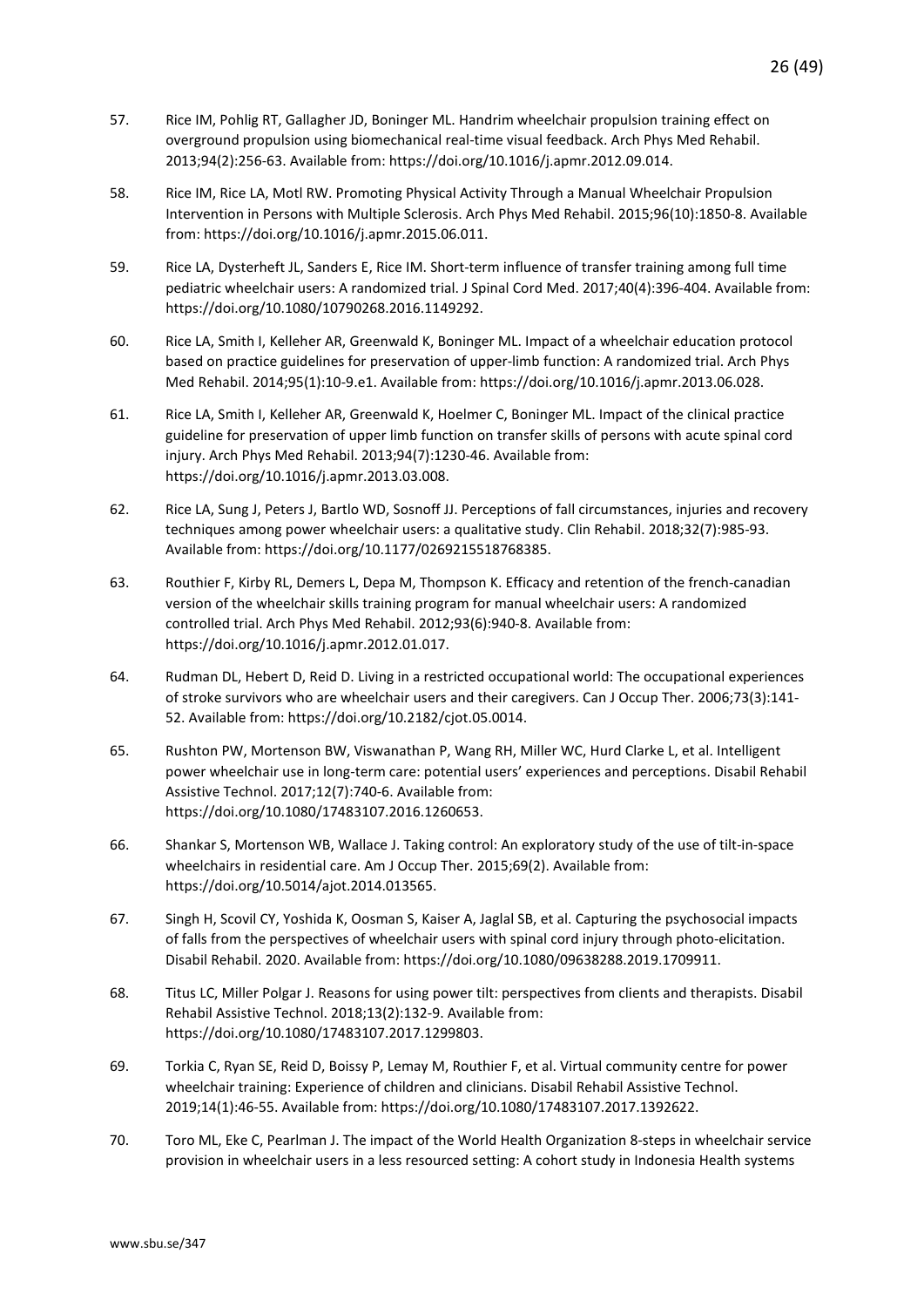and services in low and middle income settings. BMC Health Services Research. 2016;16(1). Available from: https://doi.org/10.1186/s12913-016-1268-y.

- 71. Valent L, Dallmeijer A, Houdijk H, Slootman HJ, Janssen TW, Van Der Woude LHV. Effects of hand cycle training on wheelchair capacity during clinical rehabilitation in persons with a spinal cord injury. Disabil Rehabil. 2010;32(26):2191-200. Available from: https://doi.org/10.3109/09638288.2010.509461.
- 72. Van Der Scheer JW, De Groot S, Tepper M, Faber W, Veeger DH, Van Der Woude LHV, et al. Lowintensity wheelchair training in inactive people with long-term spinal cord injury: A randomized controlled trial on fitness, wheelchair skill performance and physical activity levels. J Rehabil Med. 2016;48(1):33-42. Available from: https://doi.org/10.2340/16501977-2037.
- 73. Van Der Scheer JW, De Groot S, Vegter RJK, Hartog J, Tepper M, Slootman H, et al. Low-intensity wheelchair training in inactive people with long-term spinal cord injury: A randomized controlled trial on propulsion technique. Am J Phys Med Rehabil. 2015;94(11):975-86. Available from: https://doi.org/10.1097/PHM.0000000000000289.
- 74. Wang YT, Limroongreungrat W, Chang LS, Ke X, Tsai LC, Chen YP, et al. Immediate video feedback on ramp, wheelie, and curb wheelchair skill training for persons with spinal cord injury. J Rehabil Res Dev. 2015;52(4):421-30. Available from: https://doi.org/10.1682/JRRD.2014.11.0286.
- 75. Wearmouth H, Wielandt T. 'Reserve is no place for a wheelchair': Challenges to consider during wheelchair provision intended for use in First Nations community. Disabil Rehabil Assistive Technol. 2009;4(5):321-8. Available from: https://doi.org/10.1080/17483100902807120.
- 76. Webster JS, McFarland PT, Rapport LJ, Morrill B, Roades LA, Abadee PS. Computer-assisted training for improving wheelchair mobility in unilateral neglect patients. Arch Phys Med Rehabil. 2001;82(6):769- 75. Available from: https://doi.org/10.1053/apmr.2001.23201.
- 77. Williams E, Hurwitz E, Obaga I, Onguti B, Rivera A, Sy TRL, et al. Perspectives of basic wheelchair users on improving their access to wheelchair services in Kenya and Philippines: A qualitative study. BMC International Health and Human Rights. 2017;17(1). Available from: https://doi.org/10.1186/s12914- 017-0130-6.
- 78. Worobey LA, Kirby RL, Heinemann AW, Krobot EA, Dyson-Hudson TA, Cowan RE, et al. Effectiveness of Group Wheelchair Skills Training for People With Spinal Cord Injury: A Randomized Controlled Trial. Arch Phys Med Rehabil. 2016;97(10):1777-84.e3. Available from: https://doi.org/10.1016/j.apmr.2016.04.006.
- 79. Worobey LA, Rigot SK, Hogaboom NS, Venus C, Boninger ML. Investigating the Efficacy of Web-Based Transfer Training on Independent Wheelchair Transfers Through Randomized Controlled Trials. Arch Phys Med Rehabil. 2018;99(1):9-16.e0. Available from: https://doi.org/10.1016/j.apmr.2017.06.025.
- 80. Wretstrand A, Ståhl A, Petzäll J. Wheelchair users and public transit: Eliciting ascriptions of comfort and safety. Technol Disabil. 2008;20(1):37-48. Available from: https://doi.org/10.3233/tad-2008- 20104.
- 81. Yeo SS, Kwon JW. Wheelchair Skills Training for Functional Activity in Adults with Cervical Spinal Cord Injury. Int J Sports Med. 2018;39(12):924-8. Available from: https://doi.org/10.1055/a-0635-0941.
- 82. Öztürk A, Ucsular FD. Effectiveness of a wheelchair skills training programme for community-living users of manual wheelchairs in Turkey: A randomized controlled trial. Clin Rehabil. 2011;25(5):416-24. Available from: https://doi.org/10.1177/0269215510386979.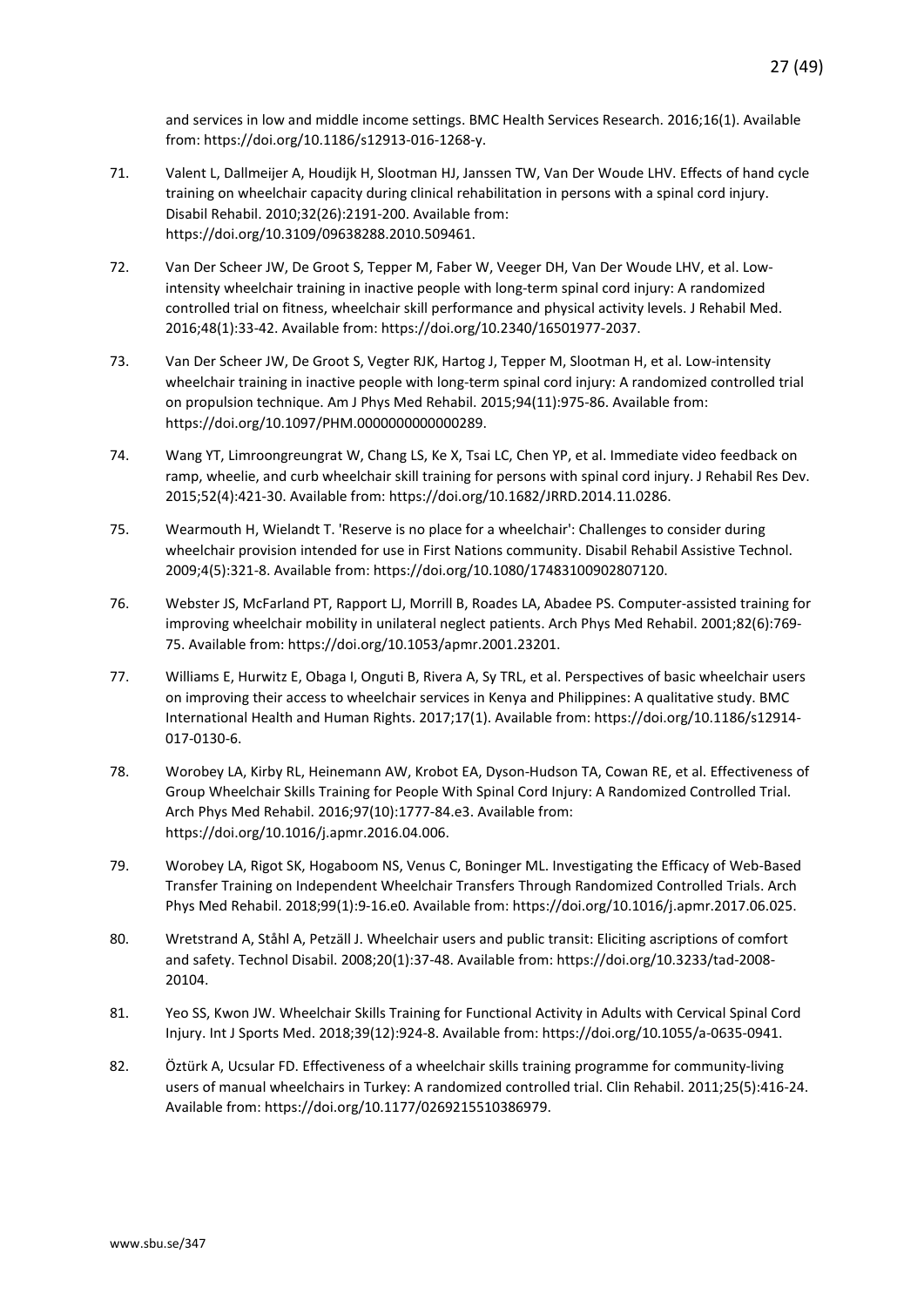#### <span id="page-27-0"></span>**CINAHL via EBSCO 14 April 2021**

<span id="page-27-1"></span>*Title: Mobility aids for people with physical disabilities - Health economic aspects*

| found<br><b>Intervention: Wheelchairs</b><br>(MH "Wheelchairs+")<br>5,871<br>1.<br>TI "electric* trike*"<br>2.<br>0<br>TI (freewheel or "free wheel")<br>$\overline{2}$<br>3.<br>TI (handbike* or "hand bike*")<br>4.<br>18<br>TI (handcycle* or "hand cycle*")<br>5.<br>12<br>TI IBOT<br>14<br>6.<br>TI "leveraged freedom chair*"<br>7.<br>0 |
|------------------------------------------------------------------------------------------------------------------------------------------------------------------------------------------------------------------------------------------------------------------------------------------------------------------------------------------------|
|                                                                                                                                                                                                                                                                                                                                                |
|                                                                                                                                                                                                                                                                                                                                                |
|                                                                                                                                                                                                                                                                                                                                                |
|                                                                                                                                                                                                                                                                                                                                                |
|                                                                                                                                                                                                                                                                                                                                                |
|                                                                                                                                                                                                                                                                                                                                                |
|                                                                                                                                                                                                                                                                                                                                                |
|                                                                                                                                                                                                                                                                                                                                                |
| TI "mobil* chair*"<br>3<br>8.                                                                                                                                                                                                                                                                                                                  |
| TI "mobility assistive technolog*"<br>9.<br>$\overline{7}$                                                                                                                                                                                                                                                                                     |
| TI "mobility device*"<br>123<br>10.                                                                                                                                                                                                                                                                                                            |
| TI "mobility technolog*"<br>20<br>11.                                                                                                                                                                                                                                                                                                          |
| TI moped*<br>12.<br>22                                                                                                                                                                                                                                                                                                                         |
| TI ("motorised mobility" or "motorized mobility")<br>$\overline{7}$<br>13.                                                                                                                                                                                                                                                                     |
| TI powerchair*<br>$\overline{2}$<br>14.                                                                                                                                                                                                                                                                                                        |
| TI (power* N3 chair#)<br>15.<br>27                                                                                                                                                                                                                                                                                                             |
| TI "power* mobil*"<br>16.<br>156                                                                                                                                                                                                                                                                                                               |
| TI scooter*<br>17.<br>203                                                                                                                                                                                                                                                                                                                      |
| TI wheelchair*<br>3109<br>18.                                                                                                                                                                                                                                                                                                                  |
| TI "wheel chair*"<br>16<br>19.                                                                                                                                                                                                                                                                                                                 |
| TI "wheeled mobil*"<br>20.<br>93                                                                                                                                                                                                                                                                                                               |
| 21.<br>S1 OR S2 OR S3 OR S4 OR S5 OR S6 OR S7 OR S8 OR S9 OR S10 OR S11 OR S12 OR<br>5706                                                                                                                                                                                                                                                      |
| S13 OR S14 OR S15 OR S16 OR S17 OR S18 OR S19 OR S20                                                                                                                                                                                                                                                                                           |
| Limiters - Published Date: 20000101-20211231; Language: Danish, English,<br>Norwegian, Swedish                                                                                                                                                                                                                                                 |
| Study types: Health economic aspects <sup>6</sup>                                                                                                                                                                                                                                                                                              |
| ((MH "Economics") OR (MH "Costs and Cost Analysis+") OR (MH "Health Care<br>22.<br>331044<br>Costs+") OR (MH "Economics, Dental") OR (MH "Nursing Costs") OR (MH<br>"Economics, Pharmaceutical") OR TI (econom* or cost or costs or costly or costing                                                                                          |
| or price or prices or pricing or pharmacoeconomic*) OR AB (econom* or cost or                                                                                                                                                                                                                                                                  |
| costs or costly or costing or price or prices or pricing or pharmacoeconomic*) OR                                                                                                                                                                                                                                                              |
| TI (Expenditure* NOT energy) OR AB (Expenditure* NOT energy) OR TI (value N1                                                                                                                                                                                                                                                                   |
| money) OR AB (value N1 money) OR TI (budget*) OR AB (budget*)) NOT (TI                                                                                                                                                                                                                                                                         |
| (Metabolic W2 cost) OR AB (Metabolic W2 cost) OR TI ((energy OR oxygen) W2                                                                                                                                                                                                                                                                     |
| cost) OR AB ((energy OR oxygen) W2 cost) OR TI ((Energy OR oxygen) W2<br>expenditure) OR AB ((Energy OR oxygen) W2 expenditure))                                                                                                                                                                                                               |
| <b>Combined sets</b>                                                                                                                                                                                                                                                                                                                           |
| 23.<br><b>S21 AND S22</b><br>212                                                                                                                                                                                                                                                                                                               |
| Study types: Health economic aspects <sup>7</sup>                                                                                                                                                                                                                                                                                              |
| (MM "Economics")<br>24.<br>6769                                                                                                                                                                                                                                                                                                                |
| 25.<br>(MM "Costs and Cost Analysis+")<br>44711                                                                                                                                                                                                                                                                                                |
| TX (economic N1 model*)<br>26.<br>3697                                                                                                                                                                                                                                                                                                         |

<span id="page-27-2"></span><sup>6</sup> Adapted/translated from: Search strategies: NHS EED. York: Centre for Reviews and Dissemination. [accessed Jan 18 2021]. Available from: http://www.crd.york.ac.uk/crdweb/searchstrategies.asp.

<span id="page-27-3"></span><sup>7</sup> Adapted/translated from: Narrow Economic filter: CADTH's Database Search Filters. Ottawa: CADTH; 2016. [accessed Jan 18 2021]. Available from: https://www.cadth.ca/resources/finding-evidence/strings-attached-cadths-database-searchfilters#narrow.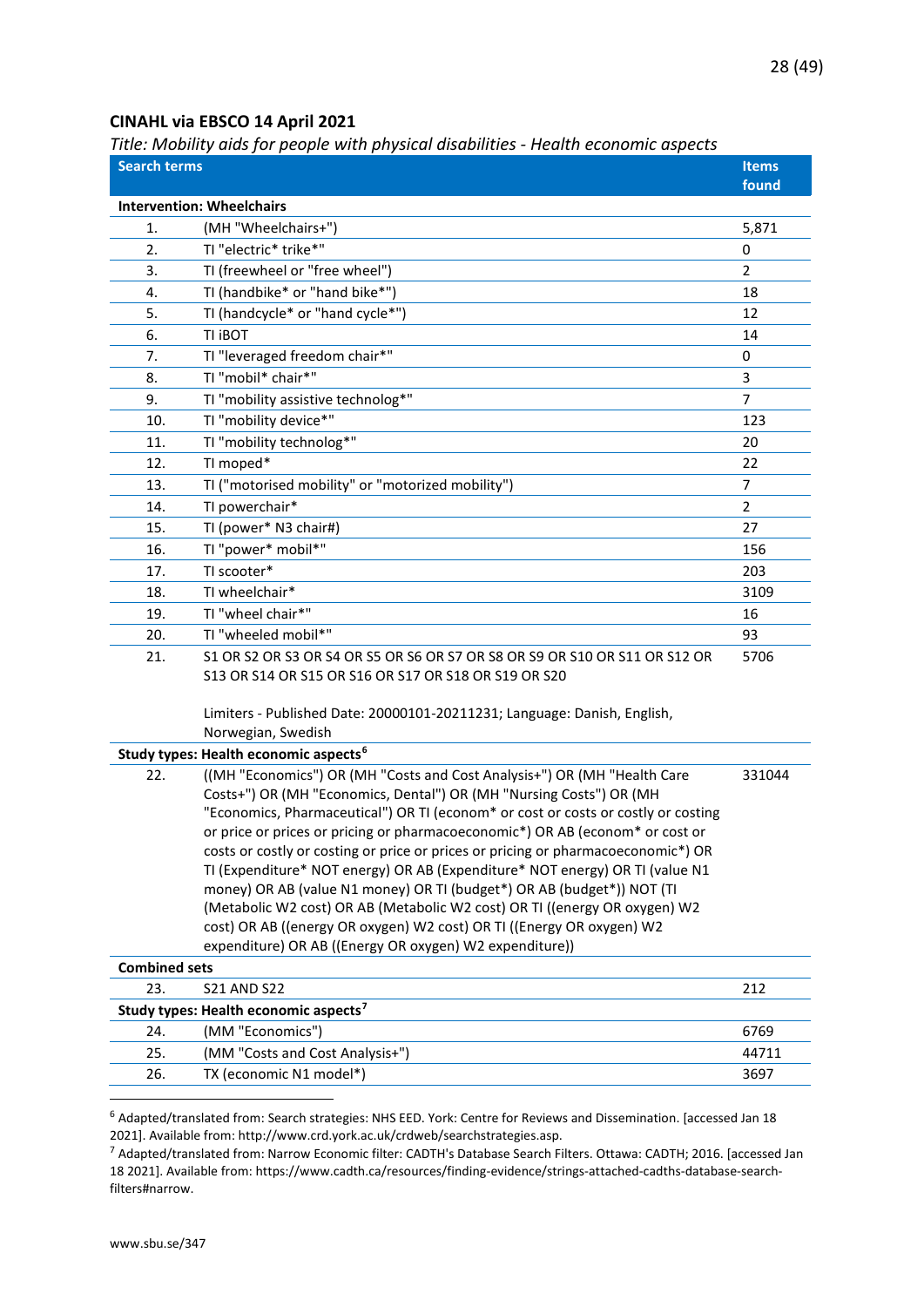| 27.                        | TI ("cost minimi*" or cost-utilit* or "health utilit*" or "economic evaluation*" or<br>"economic review*" or "cost outcome" or "cost analys#s" or "economic analys#s"<br>or "budget* impact analys#s" ) OR AB ( "cost minimi*" or cost-utilit* or "health<br>utilit*" or "economic evaluation*" or "economic review*" or "cost outcome" or<br>"cost analys#s" or "economic analys#s" or "budget* impact analys#s") | 12624  |
|----------------------------|--------------------------------------------------------------------------------------------------------------------------------------------------------------------------------------------------------------------------------------------------------------------------------------------------------------------------------------------------------------------------------------------------------------------|--------|
| 28.                        | TI cost-effective* or pharmacoeconomic* or pharmaco-economic* or cost-benefit<br>or costs                                                                                                                                                                                                                                                                                                                          | 234457 |
| 29.                        | AB "life year" or "life years" or qaly* or "cost-benefit analys#s" or "cost-<br>effectiveness analys#s"                                                                                                                                                                                                                                                                                                            | 41125  |
| 30.                        | TI ( cost or economic*) AND AB ( costs or cost-effectiveness or markov )                                                                                                                                                                                                                                                                                                                                           | 22907  |
| 31.                        | S24 OR S25 OR S26 OR S27 OR S28 OR S29 OR S30                                                                                                                                                                                                                                                                                                                                                                      | 246756 |
| <b>Combined sets</b>       |                                                                                                                                                                                                                                                                                                                                                                                                                    |        |
| 32.                        | <b>S21 AND S31</b>                                                                                                                                                                                                                                                                                                                                                                                                 | 199    |
|                            | Study types: Health economic aspects <sup>8</sup>                                                                                                                                                                                                                                                                                                                                                                  |        |
| 33.                        | TI ( cost# N1 (illness or disease or sickness) ) OR AB ( cost# N1 (illness or disease or<br>sickness))                                                                                                                                                                                                                                                                                                             | 1491   |
| 34.                        | TI ( burden# N1 (illness or disease# or condition# or economic*) ) OR AB ( burden#<br>N1 (illness or disease# or condition# or economic*))                                                                                                                                                                                                                                                                         | 14352  |
| 35.                        | TI ("quality-adjusted life years" or "quality adjusted life years" or QALY#) OR AB (<br>"quality-adjusted life years" or "quality adjusted life years" or QALY#)                                                                                                                                                                                                                                                   | 5412   |
| 36.                        | (MH "Quality-Adjusted Life Years")                                                                                                                                                                                                                                                                                                                                                                                 | 5066   |
| 37.                        | (MH "Economic Aspects of Illness")                                                                                                                                                                                                                                                                                                                                                                                 | 10011  |
| 38.                        | (MH "Health Care Costs+")                                                                                                                                                                                                                                                                                                                                                                                          | 62138  |
| 39.                        | (MH "Costs and Cost Analysis")                                                                                                                                                                                                                                                                                                                                                                                     | 18001  |
| 40.                        | TI (out-of-pocket N1 (payment# or expenditure# or cost# or spending or<br>expense#) ) OR AB ( out-of-pocket N1 (payment# or expenditure# or cost# or<br>spending or expense#) )                                                                                                                                                                                                                                    | 2865   |
| 41.                        | TI ( expenditure# N2 (health or direct or indirect) ) OR AB ( expenditure# N2<br>(health or direct or indirect))                                                                                                                                                                                                                                                                                                   | 3933   |
| 42.                        | TI ( (adjusted or quality-adjusted) N1 year# ) OR AB ( (adjusted or quality-adjusted)<br>$N1$ year#)                                                                                                                                                                                                                                                                                                               | 8192   |
| 43.                        | S33 OR S34 OR S35 OR S36 OR S37 OR S38 OR S39 OR S40 OR S41 OR S42                                                                                                                                                                                                                                                                                                                                                 | 106164 |
| <b>Combined sets</b>       |                                                                                                                                                                                                                                                                                                                                                                                                                    |        |
| 44.                        | <b>S21 AND S43</b>                                                                                                                                                                                                                                                                                                                                                                                                 | 45     |
| Combined sets <sup>9</sup> |                                                                                                                                                                                                                                                                                                                                                                                                                    |        |
| 45.                        | <b>S23 OR S32 OR S44</b>                                                                                                                                                                                                                                                                                                                                                                                           | 252    |

The search result, usually found at the end of the documentation, forms the list of abstracts.

AB = Abstract

AU = Author

DE = Term from the thesaurus

<span id="page-28-0"></span><sup>8</sup> Adapted/translated from: Aluko P, Graybill E, Craig D, Henderson C, Drummond M, Wilson E, et al. Chapter 20.2.3.2 Identifying cost-of-illness studies for the Background section. In: Higgins J, Thomas J, Chandler J, Cumpston M, Li T, Page M, et al., editors. Cochrane Handbook for Systematic Reviews of Interventions version 6.1 (updated September 2020): Cochrane; 2020. [accessed Jan 18 2021]. Available from: https://training.cochrane.org/handbook/current/chapter-20#section-20-2-3-2.

<span id="page-28-1"></span> $9$  In this project we have evaluated the performance of three different search filters for health economic aspects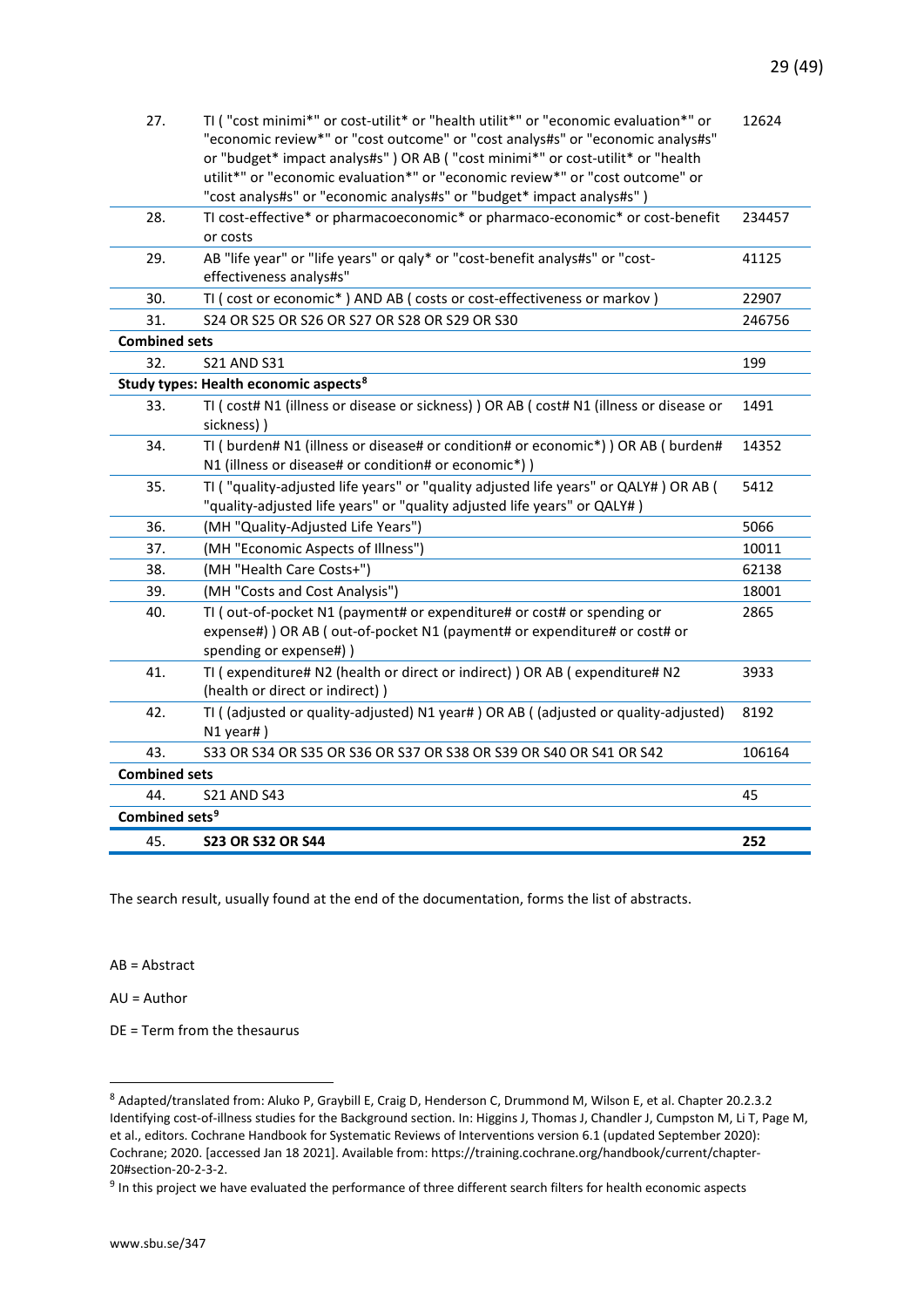#### MH = Exact subject heading

MM = Major Concept

Nx = Near Operator, finds the words if they are a maximum of x words apart from one another, regardless of the order in which they appear

TI = Title

TX = All Text. Performs a keyword search of all the database's searchable fields

ZC = Methodology Index

\* = Truncation

" " = Citation Marks; searches for an exact phrase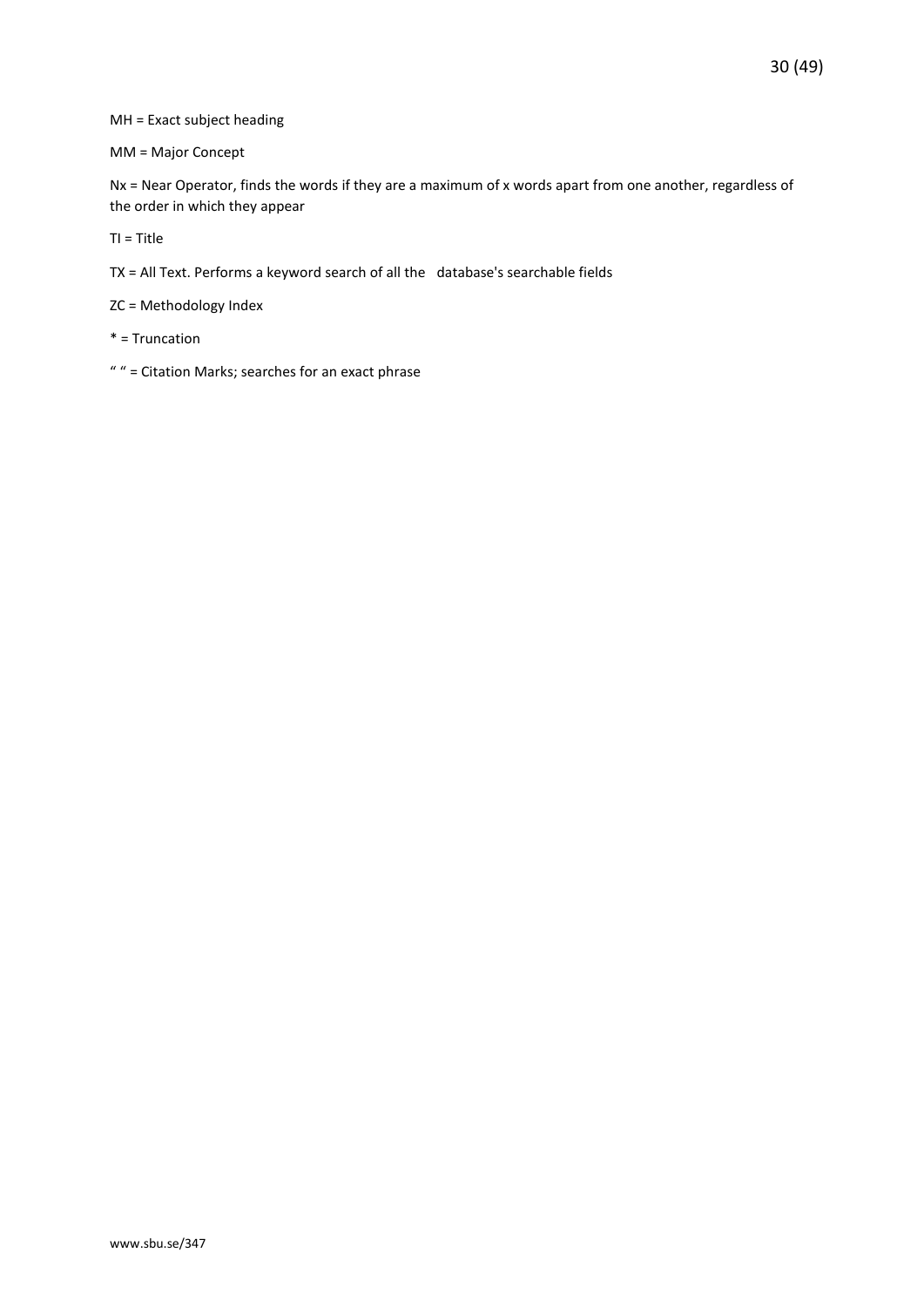#### <span id="page-30-0"></span>**Cochrane Library via Wiley 14 April 2020 (CENTRAL)**

#### <span id="page-30-1"></span>*Title: Mobility aids for people with physical disabilities - Health economic aspects*

| <b>Search terms</b>  | e: moomey anas jor people with physical alsabilities - health economic aspects  | <b>Items</b><br>found |
|----------------------|---------------------------------------------------------------------------------|-----------------------|
|                      | <b>Intervention: Wheelchairs</b>                                                |                       |
| 1.                   | MeSH descriptor: [Wheelchairs] this term only                                   | 199                   |
| 2.                   | (electric* next/1 trike*):ti,kw                                                 | 0                     |
| 3.                   | (freewheel or "free wheel"):ti,kw                                               | 0                     |
| 4.                   | (handbike* or (hand next/1 bike*)):ti,kw                                        | 3                     |
| 5.                   | (handcycle* or (hand next/1 cycle*)):ti,kw                                      | 3                     |
| 6.                   | iBOT:ti,kw                                                                      | $\overline{2}$        |
| 7.                   | (leveraged next/1 freedom next/1 chair*):ti, kw                                 | 0                     |
| 8.                   | (mobil* next/1 chair*):ti,kw                                                    | 0                     |
| 9.                   | (mobility next/1 assistive next/1 technolog*):ti, kw                            | 0                     |
| 10.                  | (mobility next/1 device*):ti,kw                                                 | 7                     |
| 11.                  | (mobility next/1 technolog*):ti,kw                                              | 0                     |
| 12.                  | moped*:ti,kw                                                                    | 3                     |
| 13.                  | ("motorised mobility" or "motorized mobility"):ti, kw                           | 0                     |
| 14.                  | powerchair*:ti,kw                                                               | 0                     |
| 15.                  | (power* NEAR/3 (chair or chairs)):ti, kw                                        | 1                     |
| 16.                  | (power* next/1 mobil*):ti,kw                                                    | 14                    |
| 17.                  | scooter*:ti,kw                                                                  | 8                     |
| 18.                  | wheelchair*:ti,kw                                                               | 506                   |
| 19.                  | (wheel next/1 chair*):ti,kw                                                     | 3                     |
| 20.                  | (wheeled next/1 mobil*):ti,kw                                                   | 9                     |
| 21.                  | {OR #1-#20} with Publication Year from 2000 to 2021, with Cochrane Library      | 466                   |
|                      | publication date Between Jan 2000 and Dec 2021                                  |                       |
|                      | Study types: Health economic aspects <sup>10</sup>                              |                       |
| 22.                  | MeSH descriptor: [Economics] this term only                                     | 40                    |
| 23.                  | MeSH descriptor: [Costs and Cost Analysis] explode all trees                    | 10741                 |
| 24.                  | MeSH descriptor: [Economics, Dental] this term only                             | $\overline{2}$        |
| 25.                  | MeSH descriptor: [Economics, Hospital] explode all trees                        | 725                   |
| 26.                  | MeSH descriptor: [Economics, Medical] this term only                            | 26                    |
| 27.                  | MeSH descriptor: [Economics, Nursing] this term only                            | 12                    |
| 28.                  | MeSH descriptor: [Economics, Pharmaceutical] this term only                     | 65                    |
| 29.                  | ((economic* OR cost OR costs OR costly OR costing OR price OR prices OR pricing | 77663                 |
|                      | OR pharmacoeconomic* OR (expenditure* NOT energy) OR (value NEAR/2 money)       |                       |
|                      | OR budget*) NOT (((energy OR oxygen) NEAR/10 cost) OR (metabolic NEAR/10        |                       |
|                      | cost) OR ((energy OR oxygen) NEAR/10 expenditure))): ti, ab                     |                       |
| 30.                  | {OR #22-#29}                                                                    | 79073                 |
| <b>Combined sets</b> |                                                                                 |                       |
| 31.                  | #21 AND #30                                                                     | 39                    |
|                      | Study types: Health economic aspects <sup>11</sup>                              |                       |
| 32.                  | [mh ^Economics[mj]]                                                             | 0                     |
| 33.                  | [mh "costs and cost analysis"[mj]]                                              | 644                   |
| 34.                  | economic NEAR/2 model*                                                          | 726                   |

<span id="page-30-2"></span><sup>&</sup>lt;sup>10</sup> Adapted/translated from: Search strategies: NHS EED. York: Centre for Reviews and Dissemination. [accessed Jan 18 2021]. Available from: https://www.crd.york.ac.uk/crdweb/searchstrategies.asp.

<span id="page-30-3"></span><sup>11</sup> Adapted/translated from: Narrow Economic filter: CADTH's Database Search Filters. Ottawa: CADTH; 2016. [accessed Jan 18 2021]. Available from: https://www.cadth.ca/resources/finding-evidence/strings-attached-cadths-database-searchfilters#narrow.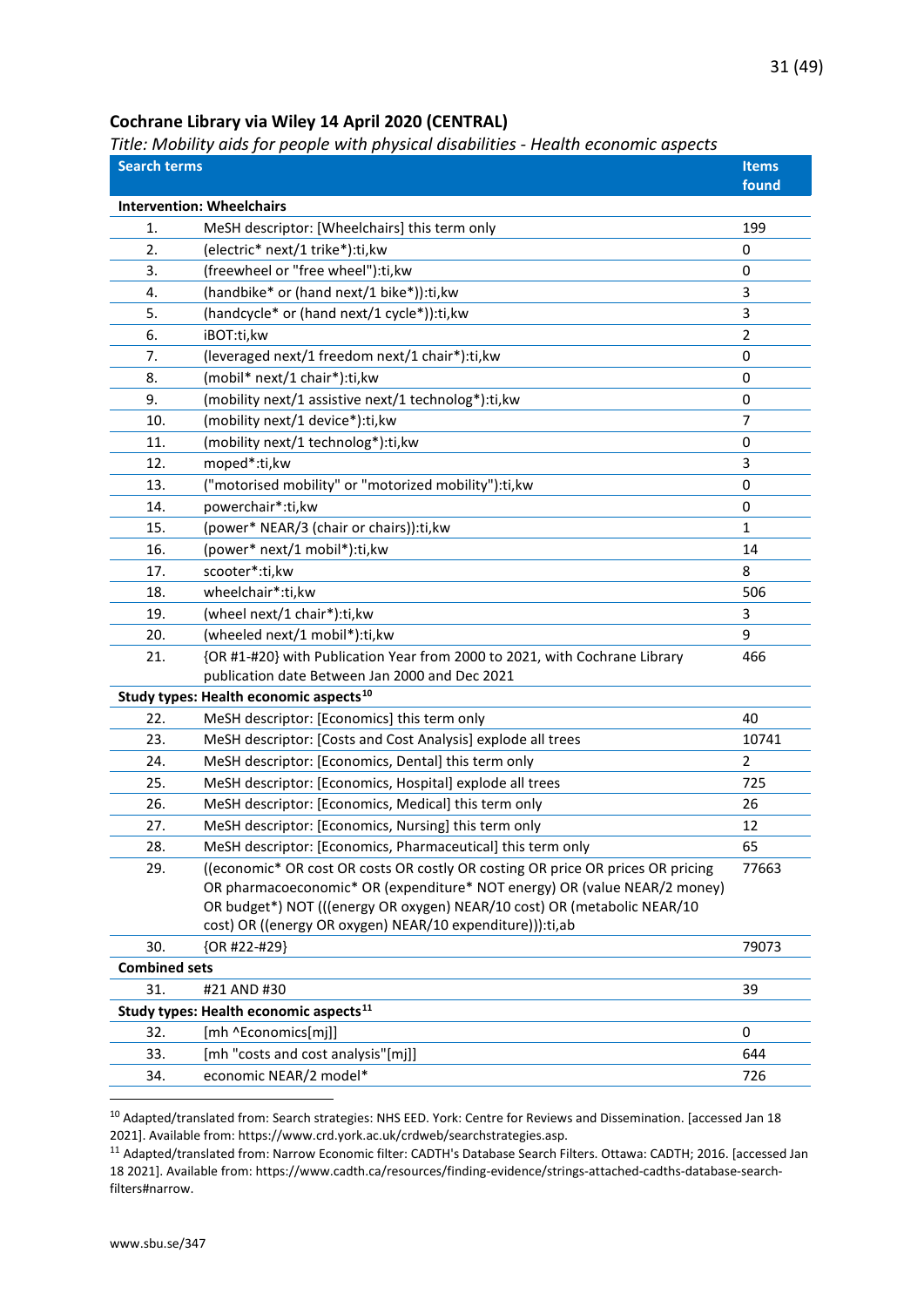| 35.                        | ((cost next/1 minimi*) OR cost-utilit* OR (health next/1 utilit*) OR (economic<br>next/1 evaluation*) OR (economic next/1 review*) OR "cost outcome" OR "cost<br>analysis" OR "cost analyses" OR "economic analysis" OR "economic analyses" OR<br>(budget* next/1 impact next/1 analysis) OR (budget* next/1 impact next/1<br>analyses)):ti,ab,kw | 10385 |
|----------------------------|---------------------------------------------------------------------------------------------------------------------------------------------------------------------------------------------------------------------------------------------------------------------------------------------------------------------------------------------------|-------|
| 36.                        | (cost-effective* OR pharmacoeconomic* OR pharmaco-economic* OR cost-benefit<br>OR costs):ti,kw                                                                                                                                                                                                                                                    | 23639 |
| 37.                        | ("life year" OR "life years" OR qaly*):ab, kw                                                                                                                                                                                                                                                                                                     | 6084  |
| 38.                        | ("cost-benefit analysis" OR "cost-benefit analyses" OR "cost-effectiveness analysis"<br>OR "cost-effectiveness analyses"):ab,kw                                                                                                                                                                                                                   | 18896 |
| 39.                        | ((cost OR economic*):ti, kw) AND ((costs OR cost-effectiveness OR markov):ab)                                                                                                                                                                                                                                                                     | 18461 |
| 40.                        | {OR #32-#39}                                                                                                                                                                                                                                                                                                                                      | 32432 |
| <b>Combined sets</b>       |                                                                                                                                                                                                                                                                                                                                                   |       |
| 41.                        | #21 AND #40                                                                                                                                                                                                                                                                                                                                       | 18    |
|                            | Study types: Health economic aspects <sup>12</sup>                                                                                                                                                                                                                                                                                                |       |
| 42.                        | ((cost OR costs) NEAR/2 (illness OR disease OR sickness)): ti, ab                                                                                                                                                                                                                                                                                 | 381   |
| 43.                        | ((burden OR burdens) NEAR/2 (illness OR disease OR diseases OR condition OR<br>conditions OR economic*)):ti,ab                                                                                                                                                                                                                                    | 3401  |
| 44.                        | ("quality-adjusted life years" OR "quality adjusted life years" OR QALY OR<br>QALYs):ti,ab                                                                                                                                                                                                                                                        | 4488  |
| 45.                        | MeSH descriptor: [Quality-Adjusted Life Years] this term only                                                                                                                                                                                                                                                                                     | 1303  |
| 46.                        | MeSH descriptor: [Cost of Illness] this term only                                                                                                                                                                                                                                                                                                 | 829   |
| 47.                        | MeSH descriptor: [Health Expenditures] this term only                                                                                                                                                                                                                                                                                             | 230   |
| 48.                        | (out-of-pocket NEAR/2 (payment OR payments OR expenditure OR expenditures                                                                                                                                                                                                                                                                         | 73840 |
|                            | OR cost OR costs OR spending OR expense OR expenses)): ti, ab                                                                                                                                                                                                                                                                                     |       |
| 49.                        | ((expenditure OR expenditures) NEAR/3 (health OR direct OR indirect)): ti, ab                                                                                                                                                                                                                                                                     | 651   |
| 50.                        | ((adjusted OR quality-adjusted) NEAR/2 (year OR years)): ti, ab                                                                                                                                                                                                                                                                                   | 5005  |
| 51.                        | {OR #42-#50}                                                                                                                                                                                                                                                                                                                                      | 77570 |
| <b>Combined sets</b>       |                                                                                                                                                                                                                                                                                                                                                   |       |
| 52.                        | #21 AND #51                                                                                                                                                                                                                                                                                                                                       | 50    |
| Comined sets <sup>13</sup> |                                                                                                                                                                                                                                                                                                                                                   |       |
| 53.                        | #31 OR #41 OR #52                                                                                                                                                                                                                                                                                                                                 | 59    |

The search result, usually found at the end of the documentation, forms the list of abstracts.

:au = Author

MeSH = Term from the Medline controlled vocabulary, including terms found below this term in the MeSH hierarchy

this term only = Does not include terms found below this term in the MeSH hierarchy

:ti = title

:ab = abstract

<span id="page-31-0"></span><sup>12</sup> Adapted/translated from: Aluko P, Graybill E, Craig D, Henderson C, Drummond M, Wilson E, et al. Chapter 20.2.3.2 Identifying cost-of-illness studies for the Background section. In: Higgins J, Thomas J, Chandler J, Cumpston M, Li T, Page M, et al., editors. Cochrane Handbook for Systematic Reviews of Interventions version 6.1 (updated September 2020): Cochrane; 2020. [accessed Jan 18 2021]. Available from: https://training.cochrane.org/handbook/current/chapter-20#section-20-2-3-2.

<span id="page-31-1"></span><sup>&</sup>lt;sup>13</sup> In this project we have evaluated the performance of three different search filters for health economic aspects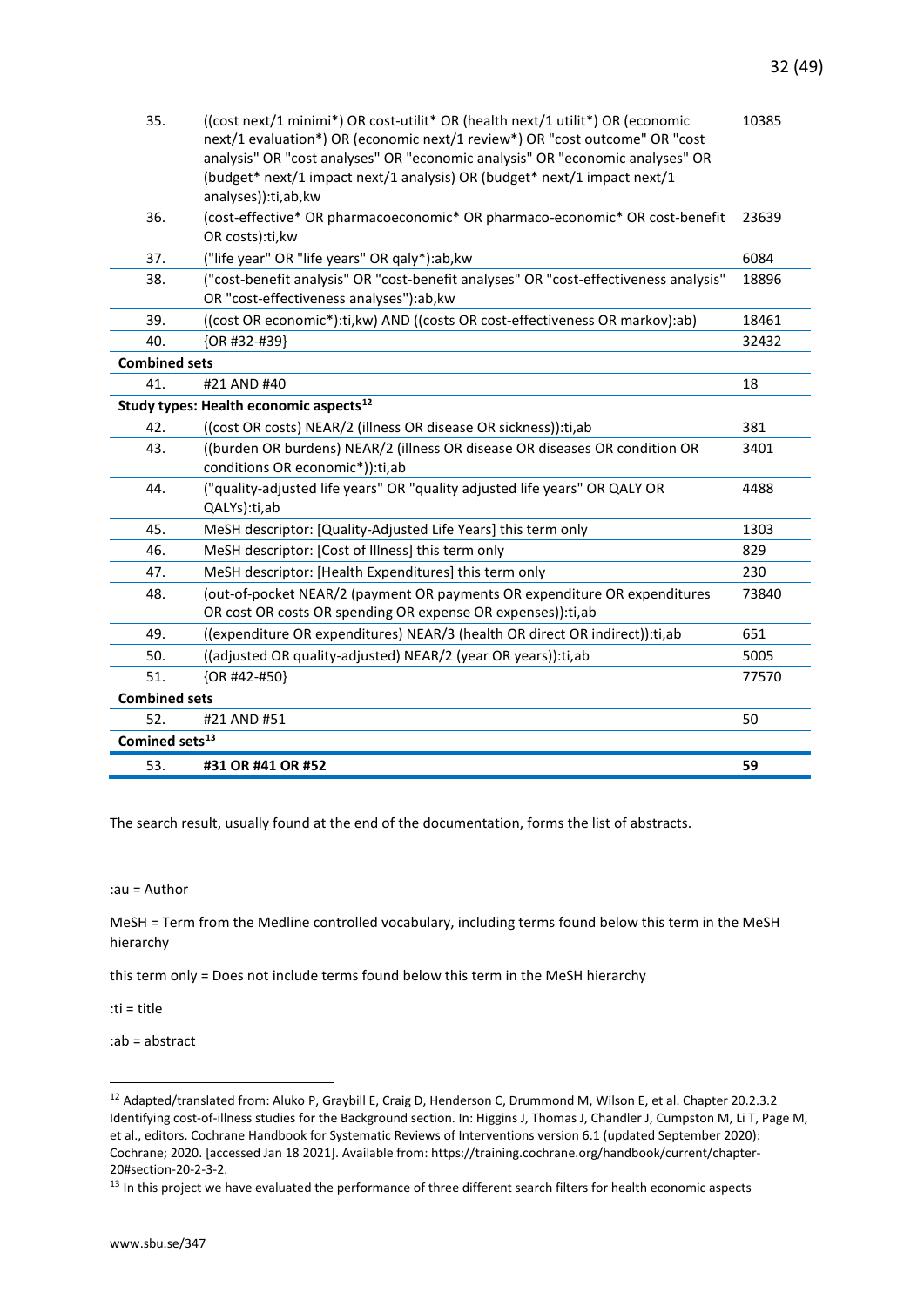#### :kw = keyword

#### \* = Truncation

" " = Citation Marks; searches for an exact phrase

NEAR/x = Finds the terms when they are within x words of each other. Terms can appear in either order

NEXT/x = Finds the terms when they appear next to each other. Terms must appear in the order specified

CDSR = Cochrane Database of Systematic Review

CENTRAL = Cochrane Central Register of Controlled Trials, "trials"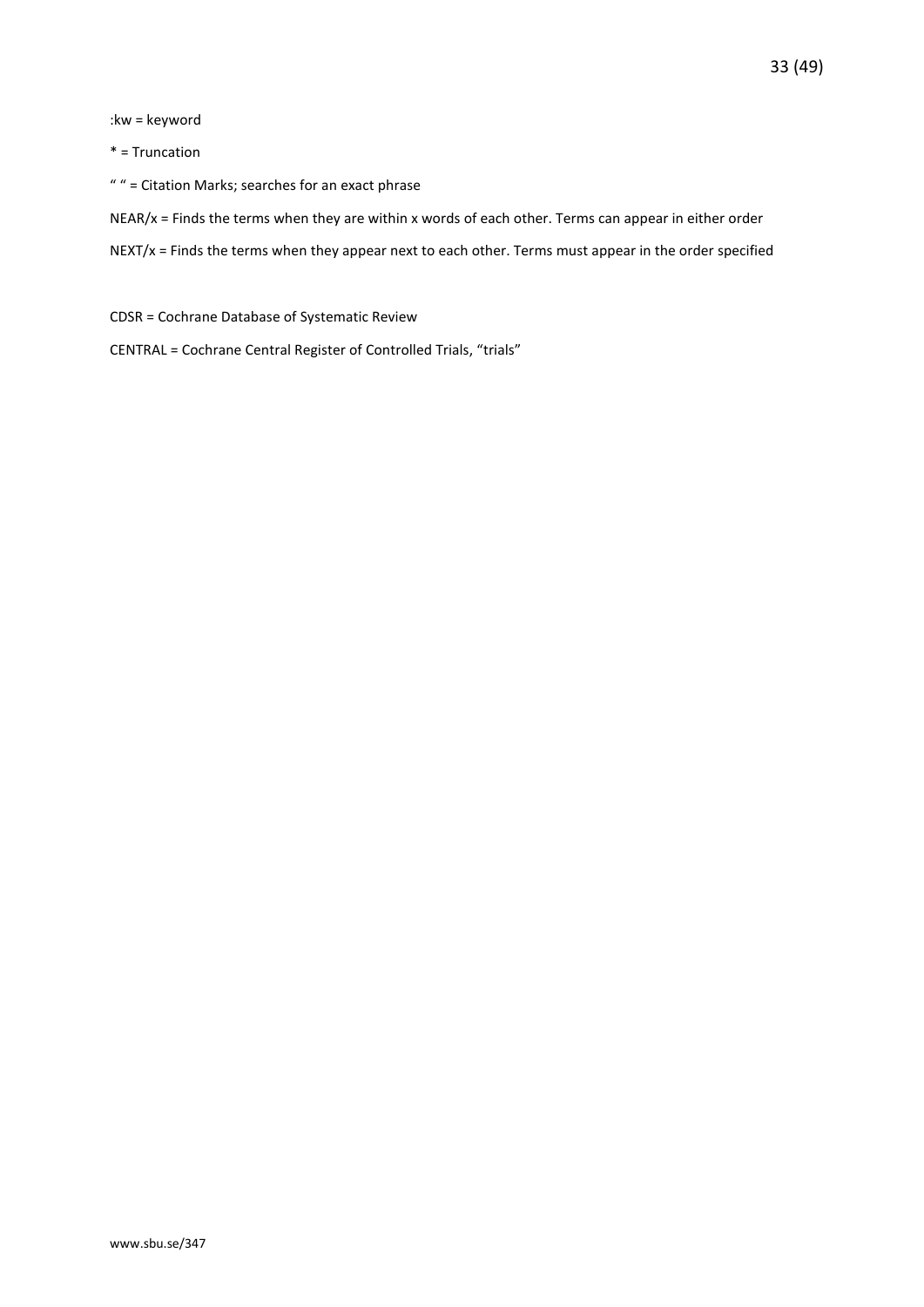## <span id="page-33-0"></span>**CRD database 14 April 2021**

<span id="page-33-1"></span>*Title: Mobility aids for people with physical disabilities - Health economic aspects*

| <b>Search terms</b> |                                                                                                                                                                                                                                                                                                                                                                                                                                                                                                                                                                                                                                                                                                                                                                                                                                                                                                                                                         | <b>Items</b><br>found |
|---------------------|---------------------------------------------------------------------------------------------------------------------------------------------------------------------------------------------------------------------------------------------------------------------------------------------------------------------------------------------------------------------------------------------------------------------------------------------------------------------------------------------------------------------------------------------------------------------------------------------------------------------------------------------------------------------------------------------------------------------------------------------------------------------------------------------------------------------------------------------------------------------------------------------------------------------------------------------------------|-----------------------|
|                     | <b>Intervention: Wheelchairs</b>                                                                                                                                                                                                                                                                                                                                                                                                                                                                                                                                                                                                                                                                                                                                                                                                                                                                                                                        |                       |
| 1.                  | MeSH DESCRIPTOR Wheelchairs EXPLODE ALL TREES                                                                                                                                                                                                                                                                                                                                                                                                                                                                                                                                                                                                                                                                                                                                                                                                                                                                                                           | 16                    |
| 2.                  | ("electric trike" OR "electric trikes" OR "electrical trike" OR "electrical trikes" OR<br>freewheel or "free wheel" OR handbike OR handbikes OR "hand bike" OR "hand<br>bikes" OR handcycle OR handcycles OR "hand cycle" OR "hand cycles" OR iBOT OR<br>"leveraged freedom chair" OR "leveraged freedom chairs" OR "mobile chair" OR<br>"mobile chairs" OR "mobility chair" OR "mobility chairs" OR "mobility assistive<br>technology" OR "mobility assistive technologies" OR "mobility device" OR<br>"mobility devices" OR "mobility technology" OR "mobility technologies" OR moped<br>OR mopeds OR "motorised mobility" or "motorized mobility" OR powerchair OR<br>powerchairs OR "power chair" OR "power chairs" OR "powered chair" OR<br>"powered chairs" OR "power mobility" OR "powered mobility" OR scooter OR<br>scooters OR wheelchair OR wheelchairs OR "wheel chair" OR "wheel chairs" OR<br>"wheeled mobile" OR "wheeled mobility" ):TI | 14                    |
| 3.                  | #1 OR #2                                                                                                                                                                                                                                                                                                                                                                                                                                                                                                                                                                                                                                                                                                                                                                                                                                                                                                                                                | 20                    |

The search result, usually found at the end of the documentation, forms the list of abstracts.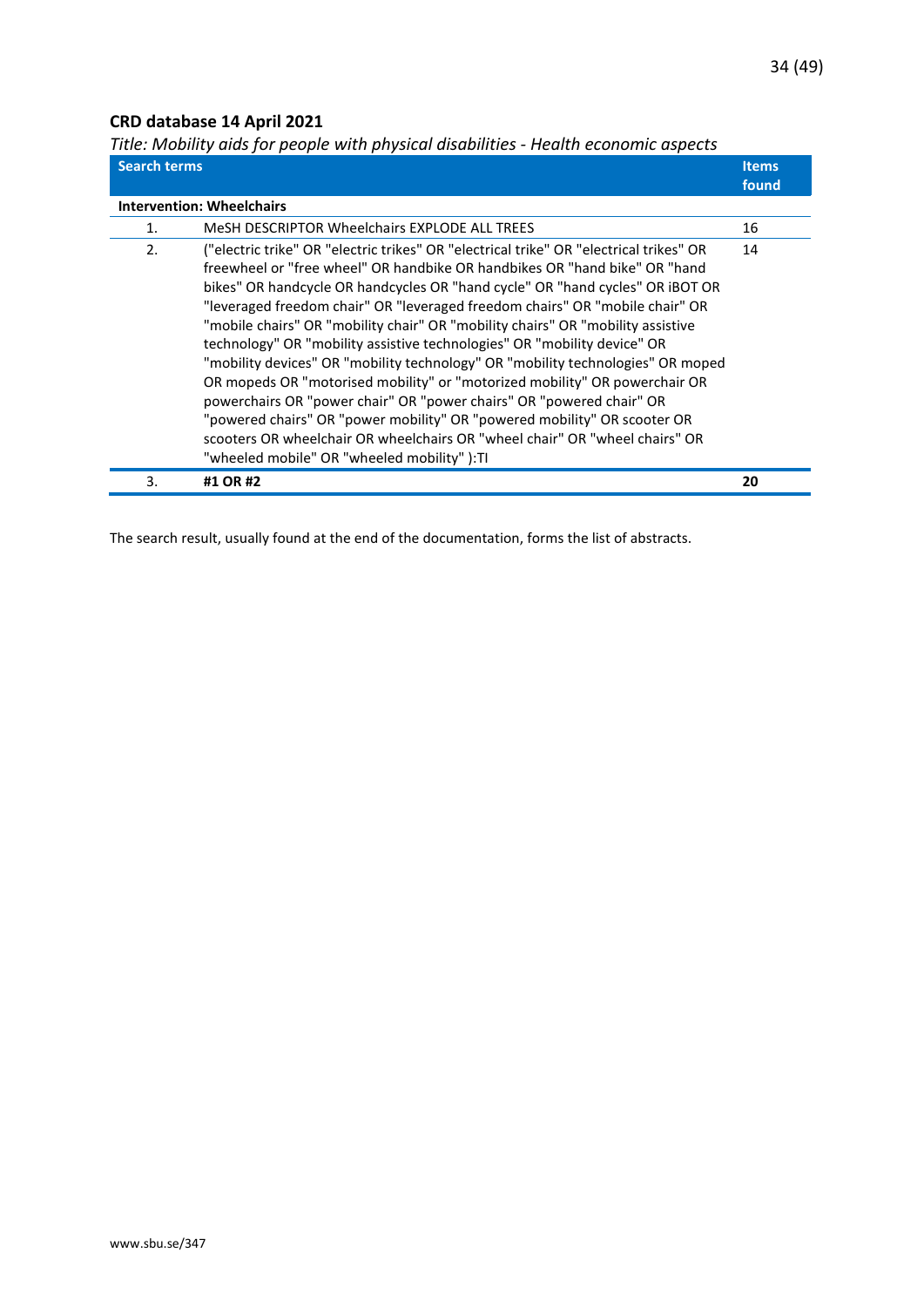#### <span id="page-34-0"></span>**Embase via Elsevier 14 April 2021**

<span id="page-34-1"></span>*Title: Mobility aids for people with physical disabilities - Health economic aspects*

| <b>Search terms</b>  | et mobility and for people with physical alsabilities - Health economic aspects                                                                              | <b>Items</b>   |
|----------------------|--------------------------------------------------------------------------------------------------------------------------------------------------------------|----------------|
|                      |                                                                                                                                                              | found          |
|                      | <b>Intervention: Wheelchairs</b>                                                                                                                             |                |
| 1.                   | 'wheelchair'/exp/mj                                                                                                                                          | 4350           |
| 2.                   | 'scooter'/mj                                                                                                                                                 | $\overline{7}$ |
| 3.                   | 'assistive scooter'/mj                                                                                                                                       | 3              |
| 4.                   | 'electric* trike*':ti,kw                                                                                                                                     | 0              |
| 5.                   | freewheel:ti,kw OR 'free wheel':ti,kw                                                                                                                        | 17             |
| 6.                   | handbike*:ti, kw OR 'hand bike*':ti, kw                                                                                                                      | 41             |
| 7.                   | handcycle*:ti, kw OR 'hand cycle*':ti, kw                                                                                                                    | 20             |
| 8.                   | ibot:ti,kw                                                                                                                                                   | 9              |
| 9.                   | 'leveraged freedom chair*':ti, kw                                                                                                                            | 0              |
| 10.                  | 'mobil* chair*':ti,kw                                                                                                                                        | 3              |
| 11.                  | 'mobility assistive technolog*':ti,kw                                                                                                                        | 7              |
| 12.                  | 'mobility device*':ti,kw                                                                                                                                     | 159            |
| 13.                  | 'mobility technolog*':ti,kw                                                                                                                                  | 20             |
| 14.                  | moped*:ti,kw                                                                                                                                                 | 125            |
| 15.                  | 'motorised mobility':ti, kw OR 'motorized mobility':ti, kw                                                                                                   | 14             |
| 16.                  | powerchair*:ti,kw                                                                                                                                            | 2              |
| 17.                  | (power* NEAR/3 chair\$):ti,kw                                                                                                                                | 15             |
| 18.                  | 'power* mobil*':ti,kw                                                                                                                                        | 168            |
| 19.                  | scooter*:ti,kw                                                                                                                                               | 336            |
| 20.                  | wheelchair*:ti,kw                                                                                                                                            | 4599           |
| 21.                  | 'wheel chair*':ti,kw                                                                                                                                         | 111            |
| 22.                  | 'wheeled mobil*':ti,kw                                                                                                                                       | 129            |
| 23.                  | #1 OR #2 OR #3 OR #4 OR #5 OR #6 OR #7 OR #8 OR #9 OR #10 OR #11 OR #12 OR                                                                                   | 6171           |
|                      | #13 OR #14 OR #15 OR #16 OR #17 OR #18 OR #19 OR #20 OR #21 OR #22                                                                                           |                |
|                      | Study types: Health economic aspects <sup>14</sup>                                                                                                           |                |
| 24.                  | ('health economics'/de OR 'economic evaluation'/exp OR 'health care cost'/exp OR                                                                             | 1528601        |
|                      | 'pharmacoeconomics'/exp OR econom*:ab,ti OR cost:ab,ti OR costs:ab,ti OR<br>costly:ab,ti OR costing:ab,ti OR price:ab,ti OR prices:ab,ti OR pricing:ab,ti OR |                |
|                      | pharmacoeconomic*:ab,ti OR (expenditure*:ti,ab NOT energy:ti,ab) OR ((value                                                                                  |                |
|                      | NEXT/2 money):ab,ti) OR budget*:ab,ti) NOT (((metabolic NEXT/2 cost):ab,ti) OR                                                                               |                |
|                      | (((energy OR oxygen) NEXT/2 cost):ab,ti) OR (((energy OR oxygen) NEAR/2                                                                                      |                |
|                      | expenditure):ab,ti))                                                                                                                                         |                |
| <b>Combined sets</b> |                                                                                                                                                              |                |
| 25.                  | #23 AND #24                                                                                                                                                  | 437            |
| 26.                  | #25 AND [2000-2021]/py                                                                                                                                       | 336            |
| 27.                  | #26 AND [2000-2021]/py AND ([danish]/lim OR [english]/lim OR [norwegian]/lim                                                                                 | 330            |
|                      | OR [swedish]/lim)                                                                                                                                            |                |
|                      | Study types: Health economic aspects <sup>15</sup>                                                                                                           |                |
| 28.                  | 'economics'/mj                                                                                                                                               | 27802          |
| 29.                  | 'cost'/exp/mj                                                                                                                                                | 83802          |
| 30.                  | economic NEAR/2 model*                                                                                                                                       | 8278           |

<span id="page-34-2"></span><sup>14</sup> Search strategies: NHS EED. York: Centre for Reviews and Dissemination. [accessed Jan 18 2021]. Available from: https://www.crd.york.ac.uk/crdweb/searchstrategies.asp.

<span id="page-34-3"></span><sup>15</sup> Adapted/translated from: Narrow Economic filter: CADTH's Database Search Filters. Ottawa: CADTH; 2016. [accessed Jan 18 2021]. Available from: https://www.cadth.ca/resources/finding-evidence/strings-attached-cadths-database-searchfilters#narrow.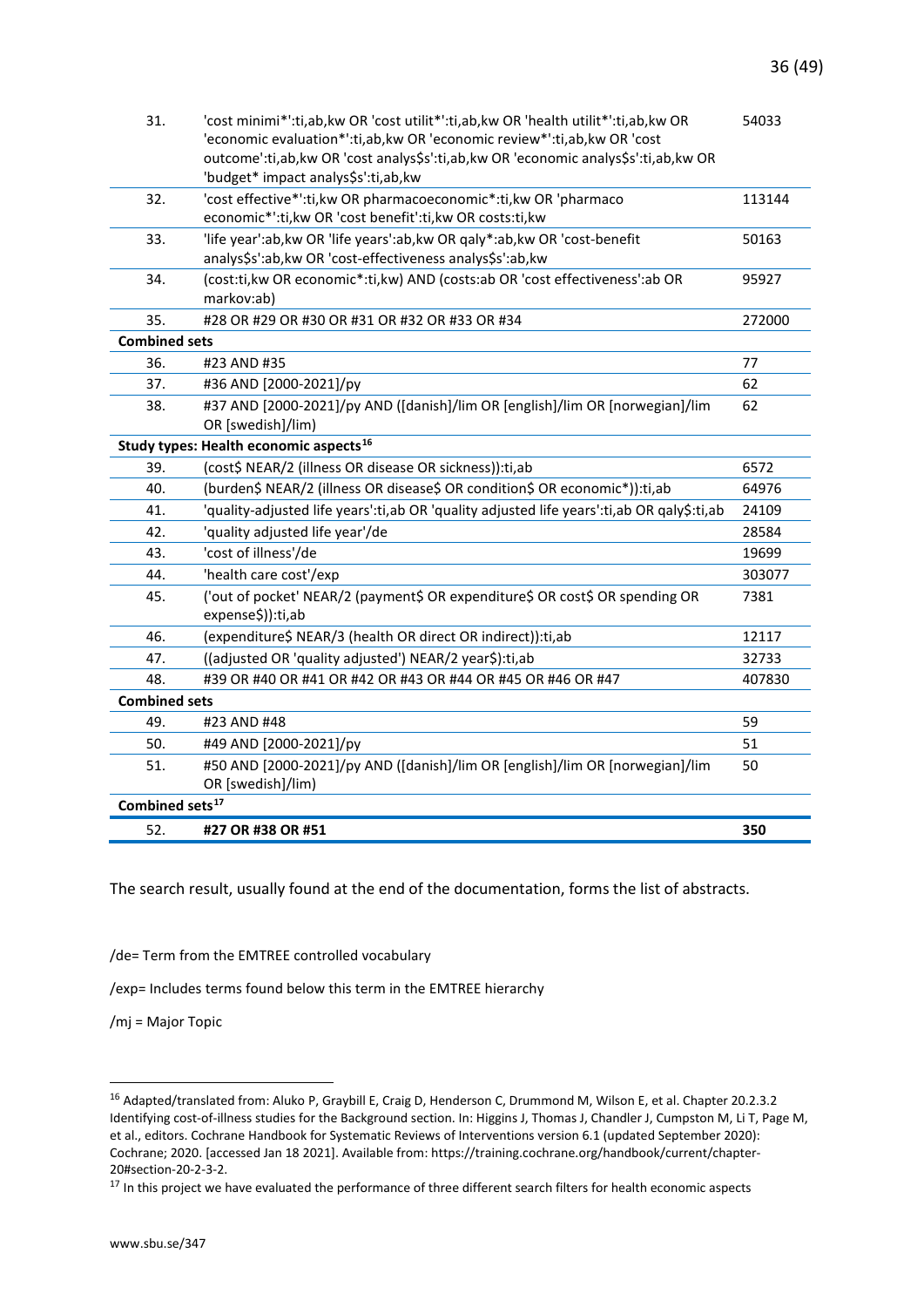:ab = Abstract

:au = Author

:ti = Article Title

:ti:ab = Title or abstract

\* = Truncation

" " = Citation Marks; searches for an exact phrase

NEAR/x = Requests terms that are within 'x' words of each other in either direction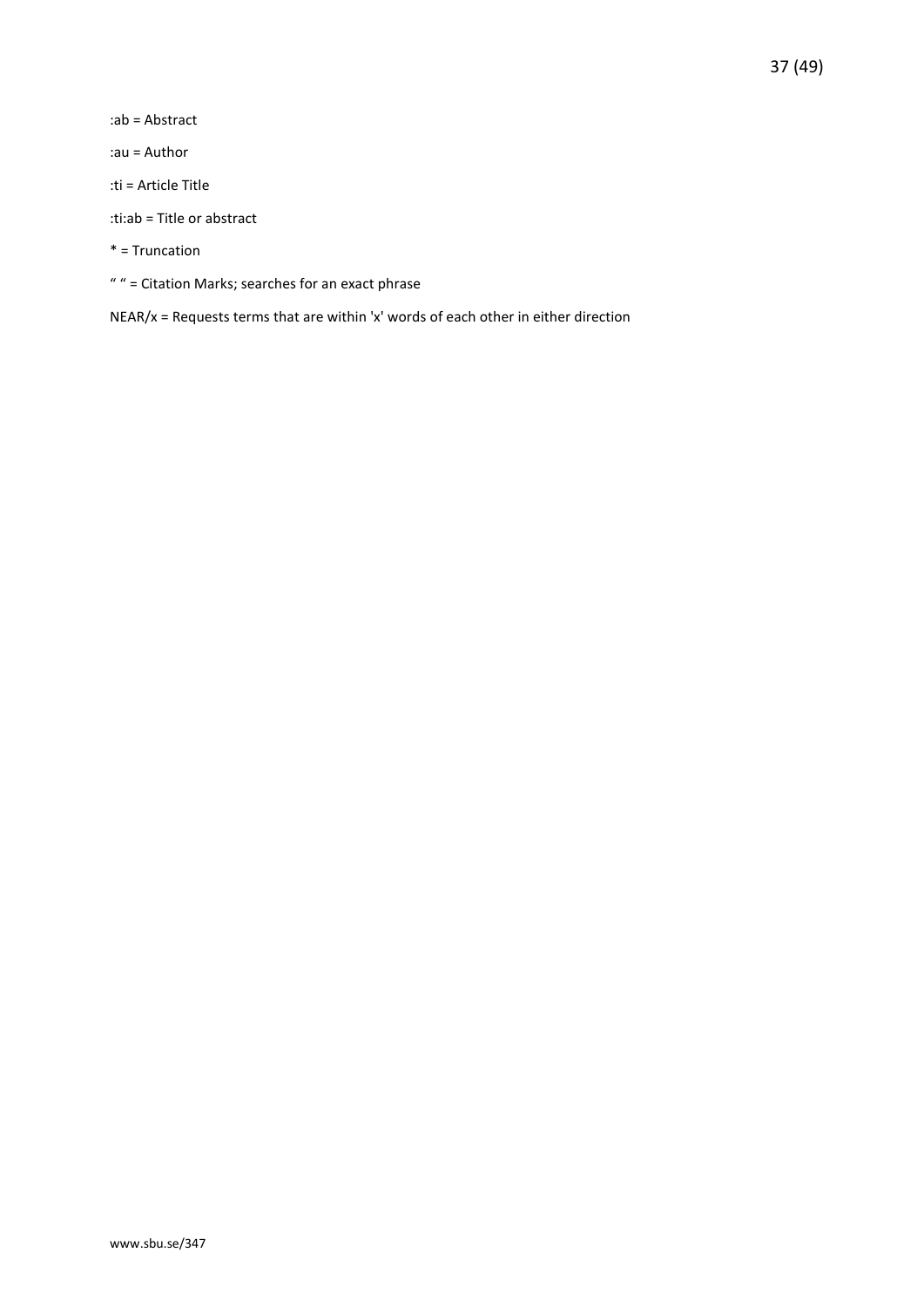## <span id="page-37-0"></span>**International HTA database 14 April 2021**

<span id="page-37-1"></span>*Title: Mobility aids for people with physical disabilities - Health economic aspects*

| <b>Search terms</b>                                                                                                                                                                                                                                                                                                                                                                                                                                                                                                                                                                                                                                                                                                                                                                                                                                                                                                                                                                                   | <b>Items</b> |
|-------------------------------------------------------------------------------------------------------------------------------------------------------------------------------------------------------------------------------------------------------------------------------------------------------------------------------------------------------------------------------------------------------------------------------------------------------------------------------------------------------------------------------------------------------------------------------------------------------------------------------------------------------------------------------------------------------------------------------------------------------------------------------------------------------------------------------------------------------------------------------------------------------------------------------------------------------------------------------------------------------|--------------|
| <b>Intervention: Wheelchairs</b>                                                                                                                                                                                                                                                                                                                                                                                                                                                                                                                                                                                                                                                                                                                                                                                                                                                                                                                                                                      | found        |
| ("electric trike" OR "electric trikes" OR "electrical trike" OR "electrical trikes" OR<br>$\mathbf{1}$ .<br>freewheel or "free wheel" OR handbike OR handbikes OR "hand bike" OR "hand<br>bikes" OR handcycle OR handcycles OR "hand cycle" OR "hand cycles" OR iBOT<br>OR "leveraged freedom chair" OR "leveraged freedom chairs" OR "mobile chair"<br>OR "mobile chairs" OR "mobility chair" OR "mobility chairs" OR "mobility<br>assistive technology" OR "mobility assistive technologies" OR "mobility device"<br>OR "mobility devices" OR "mobility technology" OR "mobility technologies" OR<br>moped OR mopeds OR "motorised mobility" or "motorized mobility" OR<br>powerchair OR powerchairs OR "power chair" OR "power chairs" OR "powered<br>chair" OR "powered chairs" OR "power mobility" OR "powered mobility" OR<br>scooter OR scooters OR wheelchair OR wheelchairs OR "wheel chair" OR "wheel<br>chairs" OR "wheeled mobile" OR "wheeled mobility" )[Title] OR<br>(Wheelchairs)[mh] | - 5          |

The search result, usually found at the end of the documentation, forms the list of abstracts.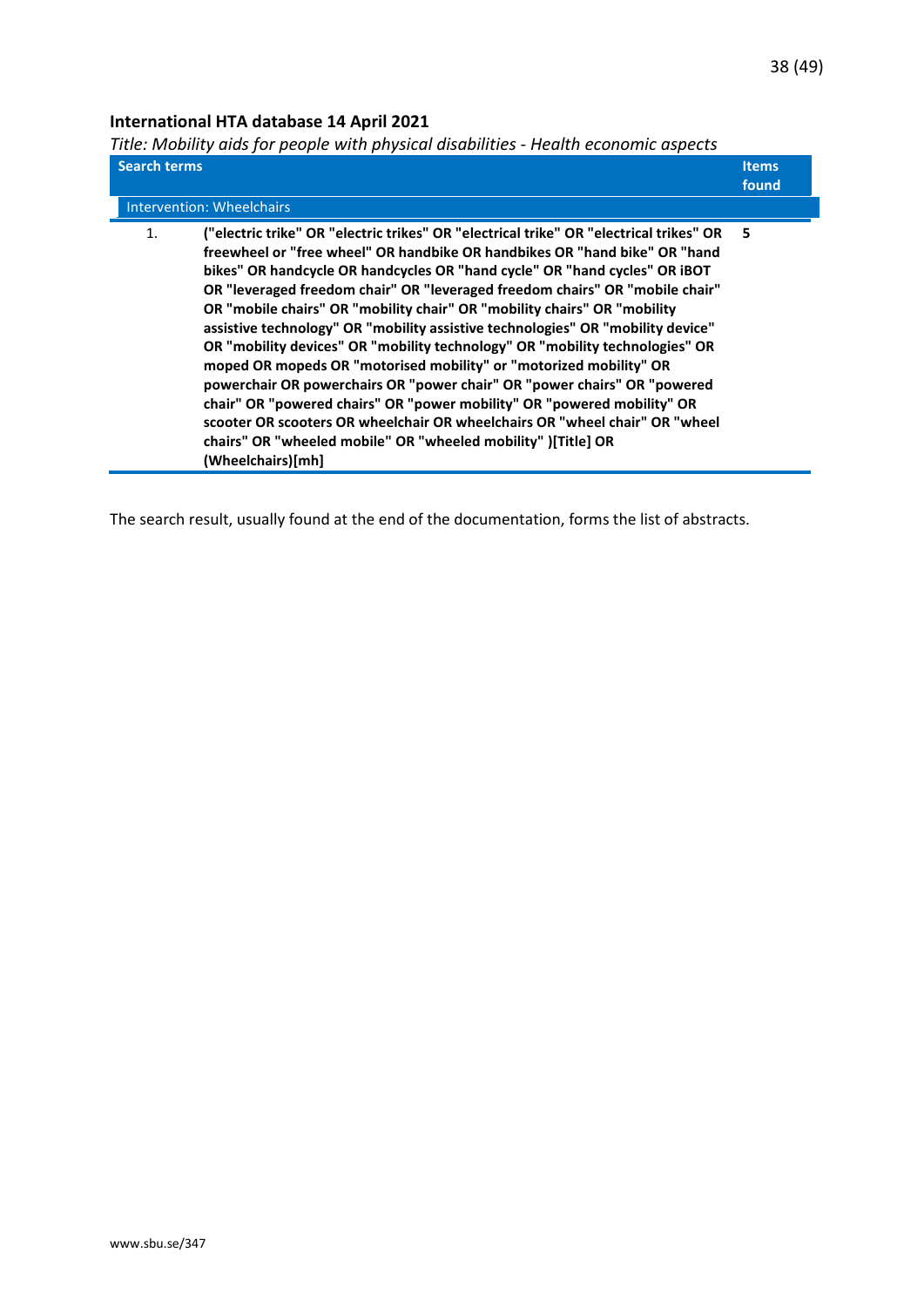#### <span id="page-38-0"></span>**Medline via OvidSP 14 April 2021**

<span id="page-38-1"></span>*Title: Mobility aids for people with physical disabilities - Health economic aspects*

| <b>Search terms</b>  | ritic. Mobility and for people with physical disabilities - ricalin economic aspects                                                | <b>Items</b> |
|----------------------|-------------------------------------------------------------------------------------------------------------------------------------|--------------|
|                      |                                                                                                                                     | found        |
|                      | <b>Intervention: Wheelchairs</b>                                                                                                    |              |
| 1.                   | Wheelchairs/                                                                                                                        | 4851         |
| 2.                   | electric* trike*.ti,kf.                                                                                                             | 0            |
| 3.                   | (freewheel or free wheel).ti,kf.                                                                                                    | 11           |
| 4.                   | (handbike* or hand bike*).ti,kf.                                                                                                    | 33           |
| 5.                   | (handcycle* or hand cycle*).ti,kf.                                                                                                  | 12           |
| 6.                   | iBOT.ti,kf.                                                                                                                         | 8            |
| 7.                   | leveraged freedom chair*.ti,kf.                                                                                                     | 0            |
| 8.                   | mobil* chair*.ti,kf.                                                                                                                | 4            |
| 9.                   | mobility assistive technolog*.ti,kf.                                                                                                | 7            |
| 10.                  | mobility device*.ti,kf.                                                                                                             | 140          |
| 11.                  | mobility technolog*.ti,kf.                                                                                                          | 13           |
| 12.                  | moped*.ti,kf.                                                                                                                       | 104          |
| 13.                  | (motorised mobility or motorized mobility).ti,kf.                                                                                   | 13           |
| 14.                  | powerchair*.ti,kf.                                                                                                                  | $\mathbf{1}$ |
| 15.                  | (power* adj3 chair?).ti,kf.                                                                                                         | 16           |
| 16.                  | power* mobil*.ti,kf.                                                                                                                | 138          |
| 17.                  | scooter*.ti,kf.                                                                                                                     | 281          |
| 18.                  | wheelchair*.ti,kf.                                                                                                                  | 3572         |
| 19.                  | wheel chair*.ti,kf.                                                                                                                 | 107          |
| 20.                  | wheeled mobil*.ti,kf.                                                                                                               | 111          |
| 21.                  | $or/1-20$                                                                                                                           | 6027         |
|                      | Study types: Health economic aspects <sup>18</sup>                                                                                  |              |
| 22.                  | (economics/ or exp "costs and cost analysis"/ or economics, dental/ or exp                                                          |              |
|                      | "economics, hospital"/ or economics, medical/ or economics, nursing/ or                                                             |              |
|                      | economics, pharmaceutical/ or (economic\$ or cost or costs or costly or costing or                                                  |              |
|                      | price or prices or pricing or pharmacoeconomic\$).ti,ab. or (expenditure\$ not                                                      | 978639       |
|                      | energy).ti,ab. or (value adj1 money).ti,ab. or budget\$.ti,ab.) not (((energy or                                                    |              |
|                      | oxygen) adj cost) or (metabolic adj cost) or ((energy or oxygen) adj<br>expenditure)).ti,ab. not (letter or historical article).pt. |              |
| <b>Combined sets</b> |                                                                                                                                     |              |
| 23.                  | 21 and 22                                                                                                                           | 339          |
| 24.                  | limit 23 to yr="2000 -Current"                                                                                                      | 261          |
| 25.                  | limit 24 to (danish or english or norwegian or swedish)                                                                             | 255          |
|                      | Study types: Health economic aspects <sup>19</sup>                                                                                  |              |
| 26.                  | *economics/                                                                                                                         | 10734        |
| 27.                  | exp *"costs and cost analysis"/                                                                                                     | 73898        |
| 28.                  | (economic adj2 model*).mp.                                                                                                          | 13652        |
| 29.                  | (cost minimi* or cost-utilit* or health utilit* or economic evaluation* or economic                                                 |              |
|                      | review* or cost outcome or cost analys?s or economic analys?s or budget* impact                                                     | 34807        |
|                      | analys?s).ti,ab,kf,kw.                                                                                                              |              |
| 30.                  | (cost-effective* or pharmacoeconomic* or pharmaco-economic* or cost-benefit                                                         | 76193        |
|                      | or costs).ti,kf,kw.                                                                                                                 |              |

<span id="page-38-2"></span><sup>18</sup> Search strategies: NHS EED. York: Centre for Reviews and Dissemination. [accessed Jan 18 2021]. Available from: https://www.crd.york.ac.uk/crdweb/searchstrategies.asp.

<span id="page-38-3"></span><sup>19</sup> Narrow Economic filter: CADTH's Database Search Filters. Ottawa: CADTH; 2016. [accessed Jan 18 2021]. Available from: https://www.cadth.ca/resources/finding-evidence/strings-attached-cadths-database-search-filters#narrow.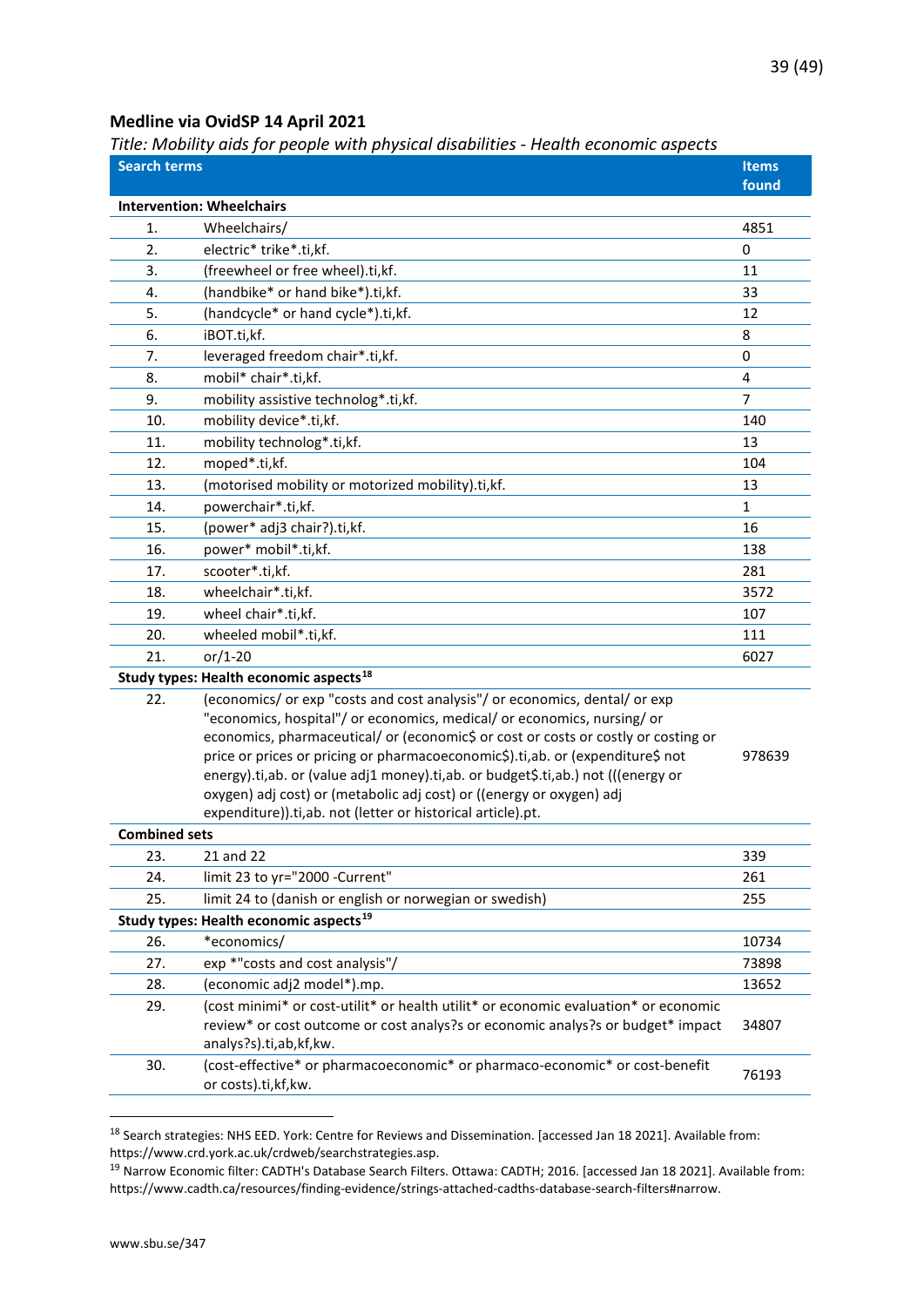| 31.                         | (life year or life years or qaly* or cost-benefit analys?s or cost-effectiveness<br>analys?s).ab,kf,kw. | 32303  |  |
|-----------------------------|---------------------------------------------------------------------------------------------------------|--------|--|
| 32.                         | (cost or economic*).ti, kf, kw. and (costs or cost-effectiveness or markov).ab.                         | 60860  |  |
| 33.                         | or/26-32                                                                                                | 187020 |  |
| <b>Combined sets</b>        |                                                                                                         |        |  |
| 34.                         | 21 and 33                                                                                               | 61     |  |
| 35.                         | limit 34 to yr="2000 -Current"                                                                          | 51     |  |
| 36.                         | limit 35 to (danish or english or norwegian or swedish)                                                 | 50     |  |
|                             | Study types: Health economic aspects <sup>20</sup>                                                      |        |  |
| 37.                         | (cost? adj2 (illness or disease or sickness)).tw.                                                       | 4180   |  |
| 38.                         | (burden? adj2 (illness or disease? or condition? or economic*)).tw.                                     | 41498  |  |
| 39.                         | ("quality-adjusted life years" or "quality adjusted life years" or QALY?).tw.                           | 13608  |  |
| 40.                         | Quality-adjusted life years/                                                                            | 13104  |  |
| 41.                         | "cost of illness"/                                                                                      | 28539  |  |
| 42.                         | Health expenditures/                                                                                    | 21165  |  |
| 43.                         | (out-of-pocket adj2 (payment? or expenditure? or cost? or spending or<br>expense?)).tw.                 | 5220   |  |
| 44.                         | (expenditure? adj3 (health or direct or indirect)).tw.                                                  | 9289   |  |
| 45.                         | ((adjusted or quality-adjusted) adj2 year?).tw.                                                         | 22849  |  |
| 46.                         | or/37-45                                                                                                | 117686 |  |
| <b>Combined sets</b>        |                                                                                                         |        |  |
| 47.                         | 21 and 46                                                                                               | 26     |  |
| 48.                         | limit 47 to yr="2000 -Current"                                                                          | 23     |  |
| 49.                         | limit 48 to (danish or english or norwegian or swedish)                                                 | 22     |  |
| Combined sets <sup>21</sup> |                                                                                                         |        |  |
| 50.                         | 25 or 36 or 49                                                                                          | 263    |  |

The final search result, usually found at the end of the documentation, forms the list of abstracts.

.ab. =Abstract

.ab,ti. = Abstract or title

.af.= All fields

.bt.= Book title

Exp= Term from the Medline controlled vocabulary, including terms found below this term in the MeSH hierarchy

.kf.= Keyword heading word

.sh.= Term from the Medline controlled vocabulary

.ti. = Title

<span id="page-39-0"></span><sup>&</sup>lt;sup>20</sup> Aluko P, Graybill E, Craig D, Henderson C, Drummond M, Wilson E, et al. Chapter 20.2.3.2 Identifying cost-of-illness studies for the Background section. In: Higgins J, Thomas J, Chandler J, Cumpston M, Li T, Page M, et al., editors. Cochrane Handbook for Systematic Reviews of Interventions version 6.1 (updated September 2020): Cochrane; 2020. [accessed Jan 18 2021]. Available from: https://training.cochrane.org/handbook/current/chapter-20#section-20-2-3-2.

<span id="page-39-1"></span><sup>&</sup>lt;sup>21</sup> In this project we have evaluated the performance of three different search filters for health economic aspects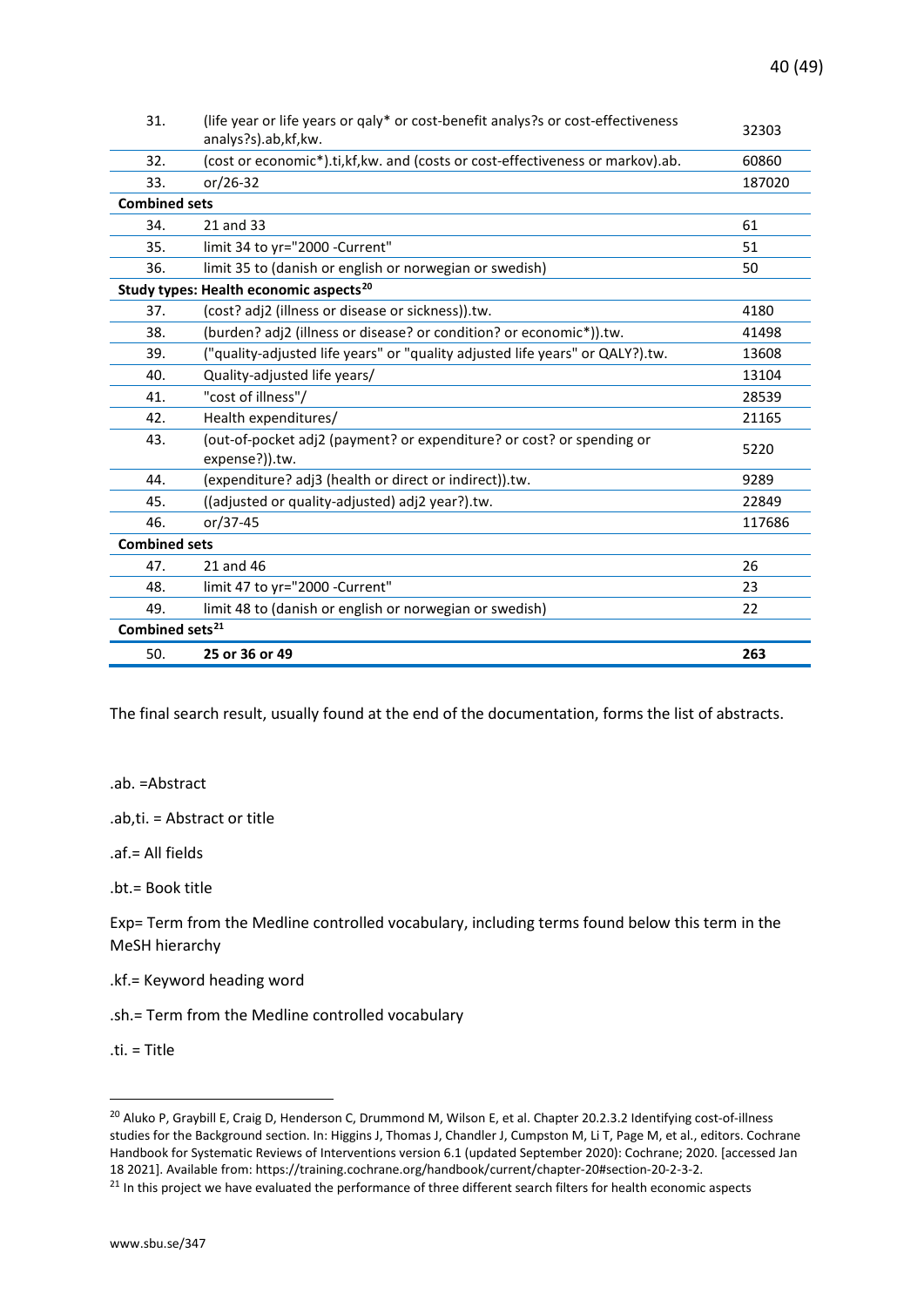/ = Term from the Medline controlled vocabulary, but does not include terms found below this term in the MeSH hierarchy

\* = Focus (if found in front of a MeSH-term)

\* or \$= Truncation (if found at the end of a free text term)

.mp=text, heading word, subject area node, title

" " = Citation Marks; searches for an exact phrase

ADJn= positional operator that lets you retrieve records that contain your terms (in any order) within a specified number (n) of words of each other.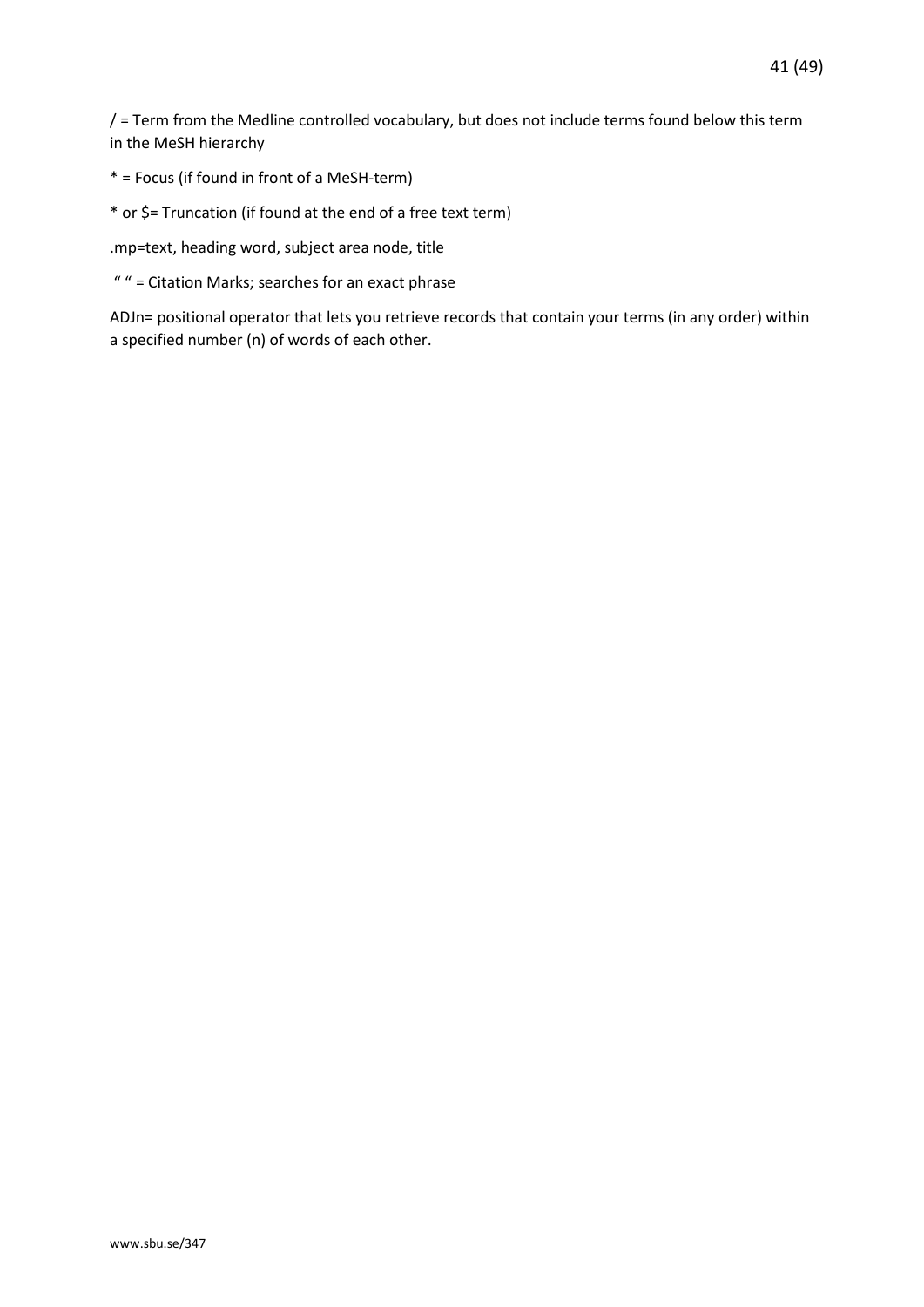#### <span id="page-41-0"></span>**PsycInfo via EBSCO 14 April 2021**

<span id="page-41-1"></span>*Title: Mobility aids for people with physical disabilities - Health economic aspects*

| <b>Search terms</b>  | rice: mobility and for people with physical alsabilities - ricalth economic aspects                                                                                                                                                                                                                                                                                         | <b>Items</b> |
|----------------------|-----------------------------------------------------------------------------------------------------------------------------------------------------------------------------------------------------------------------------------------------------------------------------------------------------------------------------------------------------------------------------|--------------|
|                      |                                                                                                                                                                                                                                                                                                                                                                             | found        |
|                      | <b>Intervention: Wheelchairs</b>                                                                                                                                                                                                                                                                                                                                            |              |
| 1.                   | TI "electric* trike*" OR KW "electric* trike*"                                                                                                                                                                                                                                                                                                                              | 0            |
| 2.                   | TI (freewheel or "free wheel") OR KW (freewheel or "free wheel")                                                                                                                                                                                                                                                                                                            | 8            |
| 3.                   | TI (handbike* or "hand bike*") OR KW (handbike* or "hand bike*")                                                                                                                                                                                                                                                                                                            | 0            |
| 4.                   | TI (handcycle* or "hand cycle*") OR KW (handcycle* or "hand cycle*")                                                                                                                                                                                                                                                                                                        | $\mathbf{1}$ |
| 5.                   | TI IBOT OR KW IBOT                                                                                                                                                                                                                                                                                                                                                          | 3            |
| 6.                   | TI "leveraged freedom chair*" OR KW "leveraged freedom chair*"                                                                                                                                                                                                                                                                                                              | 0            |
| 7.                   | TI "mobil* chair*" OR KW "mobil* chair*"                                                                                                                                                                                                                                                                                                                                    | 0            |
| 8.                   | TI "mobility assistive technolog*" OR KW "mobility assistive technolog*"                                                                                                                                                                                                                                                                                                    | 3            |
| 9.                   | TI "mobility device*" OR KW "mobility device*"                                                                                                                                                                                                                                                                                                                              | 57           |
| 10.                  | TI "mobility technolog*" OR KW "mobility technolog*"                                                                                                                                                                                                                                                                                                                        | 7            |
| 11.                  | TI moped* OR KW moped*                                                                                                                                                                                                                                                                                                                                                      | 29           |
| 12.                  | TI ("motorised mobility" or "motorized mobility") OR KW ("motorised mobility" or<br>"motorized mobility")                                                                                                                                                                                                                                                                   | 3            |
| 13.                  | TI powerchair* OR KW powerchair*                                                                                                                                                                                                                                                                                                                                            | 1            |
| 14.                  | TI (power* N3 chair#) OR KW (power* N3 chair#)                                                                                                                                                                                                                                                                                                                              | 4            |
| 15.                  | TI "power* mobil*" OR KW "power* mobil*"                                                                                                                                                                                                                                                                                                                                    | 62           |
| 16.                  | TI scooter* OR KW scooter*                                                                                                                                                                                                                                                                                                                                                  | 51           |
| 17.                  | TI wheelchair* OR KW wheelchair*                                                                                                                                                                                                                                                                                                                                            | 717          |
| 18.                  | TI "wheel chair*" OR KW "wheel chair*"                                                                                                                                                                                                                                                                                                                                      |              |
| 19.                  | TI "wheeled mobil*" OR KW "wheeled mobil*"                                                                                                                                                                                                                                                                                                                                  | 43           |
| 20.                  | S1 OR S2 OR S3 OR S4 OR S5 OR S6 OR S7 OR S8 OR S9 OR S10 OR S11 OR S12 OR<br>S13 OR S14 OR S15 OR S16 OR S17 OR S18 OR S19                                                                                                                                                                                                                                                 | 727          |
|                      | Limiters - Publication Year: 2000-2021; Language: Danish, English, Norwegian,<br>Swedish                                                                                                                                                                                                                                                                                    |              |
|                      | Study types: Health economic aspects <sup>22</sup>                                                                                                                                                                                                                                                                                                                          |              |
| 21.                  | (DE "Economics") OR (DE "Health Care Economics") OR (DE "Costs and Cost<br>Analysis" OR DE "Budgets" OR DE "Health Care Costs") OR TI (economic* OR cost<br>OR Costs OR costly OR costing OR price OR prices OR pricing OR<br>pharmacoeconomic*) OR AB (economic* OR cost OR Costs OR costly OR costing<br>OR price OR prices OR pricing OR pharmacoeconomic <sup>*</sup> ) | 231867       |
| <b>Combined sets</b> |                                                                                                                                                                                                                                                                                                                                                                             |              |
| 22.                  | <b>S20 AND S21</b>                                                                                                                                                                                                                                                                                                                                                          | 38           |
|                      | Study types: Health economic aspects <sup>23</sup>                                                                                                                                                                                                                                                                                                                          |              |
| 23.                  | MM "Economics"                                                                                                                                                                                                                                                                                                                                                              | 15726        |
| 24.                  | (MM "Costs and Cost Analysis" OR MM "Budgets" OR MM "Cost Containment" OR<br>MM "Health Care Costs")                                                                                                                                                                                                                                                                        | 22457        |
| 25.                  | TX (economic N1 model*)                                                                                                                                                                                                                                                                                                                                                     | 2404         |
| 26.                  | TI ("cost minimi*" or cost-utilit* or "health utilit*" or "economic evaluation*" or<br>"economic review*" or "cost outcome" or "cost analys#s" or "economic analys#s"<br>or "budget* impact analys#s" ) OR AB ( "cost minimi*" or cost-utilit* or "health                                                                                                                   | 4718         |

<span id="page-41-2"></span><sup>&</sup>lt;sup>22</sup> Adapted/translated from: Search strategies: NHS EED. York: Centre for Reviews and Dissemination. [accessed Jan 18 2021]. Available from: http://www.crd.york.ac.uk/crdweb/searchstrategies.asp.

<span id="page-41-3"></span><sup>&</sup>lt;sup>23</sup> Adapted/translated from: Narrow Economic filter: CADTH's Database Search Filters. Ottawa: CADTH; 2016. [accessed Jan 18 2021]. Available from: https://www.cadth.ca/resources/finding-evidence/strings-attached-cadths-database-searchfilters#narrow.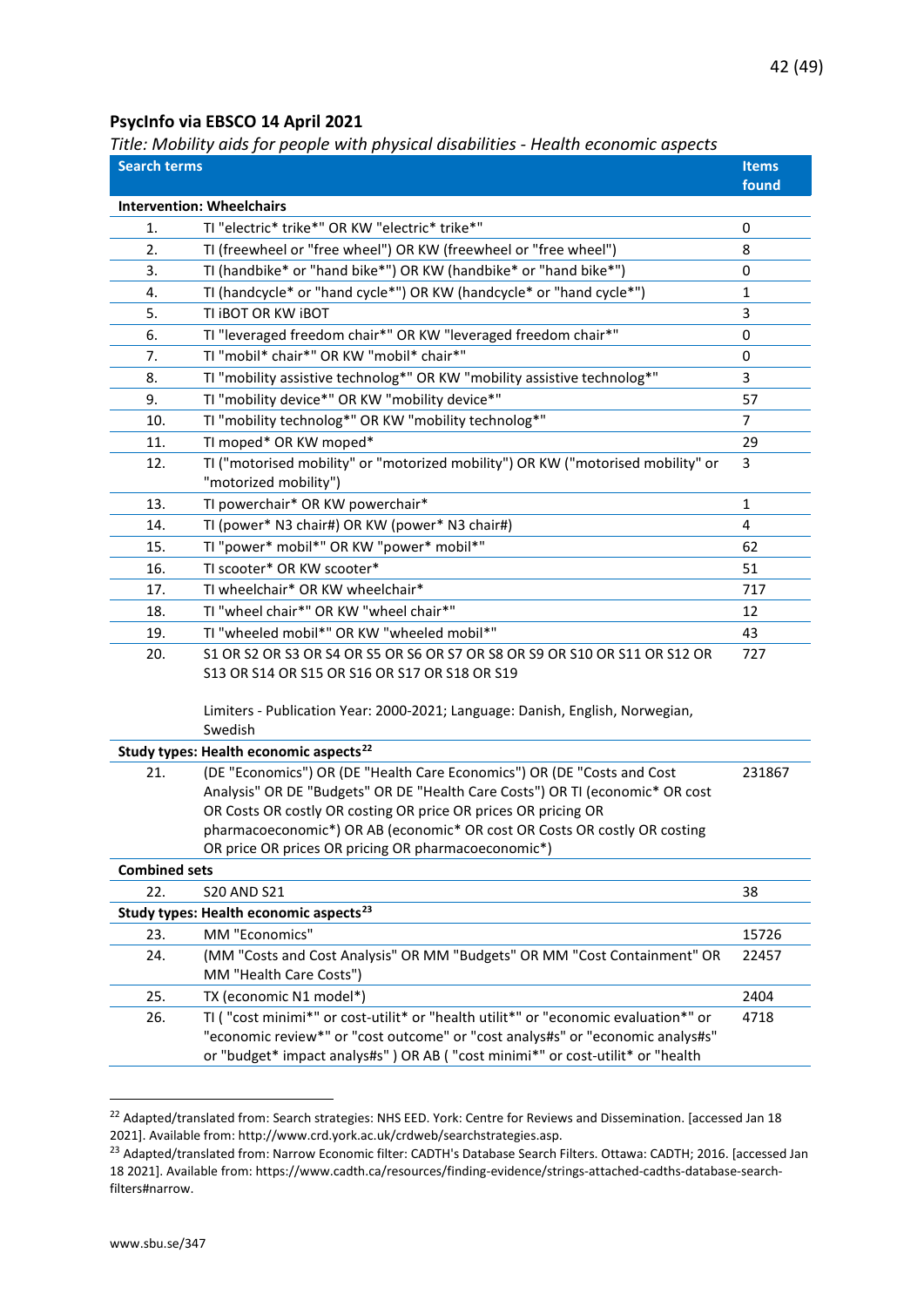|                             | utilit*" or "economic evaluation*" or "economic review*" or "cost outcome" or<br>"cost analys#s" or "economic analys#s" or "budget* impact analys#s")                           |        |
|-----------------------------|---------------------------------------------------------------------------------------------------------------------------------------------------------------------------------|--------|
| 27.                         | TI cost-effective* or pharmacoeconomic* or pharmaco-economic* or cost-benefit<br>or costs                                                                                       | 114930 |
| 28.                         | AB "life year" or "life years" or qaly* or "cost-benefit analys#s" or "cost-<br>effectiveness analys#s"                                                                         | 8654   |
| 29.                         | TI ( cost or economic*) AND AB ( costs or cost-effectiveness or markov )                                                                                                        | 14322  |
| 30.                         | S23 OR S24 OR S25 OR S26 OR S27 OR S28 OR S29                                                                                                                                   | 131353 |
| <b>Combined sets</b>        |                                                                                                                                                                                 |        |
| 31.                         | <b>S20 AND S30</b>                                                                                                                                                              | 32     |
|                             | Study types: Health economic aspects <sup>24</sup>                                                                                                                              |        |
| 32.                         | TI ( cost# N1 (illness or disease or sickness) ) OR AB ( cost# N1 (illness or disease or<br>sickness))                                                                          | 633    |
| 33.                         | TI ( burden# N1 (illness or disease# or condition# or economic*) ) OR AB ( burden#<br>N1 (illness or disease# or condition# or economic*))                                      | 5782   |
| 34.                         | TI ("quality-adjusted life years" or "quality adjusted life years" or QALY#) OR AB (<br>"quality-adjusted life years" or "quality adjusted life years" or QALY#)                | 1454   |
| 35.                         | DE "Health Care Economics"                                                                                                                                                      | 960    |
| 36.                         | DE "Costs and Cost Analysis"                                                                                                                                                    | 18674  |
| 37.                         | DE "Health Care Costs"                                                                                                                                                          | 11955  |
| 38.                         | TI (out-of-pocket N1 (payment# or expenditure# or cost# or spending or<br>expense#) ) OR AB ( out-of-pocket N1 (payment# or expenditure# or cost# or<br>spending or expense#) ) | 851    |
| 39.                         | TI ( expenditure# N2 (health or direct or indirect) ) OR AB ( expenditure# N2<br>(health or direct or indirect))                                                                | 1513   |
| 40.                         | TI ((adjusted or quality-adjusted) N1 year#) OR AB ((adjusted or quality-adjusted)<br>N1 year#)                                                                                 | 2287   |
| 41.                         | \$32 OR \$33 OR \$34 OR \$35 OR \$36 OR \$37 OR \$38 OR \$39 OR \$40                                                                                                            | 36120  |
| <b>Combined sets</b>        |                                                                                                                                                                                 |        |
| 42.                         | <b>S20 AND S41</b>                                                                                                                                                              | 3      |
| Combined sets <sup>25</sup> |                                                                                                                                                                                 |        |
| 43.                         | <b>S22 OR S31 OR S42</b>                                                                                                                                                        | 40     |

The search result, usually found at the end of the documentation, forms the list of abstracts.

AB = Abstract

AU = Author

DE = Term from the thesaurus

MH = Exact subject heading

MM = Major Concept

<span id="page-42-0"></span><sup>&</sup>lt;sup>24</sup> Adapted/translated from: Aluko P, Graybill E, Craig D, Henderson C, Drummond M, Wilson E, et al. Chapter 20.2.3.2 Identifying cost-of-illness studies for the Background section. In: Higgins J, Thomas J, Chandler J, Cumpston M, Li T, Page M, et al., editors. Cochrane Handbook for Systematic Reviews of Interventions version 6.1 (updated September 2020): Cochrane; 2020. [accessed Jan 18 2021]. Available from: https://training.cochrane.org/handbook/current/chapter-20#section-20-2-3-2.

<span id="page-42-1"></span><sup>&</sup>lt;sup>25</sup> In this project we have evaluated the performance of three different search filters for health economic aspects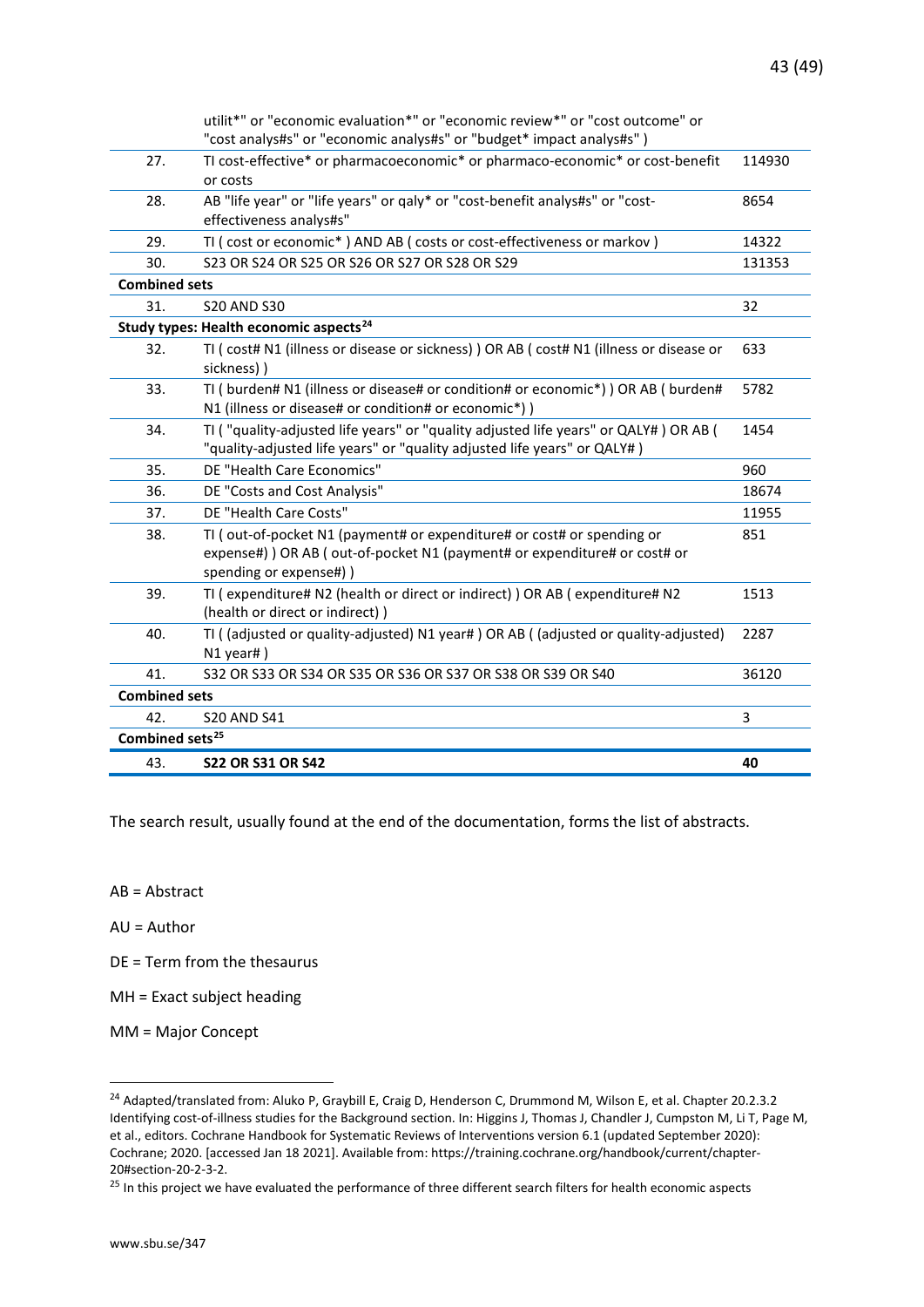Nx = Near Operator, finds the words if they are a maximum of x words apart from one another, regardless of the order in which they appear

TI = Title

- TX = All Text. Performs a keyword search of all the database's searchable fields
- ZC = Methodology Index
- \* = Truncation
- " " = Citation Marks; searches for an exact phrase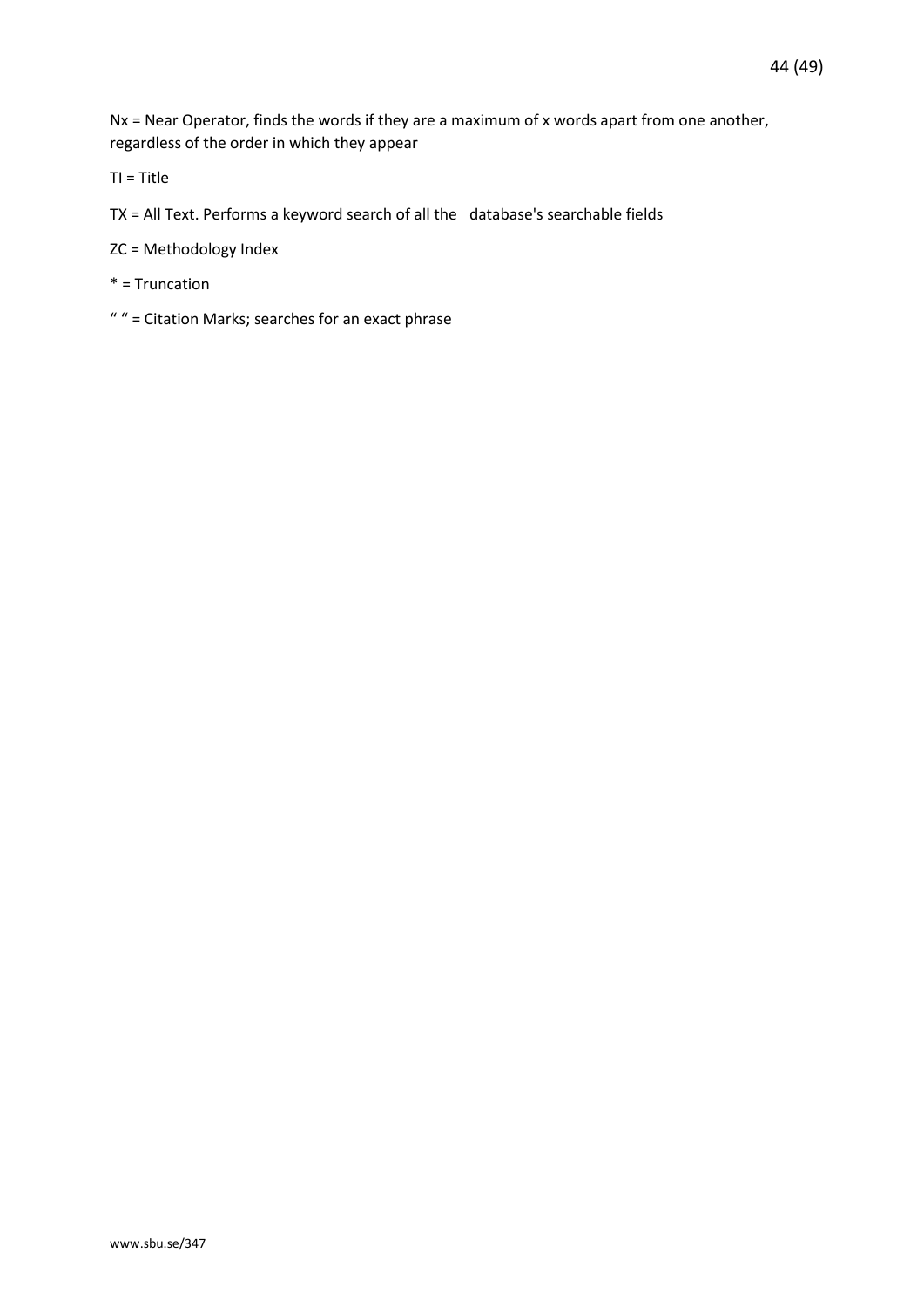## <span id="page-44-0"></span>**Scopus via Elsevier 14 April 2021**

<span id="page-44-1"></span>*Title: Internet-delivered psychological treatment (citation search) - Health economic aspects*

| <b>Search terms</b>  |                                                                          | <b>Items</b><br>found |
|----------------------|--------------------------------------------------------------------------|-----------------------|
| <b>Cited article</b> |                                                                          |                       |
| 1.                   | DOI(10.3233/978-1-61499-566-1-84) OR DOI(10.1016/j.dhjo.2009.10.009) OR  | 15                    |
|                      | DOI(10.1080/17483107.2017.1393701) OR DOI(10.1016/j.apmr.2003.08.096) OR |                       |
|                      | DOI(10.1080/17483107.2020.1754928) OR DOI(10.1080/17483107.2019.1587018) |                       |
|                      | OR DOI(10.1310/sci16-00057) OR DOI(10.3109/17483107.2014.1002540) OR     |                       |
|                      | DOI(10.1682/jrrd.2006.10.0136) OR DOI(10.1016/j.apmr.2011.11.024) OR     |                       |
|                      | DOI(10.7224/1537-2073.2016-097) OR DOI(10.1080/10400435.2015.1074631) OR |                       |
|                      | DOI(10.3109/17483107.2013.827244) OR DOI(10.1080/17483107.2020.1807622)  |                       |
|                      | OR PMID(29044443)                                                        |                       |
| 2.                   | #1 View cited by                                                         | 121                   |
| 3.                   | #1 View references                                                       | 290                   |

The search result, usually found at the end of the documentation, forms the list of abstracts.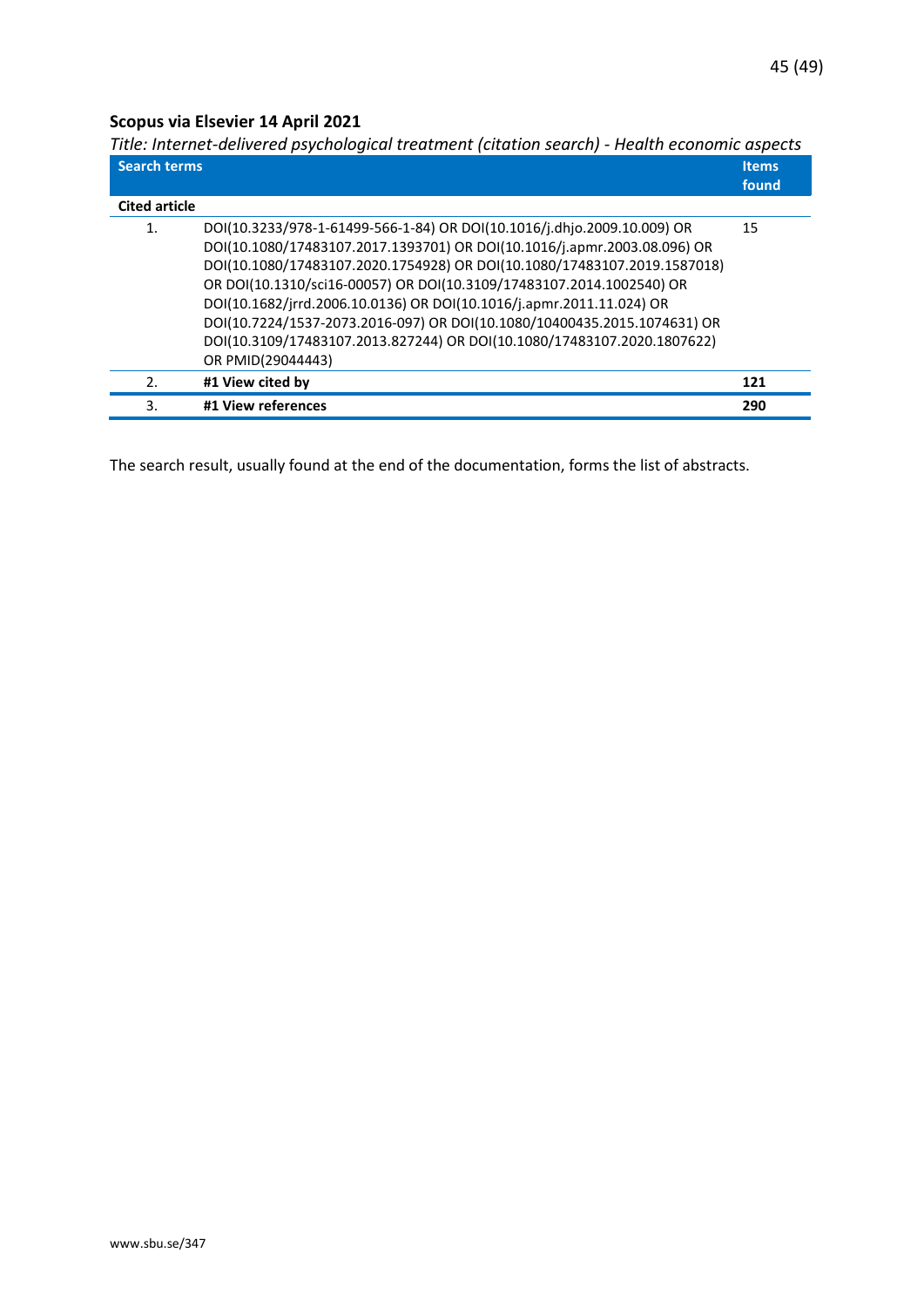#### <span id="page-45-0"></span>**List of cited articles:**

- 1. Andrich R, Salatino C, Converti RM, Saruggia M. Cost-effectiveness of powered wheelchairs: Findings of a study. I: Sik-Lanyi C, Cudd P, Miesenberger K, Hoogerwerf EJ, editors.: IOS Press; 2015. p. 84-91.
- 2. Bamer AM, Connell FA, Dudgeon BJ, Johnson KL. Frequency of purchase and associated costs of assistive technology for Washington State Medicaid program enrollees with spina bifida by age. Disability and Health Journal. 2010;3(3):155-61. Available from: https://doi.org/10.1016/j.dhjo.2009.10.009.
- 3. Dolan MJ, Bolton MJ, Henderson GI. Comparison of seating, powered characteristics and functions and costs of electrically powered wheelchairs in a general population of users. Disabil Rehabil Assistive Technol. 2019;14(1):56-61. Available from: https://doi.org/10.1080/17483107.2017.1393701.
- 4. Fass MV, Cooper RA, Fitzgerald SG, Schmeler M, Boninger ML, Algood SD, et al. Durability, value, and reliability of selected electric powered wheelchairs. Archives of Physical Medicine and Rehabilitation. 2004;85(5):805-14. Available from: https://doi.org/10.1016/j.apmr.2003.08.096.
- 5. Gebrosky B, Bridge A, O'Donnell S, Grindle GG, Cooper R, Cooper RA. Comparing the performance of ultralight folding manual wheelchairs using standardized tests. Disabil Rehabil Assistive Technol. 2020. Available from: https://doi.org/10.1080/17483107.2020.1754928.
- 6. Gebrosky B, Grindle G, Cooper R, Cooper R. Comparison of carbon fibre and aluminium materials in the construction of ultralight wheelchairs. Disabil Rehabil Assistive Technol. 2020;15(4):432-41. Available from: https://doi.org/10.1080/17483107.2019.1587018.
- 7. Gebrosky B, Pearlman J, Cooper R. Comparison of high-strength aluminum ultralight wheelchairs using ANSI/RESNA testing standards. Top Spinal Cord Inj Rehabil. 2018;24(1):63-77. Available from: https://doi.org/10.1310/sci16-00057.
- 8. Giesbrecht EM, Smith EM, Mortenson WB, Miller WC. Needs for mobility devices, home modifications and personal assistance among Canadians with disabilities. Health Reports. 2017;28(8):9-15.
- 9. Hagberg L, Hermansson L, Fredriksson C, Pettersson I. Cost-effectiveness of powered mobility devices for elderly people with disability. Disabil Rehabil Assistive Technol. 2017;12(2):115-20. Available from: https://doi.org/10.3109/17483107.2014.1002540.
- 10. Hubbard SL, Fitzgerald SG, Vogel B, Reker DM, Cooper RA, Boninger ML. Distribution and cost of wheelchairs and scooters provided by Veterans Health Administration. Journal of Rehabilitation Research and Development. 2007;44(4):581-92. Available from: https://doi.org/10.1682/JRRD.2006.10.0136.
- 11. Li Pi Shan RS, Chrusch WM, Linassi AG, Sankaran R, Munchinsky J. Reuse and refurbish: A cost savings delivery model for specialized seating. Archives of Physical Medicine and Rehabilitation. 2012;93(7):1286-8. Available from: https://doi.org/10.1016/j.apmr.2011.11.024.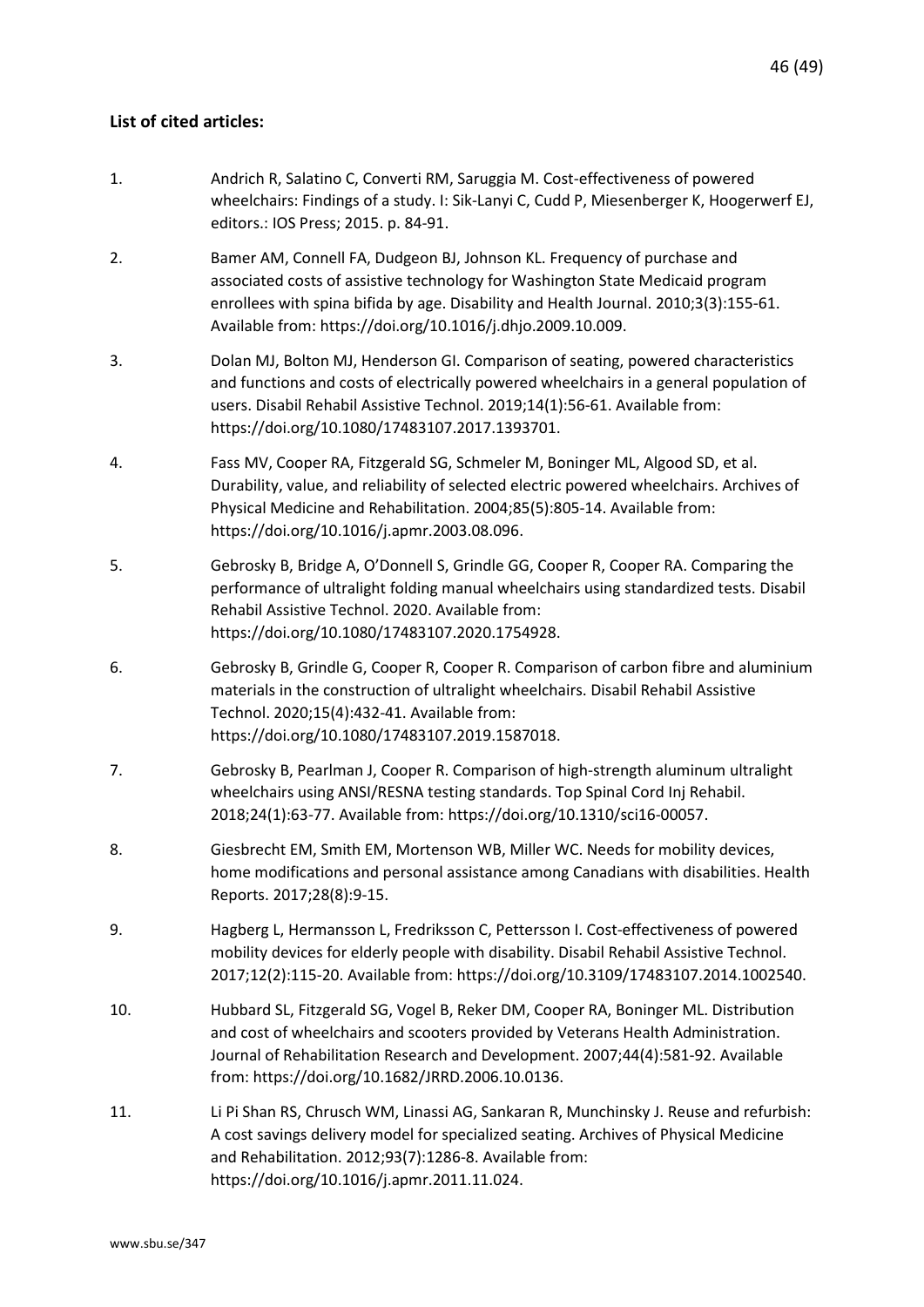- 12. Rice LA, Isaacs Z, Ousley C, Sosnoff J. Investigation of the feasibility of an intervention to manage fall risk in wheeled mobility device users with multiple sclerosis. Int. 2018;20(3):121-8. Available from: https://doi.org/10.7224/1537-2073.2016-097.
- 13. Salatino C, Andrich R, Converti RM, Saruggia M. An observational study of powered wheelchair provision in Italy. Assistive Technology. 2016;28(1):41-52. Available from: https://doi.org/10.1080/10400435.2015.1074631.
- 14. Samuelsson K, Wressle E. Powered wheelchairs and scooters for outdoor mobility: A pilot study on costs and benefits. Disabil Rehabil Assistive Technol. 2014;9(4):330-4. Available from: https://doi.org/10.3109/17483107.2013.827244.
- 15. Scheffers MF, Ottesen TD, Kaye LH, Ona Ayala KE, Kadakia SM, Buckley JM, et al. A novel portable and cost-efficient wheelchair training roller for persons with disabilities in economically disadvantaged settings: the EasyRoller. Disabil Rehabil Assistive Technol. 2020. Available from: https://doi.org/10.1080/17483107.2020.1807622.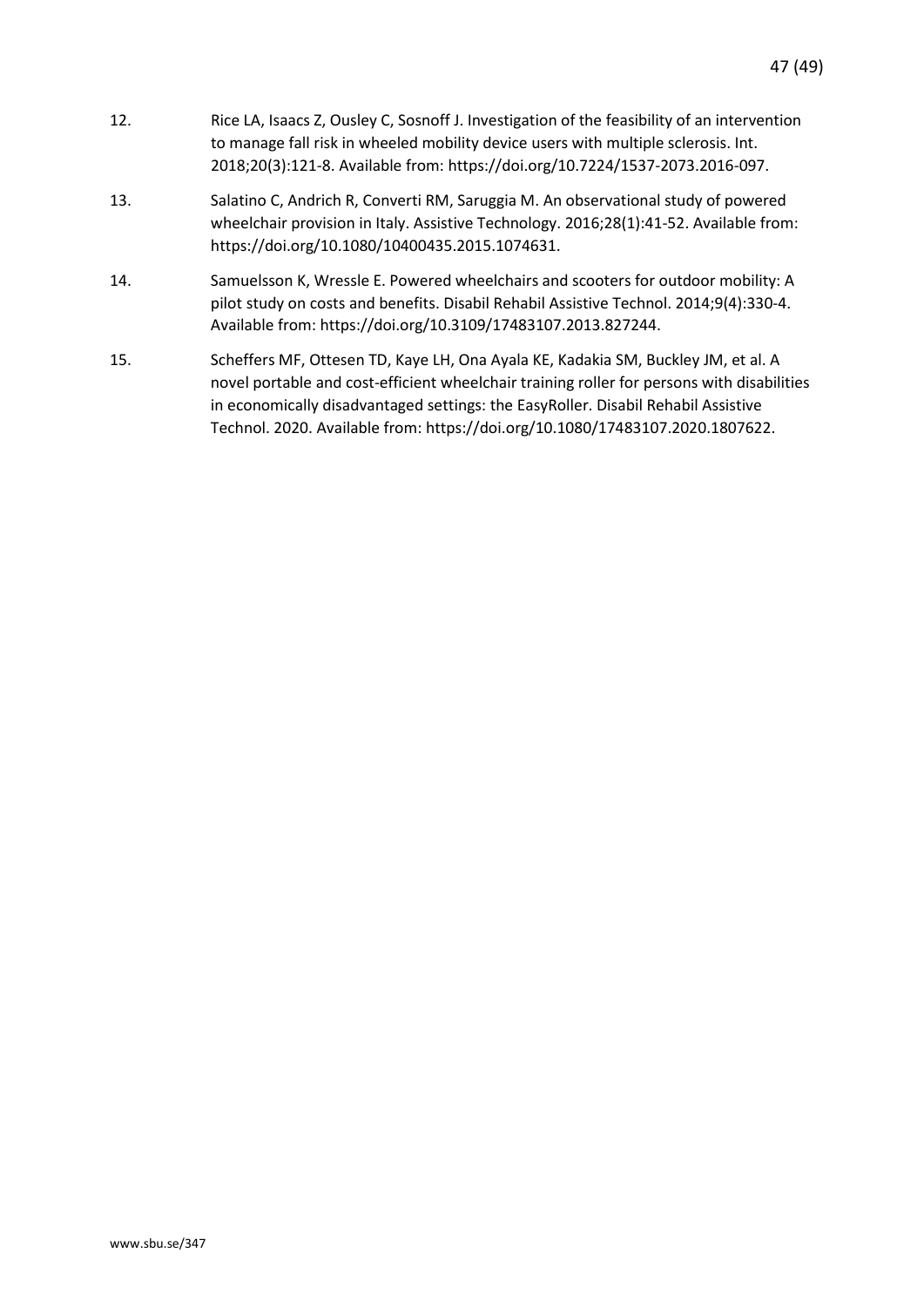#### <span id="page-47-0"></span>**Scopus via Elsevier 14 April 2021**

<span id="page-47-1"></span>*Title: Mobility aids for people with physical disabilities - Health economic aspects*

#### Comments:

- It looks as though the searches are limited to the English language. This is not the case, this is only due to the fact that there were no articles in Danish, Norwegian or Swedish.
- Search line 3 is not limited to the time span 2000-2021 because there were no articles older than year 2000 present in the search results.

| <b>Search terms</b> |                                                                                                                                                                                                                                                                                                                                                                                                                                                                                                                                                                                                                                                                                                                                                                                                                                                                                                                                                                                                                                                                                                                                                                                                                                                                                                                                                                                                                                                                                                                                                                                                                                                                                                         | <b>Items</b> |
|---------------------|---------------------------------------------------------------------------------------------------------------------------------------------------------------------------------------------------------------------------------------------------------------------------------------------------------------------------------------------------------------------------------------------------------------------------------------------------------------------------------------------------------------------------------------------------------------------------------------------------------------------------------------------------------------------------------------------------------------------------------------------------------------------------------------------------------------------------------------------------------------------------------------------------------------------------------------------------------------------------------------------------------------------------------------------------------------------------------------------------------------------------------------------------------------------------------------------------------------------------------------------------------------------------------------------------------------------------------------------------------------------------------------------------------------------------------------------------------------------------------------------------------------------------------------------------------------------------------------------------------------------------------------------------------------------------------------------------------|--------------|
|                     |                                                                                                                                                                                                                                                                                                                                                                                                                                                                                                                                                                                                                                                                                                                                                                                                                                                                                                                                                                                                                                                                                                                                                                                                                                                                                                                                                                                                                                                                                                                                                                                                                                                                                                         | found        |
|                     | Intervention AND Study types: Health economic aspects <sup>26</sup>                                                                                                                                                                                                                                                                                                                                                                                                                                                                                                                                                                                                                                                                                                                                                                                                                                                                                                                                                                                                                                                                                                                                                                                                                                                                                                                                                                                                                                                                                                                                                                                                                                     |              |
| 1.                  | (TITLE("electric* trike*") OR TITLE(freewheel or "free wheel") OR TITLE(handbike*<br>or "hand bike*") OR TITLE(handcycle* or "hand cycle*") OR TITLE(iBOT) OR<br>TITLE("leveraged freedom chair*") OR TITLE("mobil* chair*") OR TITLE("mobility<br>assistive technolog*") OR TITLE("mobility device*") OR TITLE("mobility<br>technolog*") OR TITLE(moped*) OR TITLE("motorised mobility" or "motorized<br>mobility") OR TITLE(powerchair*) OR TITLE(power* W/3 (chair OR chairs)) OR<br>TITLE("power* mobil*") OR TITLE(scooter*) OR TITLE(wheelchair*) OR<br>TITLE("wheel chair*") OR TITLE("wheeled mobil*")) AND ((TITLE-ABS(economic*<br>OR cost OR costs OR costly OR costing OR price OR prices OR pricing OR<br>pharmacoeconomic* OR (expenditure* NOT energy) OR (value W/1 money) OR<br>budget*)) AND NOT (TITLE-ABS((energy OR oxygen) W/10 cost) OR (metabolic<br>W/10 cost) OR ((energy OR oxygen) W/10 expenditure))) AND (EXCLUDE (<br>DOCTYPE,"Ie" ) ) AND ( LIMIT-TO ( PUBYEAR, 2021) OR LIMIT-TO ( PUBYEAR, 2020)<br>OR LIMIT-TO ( PUBYEAR, 2019) OR LIMIT-TO ( PUBYEAR, 2018) OR LIMIT-TO (<br>PUBYEAR, 2017) OR LIMIT-TO ( PUBYEAR, 2016) OR LIMIT-TO ( PUBYEAR, 2015) OR<br>LIMIT-TO ( PUBYEAR, 2014) OR LIMIT-TO ( PUBYEAR, 2013) OR LIMIT-TO (<br>PUBYEAR, 2012) OR LIMIT-TO ( PUBYEAR, 2011) OR LIMIT-TO ( PUBYEAR, 2010) OR<br>LIMIT-TO ( PUBYEAR, 2009) OR LIMIT-TO ( PUBYEAR, 2008) OR LIMIT-TO (<br>PUBYEAR, 2007) OR LIMIT-TO ( PUBYEAR, 2006) OR LIMIT-TO ( PUBYEAR, 2005) OR<br>LIMIT-TO ( PUBYEAR, 2004) OR LIMIT-TO ( PUBYEAR, 2003) OR LIMIT-TO (<br>PUBYEAR, 2002) OR LIMIT-TO ( PUBYEAR, 2001) OR LIMIT-TO ( PUBYEAR, 2000) )<br>AND (LIMIT-TO (LANGUAGE,"English")) | 798          |
|                     | Intervention AND Study types: Health economic aspects <sup>27</sup>                                                                                                                                                                                                                                                                                                                                                                                                                                                                                                                                                                                                                                                                                                                                                                                                                                                                                                                                                                                                                                                                                                                                                                                                                                                                                                                                                                                                                                                                                                                                                                                                                                     |              |
| 2.                  | (TITLE("electric* trike*") OR TITLE(freewheel or "free wheel") OR TITLE(handbike*<br>or "hand bike*") OR TITLE(handcycle* or "hand cycle*") OR TITLE(iBOT) OR<br>TITLE("leveraged freedom chair*") OR TITLE("mobil* chair*") OR TITLE("mobility<br>assistive technolog*") OR TITLE("mobility device*") OR TITLE("mobility<br>technolog*") OR TITLE(moped*) OR TITLE("motorised mobility" or "motorized<br>mobility") OR TITLE(powerchair*) OR TITLE(power* W/3 (chair OR chairs)) OR<br>TITLE("power* mobil*") OR TITLE(scooter*) OR TITLE(wheelchair*) OR<br>TITLE("wheel chair*") OR TITLE("wheeled mobil*")) AND ((TITLE-ABS-<br>KEY((economic W/1 model*) OR "cost minimi*" OR cost-utilit* OR "health utilit*"<br>OR "economic evaluation*" OR "economic review*" OR "cost outcome" OR "cost<br>analysis" OR "cost analyses" OR "economic analysis" OR "economic analyses" OR<br>"budget* impact analysis" OR "budget* impact analyses")) OR (TITLE(cost-<br>effective* OR pharmacoeconomic* OR pharmaco-economic* OR cost-benefit OR                                                                                                                                                                                                                                                                                                                                                                                                                                                                                                                                                                                                                                                              | 418          |

<span id="page-47-2"></span><sup>&</sup>lt;sup>26</sup> Adapted/translated from: Search strategies: NHS EED. York: Centre for Reviews and Dissemination. [accessed Jan 18 2021]. Available from: http://www.crd.york.ac.uk/crdweb/searchstrategies.asp.

<span id="page-47-3"></span><sup>&</sup>lt;sup>27</sup> Adapted/translated from: Narrow Economic filter: CADTH's Database Search Filters. Ottawa: CADTH; 2016. [accessed Jan 18 2021]. Available from: https://www.cadth.ca/resources/finding-evidence/strings-attached-cadths-database-searchfilters#narrow.